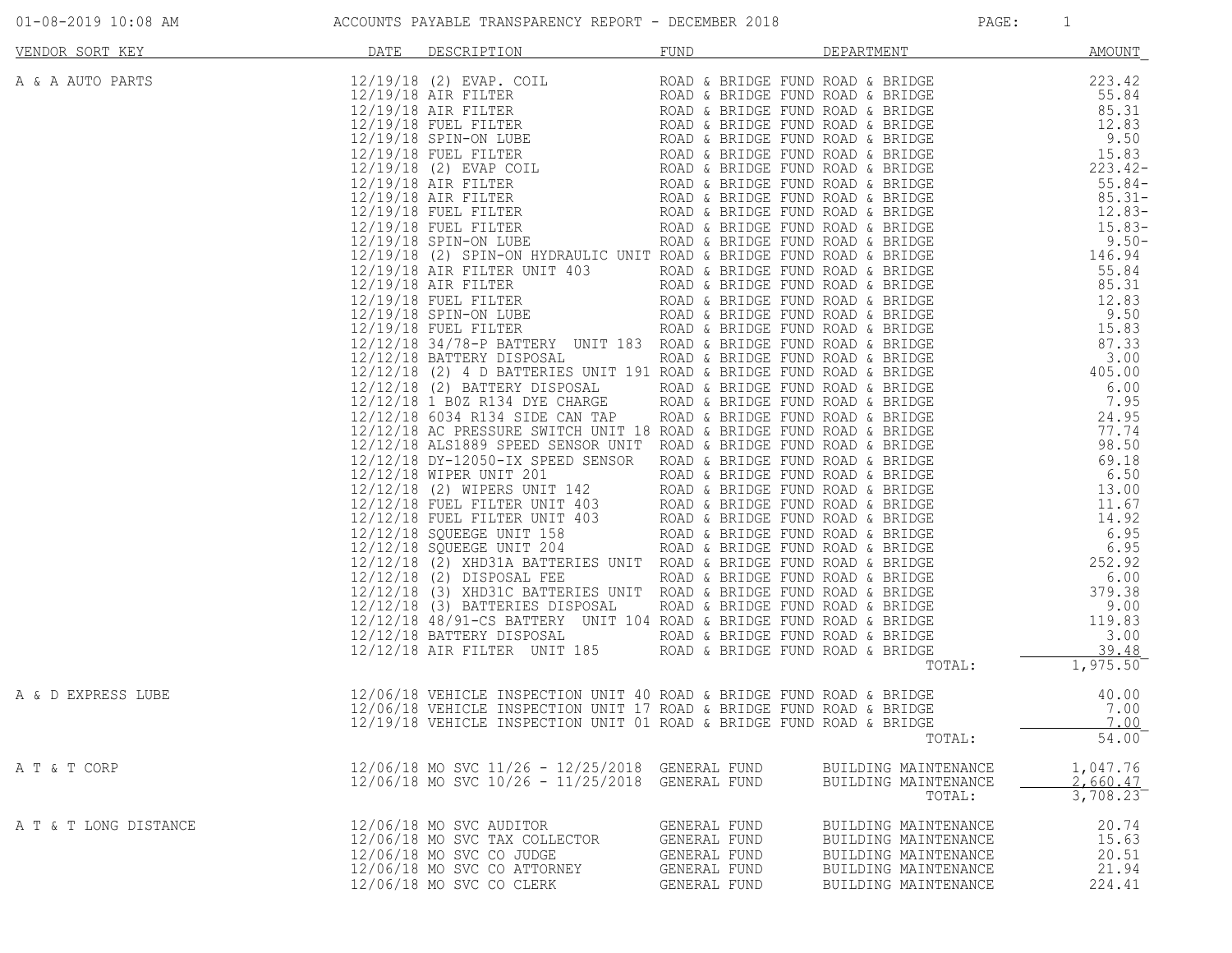| VENDOR SORT KEY       | DATE                                                                | DESCRIPTION                                                                                                                                                                                                                                                                                                                                                                                                                                                                                                                                                                                   | FUND                                                                                                                                                                                                                                         | DEPARTMENT                                                                                                                                                                                                                                                                                                                                                                                                                 | <b>AMOUNT</b>                                                                                                                                                                     |
|-----------------------|---------------------------------------------------------------------|-----------------------------------------------------------------------------------------------------------------------------------------------------------------------------------------------------------------------------------------------------------------------------------------------------------------------------------------------------------------------------------------------------------------------------------------------------------------------------------------------------------------------------------------------------------------------------------------------|----------------------------------------------------------------------------------------------------------------------------------------------------------------------------------------------------------------------------------------------|----------------------------------------------------------------------------------------------------------------------------------------------------------------------------------------------------------------------------------------------------------------------------------------------------------------------------------------------------------------------------------------------------------------------------|-----------------------------------------------------------------------------------------------------------------------------------------------------------------------------------|
|                       |                                                                     | 12/06/18 MO SVC DIST. CLERK<br>12/06/18 MO SVC VETERANS<br>12/06/18 MO SVC JPO<br>12/06/18 MO SVC TREASURER<br>$12/06/18$ MO SVC JP $\#$ 1 GENERAL FUND<br>12/06/18 MO SVC SHERIFF'S OFFICE<br>12/06/18 MO SVC DPS<br>12/06/18 MO SVC COURTHOUSE SECURITY GENERAL FUND<br>12/06/18 MO SVC JP #2<br>$12/06/18$ MO SVC ROAD & BRIDGE<br>$12/06/18$ MO SVC 911 ADDRESSING<br>$12/06/18$ MO SVC WIC<br>$12/06/18$ JP# 3<br>12/06/18 MO SVC CO EXTENSION<br>12/06/18 MO SVC ELECTIONS<br>12/06/18 MO SVC DRIVER'S LICENSE OF GENERAL FUND<br>12/06/18 MO SVC MHMR                                  | GENERAL FUND<br>GENERAL FUND<br>GENERAL FOND<br>GENERAL FUND<br>GENERAL FUND<br>GENERAL FUND<br>GENERAL FUND<br>GENERAL FUND<br>GENERAL FUND<br>GENERAL FUND<br>GENERAL FUND<br>GENERAL FUND<br>GENERAL FUND<br>GENERAL FUND<br>GENERAL FUND | BUILDING MAINTENANCE<br>BUILDING MAINTENANCE<br>BUILDING MAINTENANCE<br>BUILDING MAINTENANCE<br>BUILDING MAINTENANCE<br>BUILDING MAINTENANCE<br>BUILDING MAINTENANCE<br>BUILDING MAINTENANCE<br>BUILDING MAINTENANCE<br>BUILDING MAINTENANCE<br>BUILDING MAINTENANCE<br>BUILDING MAINTENANCE<br>BUILDING MAINTENANCE<br>BUILDING MAINTENANCE<br>BUILDING MAINTENANCE<br>BUILDING MAINTENANCE<br>HEALTH & WELFARE<br>TOTAL: | 127.73<br>77.19<br>1,326.06<br>8.82<br>99.71<br>10,670.03<br>498.24<br>3.18<br>186.18<br>443.15<br>110.98<br>666.84<br>30.91<br>1,076.26<br>34.08<br>67.32<br>755.07<br>16,484.98 |
| A T & T MOBILITY      |                                                                     | 12/12/18 COUNTY JUDGE LUNA<br>12/12/18 MAINTENANCE DEPARTMENT<br>12/12/18 CONSTABLE PCT #1<br>12/12/18 CONSTABLE PCT #1<br>12/12/18 CONSTABLE PCT #2<br>12/12/18 CONSTABLE PCT #3<br>12/12/18 CONSTABLE PCT #4<br>12/12/18 CONSTABLE PCT #4<br>12/12/18 SHERIFF'S DEPARTMENT<br>12/12/18 SHERIFF'S DEPARTMENT                                                                                                                                                                                                                                                                                 | GENERAL FUND<br>GENERAL FUND                                                                                                                                                                                                                 | COMMISSIONERS COURT<br>BUILDING MAINTENANCE<br>CONSTABLE PCT # 1<br>CONSTABLE PCT # 2<br>CONSTABLE PCT # 3<br>CONSTABLE PCT # 4<br>JUVENILE CORRECTIONS<br>NON-DEPARTMENTAL<br>TOTAL:                                                                                                                                                                                                                                      | 58.56<br>92.57<br>39.24<br>41.24<br>39.24<br>39.24<br>587.69<br>39.34<br>199.03<br>39.24<br>1,175.39                                                                              |
| A T & T TEXAS         | 12/06/18 COURTHOUSE<br>12/06/18 SHERIFF'S D<br>12/06/19 ADULT DROPA | 12/06/18 COURTHOUSE<br>12/06/18 SHERIFF'S DEPT GENERAL FUND<br>12/06/18 SHERIFF'S DEPT GENERAL FUND<br>12/06/18 ROAD & BRIDGE<br>12/06/18 SURCHARGE                                                                                                                                                                                                                                                                                                                                                                                                                                           | <b>GENERAL FUND</b><br>GENERAL FUND                                                                                                                                                                                                          | BUILDING MAINTENANCE<br>BUILDING MAINTENANCE<br>BUILDING MAINTENANCE<br>BUILDING MAINTENANCE<br>BUILDING MAINTENANCE<br>TOTAL:                                                                                                                                                                                                                                                                                             | 387.50<br>387.50<br>387.50<br>387.50<br>5.96<br>1,555.96                                                                                                                          |
| AACOG                 |                                                                     | 12/19/18 MEMBERSHIP DUES-FRIO COUNT GENERAL FUND                                                                                                                                                                                                                                                                                                                                                                                                                                                                                                                                              |                                                                                                                                                                                                                                              | COMMISSIONERS COURT<br>TOTAL:                                                                                                                                                                                                                                                                                                                                                                                              | 1,318.17<br>1,318.17                                                                                                                                                              |
| PAWLIK'S ACE HARDWARE |                                                                     | 12/06/18 MEDALIST PAINTBRUSH 2" GENERAL FUND<br>12/06/18 ROLLER COVER 9 3/8" NAP 4 GENERAL FUND<br>12/06/18 TRAY ROLLER D WELL<br>12/06/18 PAINT THINNER 1280Z<br>12/06/18 (2) GLUE CERAMIC TILE 3.5 GENERAL FUND<br>12/06/18 DUCT TAPE<br>12/06/18 (2) TIES CABLE 6" BLK 100P GENERAL FUND<br>12/06/18 (2) FAUCETS<br>12/06/18 CEMENT RAIN-R-SHINE 80Z<br>12/06/18 ELBOW 90 1/2" SXS SCH40<br>12/06/18 ADAPTER SCH 40 1/2SL 1/2 M GENERAL FUND<br>12/06/18 (2) ADPTER CPVC 1/2" ML<br>12/06/18 BOLTS/NUTS/WASHER<br>12/06/18 (2) SPLYCT 1/2 X 1/2 X 20P GENERAL FUND<br>12/06/18 HACKSAW 10" | GENERAL FUND<br>GENERAL FUND<br>GENERAL FUND<br>GENERAL FUND<br>GENERAL FUND<br>GENERAL FUND<br>GENERAL FUND<br>GENERAL FUND<br>GENERAL FUND                                                                                                 | BUILDING MAINTENANCE<br>BUILDING MAINTENANCE<br>BUILDING MAINTENANCE<br>BUILDING MAINTENANCE<br>BUILDING MAINTENANCE<br>BUILDING MAINTENANCE<br>BUILDING MAINTENANCE<br>BUILDING MAINTENANCE<br>BUILDING MAINTENANCE<br>BUILDING MAINTENANCE<br>BUILDING MAINTENANCE<br>BUILDING MAINTENANCE<br>BUILDING MAINTENANCE<br>BUILDING MAINTENANCE<br>BUILDING MAINTENANCE                                                       | 3.99<br>6.95<br>3.99<br>9.99<br>79.90<br>12.95<br>12.98<br>10.00<br>7.95<br>0.59<br>0.69<br>1.38<br>1.12<br>11.90<br>5.95                                                         |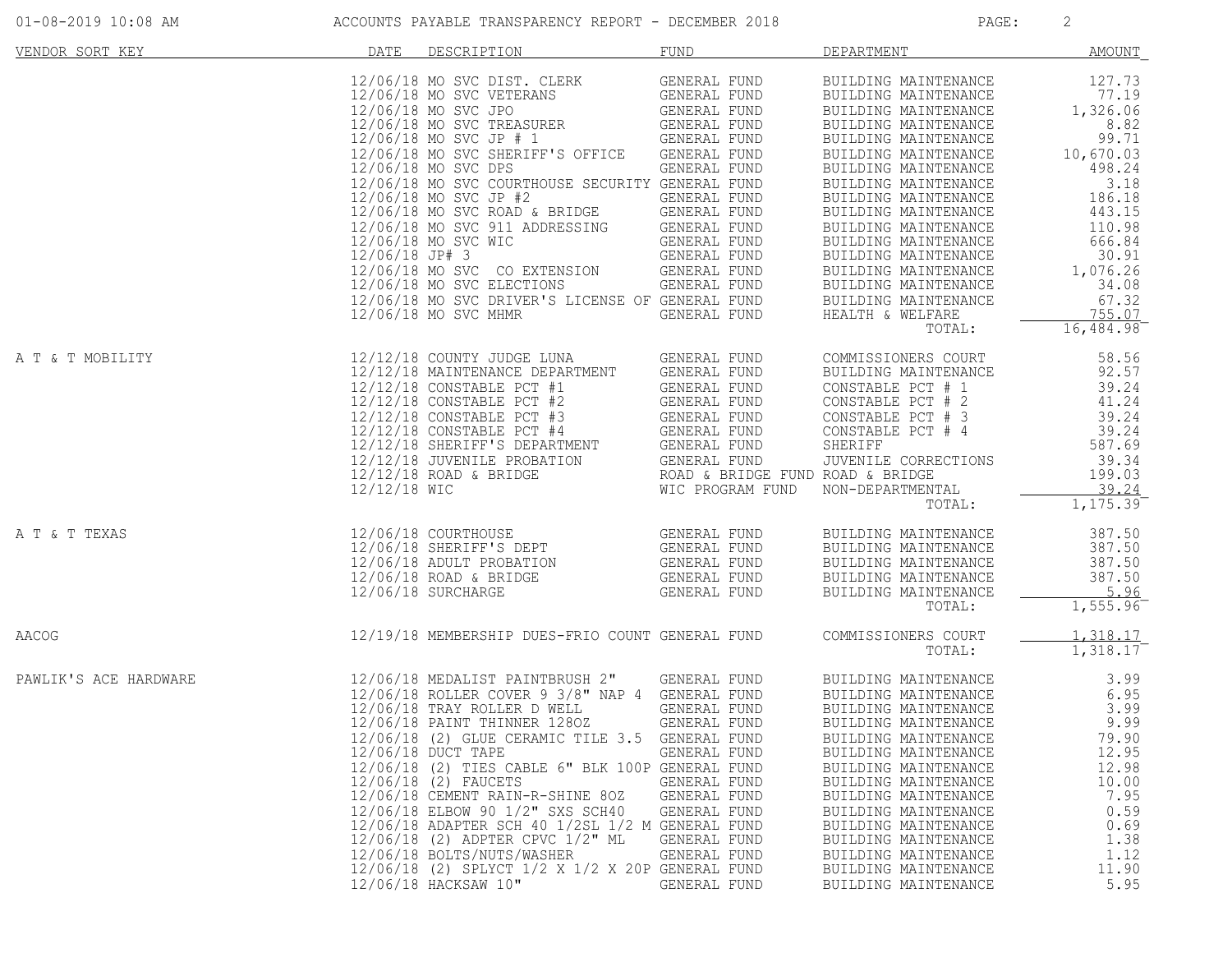| VENDOR SORT KEY            | DATE | DESCRIPTION                                                                                                                                                                                                                                                                                                                                                                                              | <b>FUND</b> | DEPARTMENT                                                                                             | <b>AMOUNT</b>                             |
|----------------------------|------|----------------------------------------------------------------------------------------------------------------------------------------------------------------------------------------------------------------------------------------------------------------------------------------------------------------------------------------------------------------------------------------------------------|-------------|--------------------------------------------------------------------------------------------------------|-------------------------------------------|
|                            |      | <b>DATE DESCRIPTION FOR A SERIE AND BELOW MATHEMAKE 12.06 (18 PVC 1/2" X, 5" (SINERAL FUND BUILDING MATHEMAKE 12.49)<br/> 12/06/18 CPVC 1/2" X, 5" (SINERAL FUND BUILDING MATHEMAKE 12.49)<br/> 12/06/18 CPVC 1/2" X, 5" (SINERAL FUND </b>                                                                                                                                                              |             |                                                                                                        |                                           |
| EDWARD ADAMS               |      | 12/06/18 CAUSE# 18-11-00189-CRF C.M GENERAL FUND DISTRICT COURT                                                                                                                                                                                                                                                                                                                                          |             | TOTAL:                                                                                                 | 400.00<br>400.00                          |
| AFLAC                      |      | $12/17/18 \text{ U}5888 \text{ AFLAC PREMIUMS} \text{ FRIO COUNTY PAYROL NON-DEPARTMENTAL} \text{ 5, 595.62} \\ 12/17/18 \text{ U}5888 \text{ AFLAC PREMIUMS} \text{ FRIO COUNTY PAYROL NON-DEPARTMENTAL} \text{ 5, 637.22} \\ 12/27/18 \text{ U}5888 \text{ AFLAC PREMIUMS} \text{ FRIO COUNTY PAYROL NON-DEPARTMENTAL} \text{ 5, 507.82} \\ 12/27/18 \text{ U}5888 \text{ AFLAC PREMIUMS} \text{ FRIO$ |             |                                                                                                        |                                           |
| AG-PRO TEXAS, LLC          |      |                                                                                                                                                                                                                                                                                                                                                                                                          |             | TOTAL:                                                                                                 | 491.34                                    |
| ANNA ALANIZ                |      | 12/19/18 ACCOUNTING IN TAX OFFICE GENERAL FUND<br>12/19/18 PERSONNEL MNGT IN PUBLIC S GENERAL FUND                                                                                                                                                                                                                                                                                                       |             | TAX COLLECTOR<br>TAX COLLECTOR<br>TOTAL:                                                               | 45.00<br>45.00<br>$90.00$ <sup>-</sup>    |
| ALEXANDER INSURANCE AGENCY |      | 12/19/18 BOND RENEWAL ARNULFO LUNA GENERAL FUND<br>12/19/18 BOND RENEWAL: SHANNA GATES GENERAL FUND<br>12/19/18 BOND RENEWAL: JAMES SINDON GENERAL FUND<br>12/12/18 NEW BOND SUSANA R. BELDING GENERAL FUND<br>12/19/18 BOND RENEWAL: LAURO G. FL GENERAL FUND                                                                                                                                           |             | COMMISSIONERS COURT<br>$J.P.$ PCT. $# 1$<br>$J.P.$ PCT. $# 2$<br>$J.P.$ PCT. $# 3$<br>$J.P.$ PCT. $#4$ | 50.00<br>50.00<br>50.00<br>50.00<br>50.00 |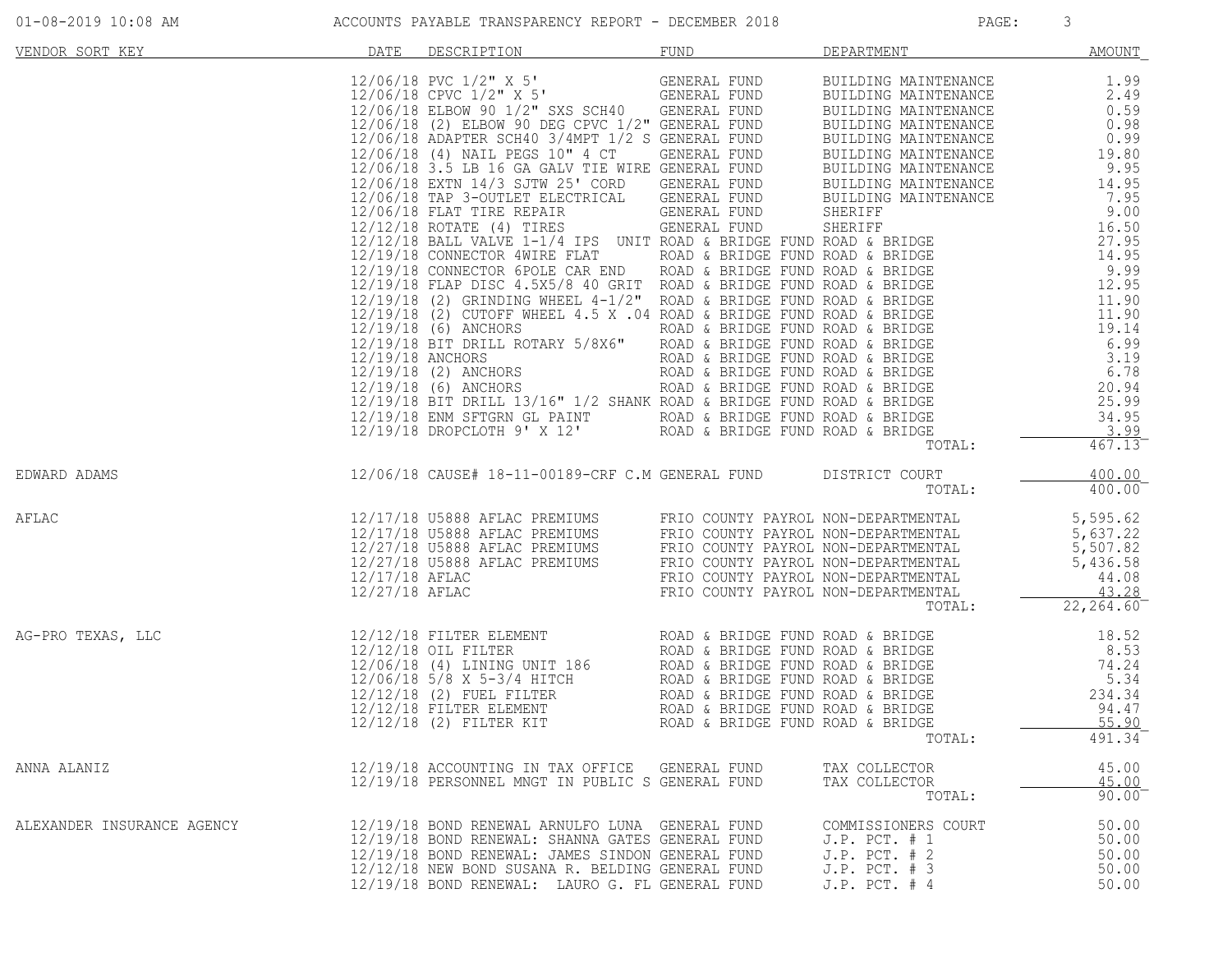| VENDOR SORT KEY                                                       | DATE | DESCRIPTION                                                                                                                                                                                                                                                                                                                                                                                                                                                                                                                                                                                                                                                                                                                                                                                                                                                                                                                                                                                          | <b>FUND</b>                                                                  | DEPARTMENT                                                                                                                                                                          | AMOUNT                                                                                                                                                                                                                                                         |
|-----------------------------------------------------------------------|------|------------------------------------------------------------------------------------------------------------------------------------------------------------------------------------------------------------------------------------------------------------------------------------------------------------------------------------------------------------------------------------------------------------------------------------------------------------------------------------------------------------------------------------------------------------------------------------------------------------------------------------------------------------------------------------------------------------------------------------------------------------------------------------------------------------------------------------------------------------------------------------------------------------------------------------------------------------------------------------------------------|------------------------------------------------------------------------------|-------------------------------------------------------------------------------------------------------------------------------------------------------------------------------------|----------------------------------------------------------------------------------------------------------------------------------------------------------------------------------------------------------------------------------------------------------------|
|                                                                       |      | 12/19/18 BOND RENEWAL JOSEPH SINDON GENERAL FUND<br>12/06/18 AUDITOR BOND CRYSTAL MARQU GENERAL FUND<br>12/12/18 NEW BOND: LESLIE BARELA GENERAL FUND<br>12/12/18 NEW BOND: PEDRO MARTINEZ GENERAL FUND<br>12/19/18 BOND RENEWAL ANNA ALANIZ GENERAL FUND<br>12/19/18 BOND RENEWAL ANNA ALANIZ GENERAL FUND<br>12/19/18 BOND RENEWAL R. ORTEGON JR GENERAL FUND<br>12/19/18 BOND RENEWAL RENE LOZANO GENERAL FUND<br>12/06/18 NEW BOND: ESTER LEAL GENERAL FUND<br>12/19/18 BOND RENEWAL AMY DIAZ GENERAL FUND<br>12/19/18 BOND RENEWAL SAMANTHA LOPE GENERAL FUND SHERIFF<br>12/19/18 BOND RENEWAL JOHN RODRIGUE GENERAL FUND SHERIFF<br>12/19/18 BOND RENEWAL GLORIA RUIZ GENERAL FUND SHERIFF<br>12/19/18 BOND RENEWAL JOEL ARELLANO GENERAL FUND SHER<br>12/06/18 NEW BOND: JOSE ASUNCION (ROAD & BRIDGE FUND ROAD & BRIDGE<br>12/19/18 BOND RENEWAL BERTHA RAMIRE ROAD & BRIDGE FUND ROAD & BRIDGE<br>12/19/18 BOND RENEWAL ANTHONY GONZA ROAD & BRIDGE FUND ROAD & BRIDGE<br>12/19/18 BOND REN |                                                                              | COUNTY ATTORNEY<br>COUNTY AUDITOR<br>COUNTY AUDITOR<br>COUNTY TREASURER<br>TAX COLLECTOR<br>TAX COLLECTOR<br>CONSTABLE PCT # 2<br>CONSTABLE PCT # 4<br>SHERIFF<br>SHERIFF<br>TOTAL: | 50.00<br>$1, 0.00$<br>50.00<br>500.00<br>500.00<br>500.00<br>50.00<br>50.00<br>50.00<br>$50.00$<br>$50.00$<br>$50.00$<br>$50.00$<br>$50.00$<br>$50.00$<br>$50.00$<br>$50.00$<br>$50.00$<br>$50.00$<br>50.00<br>$50.00$<br>50.00<br>100.00<br>50.00<br>2,825.00 |
| ALLISON, BASS & MAGEE, L.L.P.                                         |      | 12/06/18 PROFESSIONAL SVC 1/05-4/18 GENERAL FUND                                                                                                                                                                                                                                                                                                                                                                                                                                                                                                                                                                                                                                                                                                                                                                                                                                                                                                                                                     |                                                                              | COMMISSIONERS COURT<br>TOTAL:                                                                                                                                                       | 2,393.00<br>2,393.00                                                                                                                                                                                                                                           |
| CHERIE ALLMAND                                                        |      | 12/06/18 REIMBURSE POSTAGE 11/21/18 GENERAL FUND                                                                                                                                                                                                                                                                                                                                                                                                                                                                                                                                                                                                                                                                                                                                                                                                                                                                                                                                                     |                                                                              | COUNTY EXTENSION<br>TOTAL:                                                                                                                                                          | 31.11<br>$31.11$ <sup>-</sup>                                                                                                                                                                                                                                  |
| ALPHA GRAPHICS                                                        |      | 12/12/18 SHIPPING<br>12/12/18 BUSINESS CARDS FOR INVEST GENERAL FUND                                                                                                                                                                                                                                                                                                                                                                                                                                                                                                                                                                                                                                                                                                                                                                                                                                                                                                                                 | GENERAL FUND                                                                 | COUNTY ATTORNEY<br>COUNTY ATTORNEY<br>TOTAL:                                                                                                                                        | 10.50<br>27.50<br>38.00                                                                                                                                                                                                                                        |
| AMERICAN PUBLIC LIFE                                                  |      | 12/07/18 11/2018 AMERICAN PUBLIC LI FRIO COUNTY PAYROL NON-DEPARTMENTAL<br>12/07/18 LIFE PREMIUMS TRIO COUNTY PAYROL NON-DEPARTMENTAL 12/07/18 LIFE PREMIUMS                                                                                                                                                                                                                                                                                                                                                                                                                                                                                                                                                                                                                                                                                                                                                                                                                                         |                                                                              | TOTAL:                                                                                                                                                                              | $3.04-$<br>505.71<br>502.71<br>$1,005.38^{-}$                                                                                                                                                                                                                  |
| AMERICAN UNITED LIFE                                                  |      | 12/07/18 UNITED LIFE PREMIUMS FRIO COUNTY PAYROL NON-DEPARTMENTAL<br>12/21/18 UNITED LIFE PREMIUMS                                                                                                                                                                                                                                                                                                                                                                                                                                                                                                                                                                                                                                                                                                                                                                                                                                                                                                   | FRIO COUNTY PAYROL NON-DEPARTMENTAL                                          | TOTAL:                                                                                                                                                                              | 125.00<br>125.00<br>$250.00$ <sup>-</sup>                                                                                                                                                                                                                      |
| APPLIED CONCEPTS INC 12/12/18 DEC 2018 RADAR RENTAL 16 U GENERAL FUND |      |                                                                                                                                                                                                                                                                                                                                                                                                                                                                                                                                                                                                                                                                                                                                                                                                                                                                                                                                                                                                      |                                                                              | SHERIFF<br>TOTAL:                                                                                                                                                                   | 1.444.44<br>1,444.44                                                                                                                                                                                                                                           |
| JOEL ARELLANO                                                         |      | 12/06/18 MEALS 12/10-12/11/18 DOJ M GENERAL FUND                                                                                                                                                                                                                                                                                                                                                                                                                                                                                                                                                                                                                                                                                                                                                                                                                                                                                                                                                     |                                                                              | SHERIFF<br>TOTAL:                                                                                                                                                                   | 82.50<br>82.50                                                                                                                                                                                                                                                 |
| JOSE ASUNCION                                                         |      | $12/12/18$ MILEAGE $12/20/2018$ TRAININ ROAD & BRIDGE FUND ROAD & BRIDGE                                                                                                                                                                                                                                                                                                                                                                                                                                                                                                                                                                                                                                                                                                                                                                                                                                                                                                                             |                                                                              | TOTAL:                                                                                                                                                                              | $\frac{70.30}{70.30}$                                                                                                                                                                                                                                          |
| AUTOZONE                                                              |      | 12/06/18 HANDLE & BRUSH HEAD<br>12/06/18 CAR WASH GALLON<br>12/06/18 MICROFIBER SPONGE<br>12/06/18 5 GALLON BUCKET<br>12/06/18 (2) BATTERIES UNIT 5987                                                                                                                                                                                                                                                                                                                                                                                                                                                                                                                                                                                                                                                                                                                                                                                                                                               | GENERAL FUND<br>GENERAL FUND<br>GENERAL FUND<br>GENERAL FUND<br>GENERAL FUND | SHERIFF<br>SHERIFF<br>SHERIFF<br>SHERIFF<br>SHERIFF                                                                                                                                 | 19.99<br>3.99<br>3.99<br>4.99<br>291.98                                                                                                                                                                                                                        |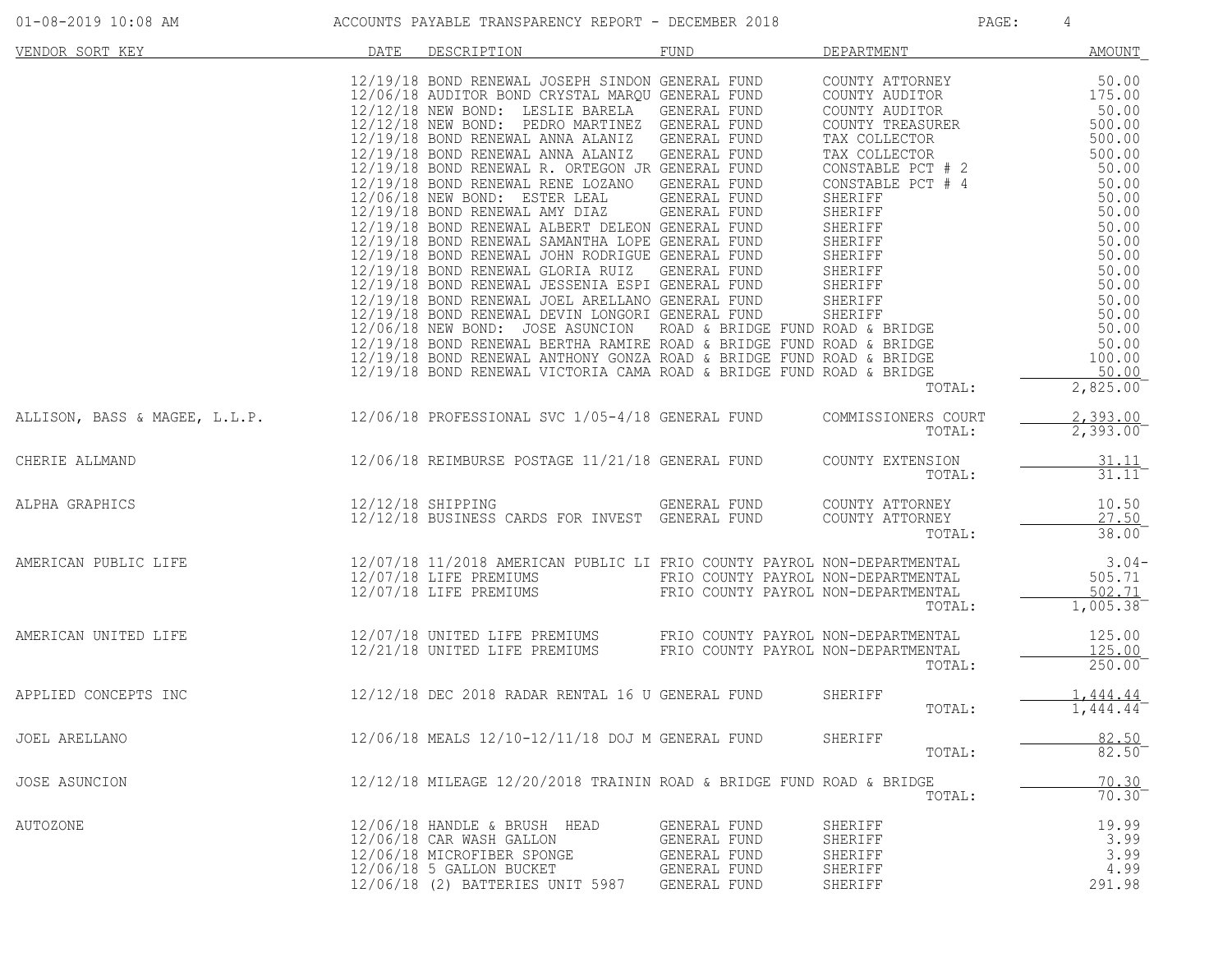| 01-08-2019 10:08 AM                                                                                | ACCOUNTS PAYABLE TRANSPARENCY REPORT - DECEMBER 2018                                                                                                                                                                                |              | PAGE:                         | 5                                        |
|----------------------------------------------------------------------------------------------------|-------------------------------------------------------------------------------------------------------------------------------------------------------------------------------------------------------------------------------------|--------------|-------------------------------|------------------------------------------|
| VENDOR SORT KEY NEWSLET BESCRIPTION                                                                |                                                                                                                                                                                                                                     |              | FUND DEPARTMENT AMOUNT        |                                          |
|                                                                                                    | 12/06/18 RETURNED BATTERY UNIT 5987 GENERAL FUND SHERIFF<br>12/06/18 BATTERY UNIT 5987 GENERAL FUND SHERIFF<br>12/06/18 (20) BLUE SHOP TOWEL ROAD & BRIDGE FUND ROAD & BRIDGE                                                       |              |                               | 145.99-<br>145.99                        |
| AVERY COMPANY                                                                                      | 12/06/18 FUEL SURCHARGE<br>12/12/18 (5) DIESEL EXHAUST FLUID 2 FM & LATERAL ROAD NON-DEPARTMENTAL<br>12/12/18 FUEL SURCHARGE FLUID 2 FM & LATERAL ROAD NON-DEPARTMENTAL                                                             |              | TOTAL:                        | 5.00<br>$539.04$ <sup>-</sup>            |
| BENTON CITY WATER SUPPLY CORP                                                                      | 12/06/18 MO SVC 10/11- 11/14/18 BF GENERAL FUND BUILDING MAINTENANCE<br>12/06/18 MO SVC 10/11 - 11/14/2018 GENERAL FUND BUILDING MAINTENANCE<br>12/06/18 MO SVC 10/11- 11/14/18 HYD GENERAL FUND BUILDING MAINTENANCE __________    |              | TOTAL:                        | 38.39<br>28.19<br>27.14<br>93.72         |
| BETA TECHNOLOGY, INC                                                                               | 12/19/18 BETA LUBE (24 X 1)  ROAD & BRIDGE FUND ROAD & BRIDGE<br>12/19/18 FREIGHT  ROAD & BRIDGE FUND ROAD & BRIDGE                                                                                                                 |              | TOTAL:                        | 316.00<br>20.41<br>$336.41$ <sup>-</sup> |
| LYNETTE BOGGS LAW & MEDIATIONS, PC 12/12/18 CAUSE# 06-02-00024-CVF J.H GENERAL FUND DISTRICT COURT |                                                                                                                                                                                                                                     |              | TOTAL:                        | 350.00<br>350.00                         |
| ROBIN J. BRAME                                                                                     | 12/12/18 COURT REPORTING 11/05/2018 GENERAL FUND DISTRICT COURT (250.00)<br>12/12/18 COURT REPORTING 11/16/2018 GENERAL FUND DISTRICT COURT (2018) 331.00<br>12/19/18 COURT REPORTING 11/30/2018 GENERAL FUND DISTRICT COURT (2018) |              | TOTAL:                        | 1,012.00                                 |
| NORA LYNN BREWER 12/12/18 GRAND JURY 12/06/2018 GENERAL FUND                                       |                                                                                                                                                                                                                                     |              | DISTRICT COURT<br>TOTAL:      | 40.00<br>40.00                           |
| RICHARD BRIGGS                                                                                     |                                                                                                                                                                                                                                     |              | TOTAL:                        | 7,450.00                                 |
| JAVIER BRIONES                                                                                     | 12/12/18 GRAND JURY 12/06/2018                                                                                                                                                                                                      | GENERAL FUND | DISTRICT COURT<br>TOTAL:      | 40.00<br>40.00                           |
| DAVID B. BROOKS                                                                                    | 12/12/18 LEGAL CONSULTATION NOV 201 GENERAL FUND                                                                                                                                                                                    |              | COMMISSIONERS COURT<br>TOTAL: | 100.00<br>100.00                         |
| JOEY BURLESON                                                                                      | 12/06/18 738 CUBIC YARDS OF CALICHE FM & LATERAL ROAD NON-DEPARTMENTAL                                                                                                                                                              |              | TOTAL:                        | 1,476.00<br>1,476.00                     |
| C.E. LITTLEFIELD AUTO SALES                                                                        | 12/06/18 2009 FORD F-250 UTILITY BE ROAD & BRIDGE FUND ROAD & BRIDGE                                                                                                                                                                |              | TOTAL:                        | 15,400.00<br>15,400.00                   |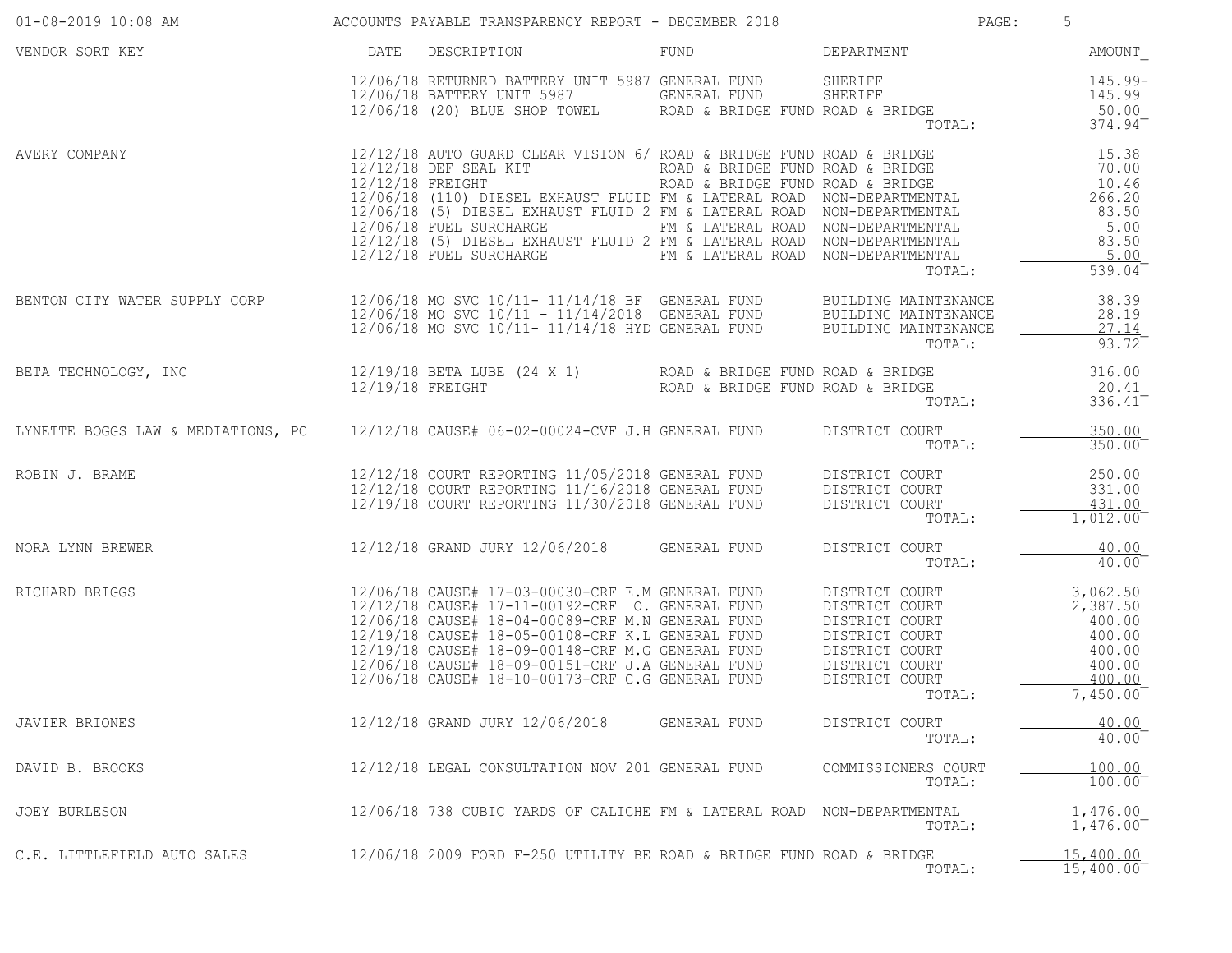| $01-08-2019$ 10:08 AM $\sim$ ACCOUNTS PAYABLE TRANSPARENCY REPORT - DECEMBER 2018 |      |                                                                                                                                                                                                                                                                                                                                                                                                                                                                                                                                                                                                                                                                                                               |                                                                                                                              | PAGE:                                                                                                                                                                                                                                                                                                                          | 6                                                                                                                                  |
|-----------------------------------------------------------------------------------|------|---------------------------------------------------------------------------------------------------------------------------------------------------------------------------------------------------------------------------------------------------------------------------------------------------------------------------------------------------------------------------------------------------------------------------------------------------------------------------------------------------------------------------------------------------------------------------------------------------------------------------------------------------------------------------------------------------------------|------------------------------------------------------------------------------------------------------------------------------|--------------------------------------------------------------------------------------------------------------------------------------------------------------------------------------------------------------------------------------------------------------------------------------------------------------------------------|------------------------------------------------------------------------------------------------------------------------------------|
| VENDOR SORT KEY                                                                   | DATE | DESCRIPTION                                                                                                                                                                                                                                                                                                                                                                                                                                                                                                                                                                                                                                                                                                   | FUND                                                                                                                         | DEPARTMENT                                                                                                                                                                                                                                                                                                                     | AMOUNT                                                                                                                             |
| ROCHELLE CAMACHO                                                                  |      | 12/12/18 GRAND JURY 12/06/2018<br>12/06/18 MILEAGE 9/10 - 10/30/2019 CENERAL FUND                                                                                                                                                                                                                                                                                                                                                                                                                                                                                                                                                                                                                             |                                                                                                                              | DISTRICT COURT<br>JUVENILE CORRECTIONS<br>TOTAL:                                                                                                                                                                                                                                                                               | 40.00<br>148.24<br>188.24                                                                                                          |
| CAP - FLEET UPFITTERS                                                             |      | 12/12/18 FLIP DOWN STEP OPTIN GENERAL FUND<br>12/12/18 ROOF LOAD BACKUP LIG GENERAL FUND<br>12/12/18 SOUND INSULATION GENERAL FUND<br>12/12/18 DVR RECORDING SYSTEM GENERAL FUND<br>12/12/18 LABOR GENERAL FUND<br>12/12/18 SHIPPING & HANDL<br>12/12/18 BENCH 24"H X 48"W X18"D C GENERAL FUND<br>12/12/18 BENCH 24"H X 48"W X 18"D GENERAL FUND<br>12/12/18 FRONT PARTITION W/EMERGEN GENERAL FUND<br>12/12/18 FRONT FILLER PANEL KIT GENERAL FUND<br>12/12/18 K9 TRANSPORT AIR FAN OPTI GENERAL FUND                                                                                                                                                                                                       |                                                                                                                              | SHERIFF<br>SHERIFF<br>SHERIFF 190.68<br>SHERIFF 190.68<br>SHERIFF 1,992.38<br>SHERIFF 1,992.38<br>SHERIFF 2,179.63<br>SHERIFF 600.00<br>SHERIFF 600.00<br>SHERIFF 600.00<br>SHERIFF 600.00<br>SHERIFF 600.00<br>SHERIFF 600.00<br>SHERIFF 6,990.00<br>SHERIFF 6,990.00<br>SHER<br>SHERIFF<br>SHERIFF<br>TOTAL:                 | 221.10<br>190.68<br>250.00<br>300.00<br>$22,075.94$ <sup>-</sup>                                                                   |
| NINFA CARRILLO                                                                    |      | 12/19/18 CAUSE# 18-05-00126-CRF V.W GENERAL FUND                                                                                                                                                                                                                                                                                                                                                                                                                                                                                                                                                                                                                                                              |                                                                                                                              | DISTRICT COURT<br>TOTAL:                                                                                                                                                                                                                                                                                                       | 400.00<br>400.00                                                                                                                   |
| CINTAS CORPORATION NO. 2                                                          |      | 12/06/18 WKLY UNIFORM SVC 11/21/201 GENERAL FUND BUILDING MAINTENANCE<br>12/06/18 WKLY UNIFORM SVC 11/29/201 GENERAL FUND BUILDING MAINTENANCE<br>12/12/18 WKLY UNIFORM SVC 12/06/201 GENERAL FUND BUILDING MAINTENANCE<br>12/06/18 WK<br>12/06/18 WKLY UNIFORM SVC 11/15/18 ROAD & BRIDGE FUND ROAD & BRIDGE<br>$12/06/18$ WKLY UNIFORM SVC $11/21/201$ ROAD & BRIDGE FUND ROAD & BRIDGE<br>12/06/18 WKLY UNIFORM SVC 11/26/201 ROAD & BRIDGE FUND ROAD & BRIDGE 68.06<br>12/12/18 WKLY UNIFORM SVC 11/29/201 ROAD & BRIDGE FUND ROAD & BRIDGE 216.95<br>12/12/18 WKLY UNIFORM SVC 12/03/201 ROAD & BRIDGE FUND ROAD & BRIDGE 76<br>$12/12/18$ WKLY UNIFORM SVC $12/10/201$ ROAD & BRIDGE FUND ROAD & BRIDGE |                                                                                                                              | TOTAL:                                                                                                                                                                                                                                                                                                                         | 41.15<br>31.99<br>44.44<br>40.96<br>204.95<br>222.06<br>106.40<br>$\overline{1,053.36}$                                            |
| CITY OF DILLEY                                                                    |      | 12/06/18 MO SVC 10/16 - 11/15/2018 GENERAL FUND<br>$12/06/18$ MO SVC $10/16 - 11/15/2018$ GENERAL FUND                                                                                                                                                                                                                                                                                                                                                                                                                                                                                                                                                                                                        |                                                                                                                              | BUILDING MAINTENANCE<br>BUILDING MAINTENANCE<br>TOTAL:                                                                                                                                                                                                                                                                         | 101.14<br>261.28<br>362.42                                                                                                         |
| CITY OF PEARSALL                                                                  |      | 12/06/18 411 E BRAZOS<br>12/06/18 406 S PECAN - CO EXT<br>12/06/18 510 E. S.A. COURTHOUSE<br>12/06/18 FIREMANS PARK<br>12/06/18 604 E. MEDINA - MUSEUM<br>12/06/18 504 S CEDAR - JAILHOUSE<br>12/06/18 RADIO LANE<br>12/06/18 CR 4002 (CEMETARY)<br>12/06/18 HWY 1581 S - REGIONAL PARK GENERAL FUND<br>12/06/18 FISHING POND                                                                                                                                                                                                                                                                                                                                                                                 | GENERAL FUND<br>GENERAL FUND<br>GENERAL FUND<br>GENERAL FUND<br>GENERAL FUND<br>GENERAL FUND<br>GENERAL FUND<br>GENERAL FUND | BUILDING MAINTENANCE<br>BUILDING MAINTENANCE<br>BUILDING MAINTENANCE<br>BUILDING MAINTENANCE<br>BUILDING MAINTENANCE<br>BUILDING MAINTENANCE<br>BUILDING MAINTENANCE<br>BUILDING MAINTENANCE<br>BUILDING MAINTENANCE<br>BUILDING MAINTENANCE<br>BUILDING MAINTENANCE<br>BUILDING MAINTENANCE<br>BUILDING MAINTENANCE<br>TOTAL: | 290.94<br>86.02<br>65.07<br>65.07<br>127.20<br>40.29<br>330.29<br>38.02<br>389.95<br>47.31<br>80.11<br>241.11<br>47.31<br>1,848.69 |
| COLORADO BANKERS LIFE INSURANCE CO.                                               |      | 12/07/18 COLORADO BANKERS LIFE PREM FRIO COUNTY PAYROL NON-DEPARTMENTAL<br>12/07/18 COLORADO BANKERS LIFE PREM FRIO COUNTY PAYROL NON-DEPARTMENTAL                                                                                                                                                                                                                                                                                                                                                                                                                                                                                                                                                            |                                                                                                                              |                                                                                                                                                                                                                                                                                                                                | 43.36<br>43.36                                                                                                                     |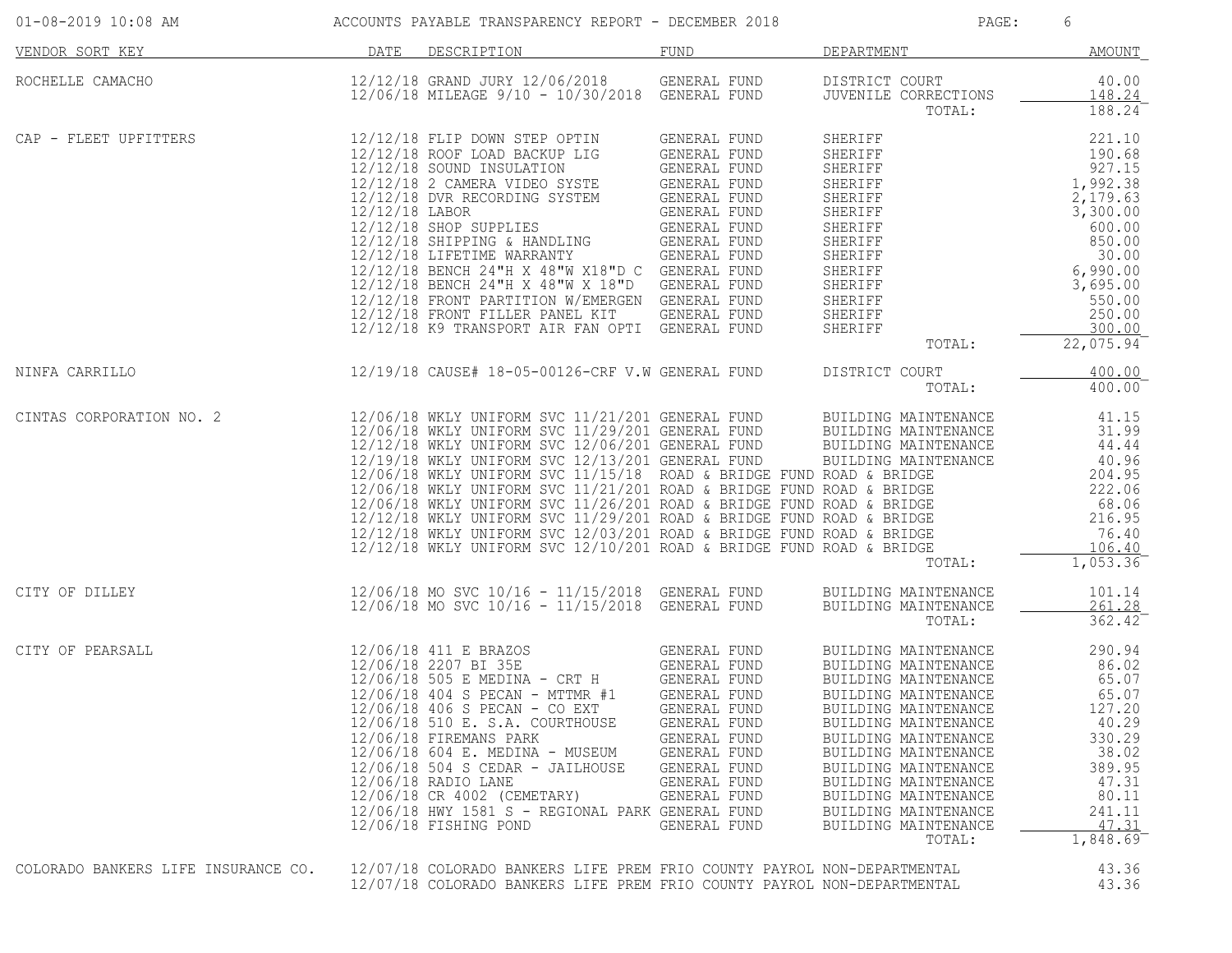| 01-08-2019 10:08 AM            |                                 | ACCOUNTS PAYABLE TRANSPARENCY REPORT - DECEMBER 2018                                                                                                                                                             |                                                                                                                                                                                                                 |                                                                                            | 7<br>PAGE:                                                                               |
|--------------------------------|---------------------------------|------------------------------------------------------------------------------------------------------------------------------------------------------------------------------------------------------------------|-----------------------------------------------------------------------------------------------------------------------------------------------------------------------------------------------------------------|--------------------------------------------------------------------------------------------|------------------------------------------------------------------------------------------|
| VENDOR SORT KEY                | DATE                            | DESCRIPTION                                                                                                                                                                                                      | FUND                                                                                                                                                                                                            | DEPARTMENT                                                                                 | AMOUNT                                                                                   |
|                                |                                 |                                                                                                                                                                                                                  |                                                                                                                                                                                                                 | TOTAL:                                                                                     | 86.72                                                                                    |
| COMPANION LIFE                 |                                 | 12/07/18 COMPANION LIFE PREMIUMS<br>12/07/18 COMPANION LIFE PREMIUMS<br>12/07/18 11/2018 COMP LIFE                                                                                                               | FRIO COUNTY PAYROL NON-DEPARTMENTAL<br>FRIO COUNTY PAYROL NON-DEPARTMENTAL<br>FRIO COUNTY PAYROL NON-DEPARTMENTAL                                                                                               | TOTAL:                                                                                     | 224.52<br>272.26<br>15.49<br>512.27                                                      |
| COMPU-DATA INTERNATIONAL, LLC  |                                 | $12/19/18$ DATA ON DEMAND $12/27-12/3$ DIST CLRK RECORDS<br>12/19/18 PREPPING 12 BOXES<br>12/19/18 INDEXING<br>12/19/18 SCANNING<br>12/19/18 PREPPING (18) BOXES<br>12/19/18 INDEXING<br>12/19/18 SCANNED IMAGES | DIST CLRK RECORDS NON-DEPARTMENTAL<br>DIST CLRK RECORDS NON-DEPARTMENTAL<br>DIST CLRK RECORDS NON-DEPARTMENTAL<br>DIST CLRK RECORDS NON-DEPARTMENTAL<br>DIST CLRK RECORDS NON-DEPARTMENTAL<br>DIST CLRK RECORDS | NON-DEPARTMENTAL<br>NON-DEPARTMENTAL<br>TOTAL:                                             | 3,600.00<br>1,440.00<br>145.16<br>685.62<br>2,160.00<br>412.35<br>2, 375.22<br>10,818.35 |
| CULLIGAN WATER CONDITIONING CO |                                 | 12/06/18 MO SVC 12/01-12/30/2018<br>12/06/18 MO SVC DECEMBER 2018                                                                                                                                                | GENERAL FUND<br><b>GENERAL FUND</b>                                                                                                                                                                             | SHERIFF<br>HIGHWAY PATROL<br>TOTAL:                                                        | 56.25<br>52.50<br>108.75                                                                 |
| CUSTOM REFINISHING BY BYRD     | 12/12/18 PARTS<br>12/12/18 MISC | 12/12/18 PAINT & MATERIALS<br>12/12/18 BODY LABOR<br>12/12/18 MECHANICAL LABOR<br>12/12/18 FRAME LABOR<br>$12/12/18$ PAINT LABOR                                                                                 | GENERAL FUND<br>GENERAL FUND<br>GENERAL FUND<br>GENERAL FUND<br>GENERAL FUND<br>GENERAL FUND<br>GENERAL FUND                                                                                                    | <b>SHERIFF</b><br>SHERIFF<br>SHERIFF<br>SHERIFF<br>SHERIFF<br>SHERIFF<br>SHERIFF<br>TOTAL: | 9,153.94<br>200.00<br>1,315.60<br>285.00<br>156.40<br>1,038.40<br>120.00<br>12, 269.34   |
| SHEYLEON DAVIS                 |                                 | 12/12/18 CAUSE# 18-09-00354-CVF H.L GENERAL FUND                                                                                                                                                                 |                                                                                                                                                                                                                 | DISTRICT COURT<br>TOTAL:                                                                   | 412.50<br>412.50                                                                         |
| PEDRO DE LOS SANTOS            |                                 | 12/06/18 CARPET REMOVAL, LABOR                                                                                                                                                                                   | GENERAL FUND                                                                                                                                                                                                    | BUILDING MAINTENANCE<br>TOTAL:                                                             | 1,200.00<br>1,200.00                                                                     |
| ASENCION ALBERT DELEON         |                                 | 12/06/18 MEALS 12/10-12/11/18 DOJ M GENERAL FUND                                                                                                                                                                 |                                                                                                                                                                                                                 | SHERIFF<br>TOTAL:                                                                          | 82.50<br>82.50                                                                           |
| DANNY DELGADO                  |                                 | 12/06/18 MEALS 12/10-12/11/18 DOJ M GENERAL FUND                                                                                                                                                                 |                                                                                                                                                                                                                 | SHERIFF<br>TOTAL:                                                                          | 82.50<br>82.50                                                                           |
| DELL MARKETING L.P.            |                                 | 12/12/18 OPTIPLEX 7460 AIO COMPUTE GENERAL FUND                                                                                                                                                                  |                                                                                                                                                                                                                 | SHERIFF<br>TOTAL:                                                                          | 17,699.28<br>17,699.28                                                                   |
| DILLEY LUBE & TIRES, INC.      |                                 | 12/12/18 (4) TIRES 265/60R17 GOOD Y GENERAL FUND<br>$12/12/18$ TIRE REPAIR<br>12/12/18 STEM SENSOR                                                                                                               | GENERAL FUND<br>GENERAL FUND                                                                                                                                                                                    | SHERIFF<br>SHERIFF<br>SHERIFF<br>TOTAL:                                                    | 736.00<br>10.00<br>8.00<br>754.00                                                        |
| DISH NETWORK                   |                                 | $12/19/18$ MO SVC $12/22 - 01/21/2019$ WIC PROGRAM FUND                                                                                                                                                          |                                                                                                                                                                                                                 | NON-DEPARTMENTAL<br>TOTAL:                                                                 | 102.51<br>$102.51$ <sup>-</sup>                                                          |
| DYNA SYSTEMS                   |                                 | 12/06/18 BATTERY CLEANER<br>12/06/18 BATTERY CORROSION PREVENTA ROAD & BRIDGE FUND ROAD & BRIDGE<br>12/06/18 SHIPPING<br>12/06/18 (2) NOCO TERMINAL PROTECTO ROAD & BRIDGE FUND ROAD & BRIDGE                    | ROAD & BRIDGE FUND ROAD & BRIDGE<br>ROAD & BRIDGE FUND ROAD & BRIDGE                                                                                                                                            |                                                                                            | 128.42<br>47.89<br>26.45<br>96.46                                                        |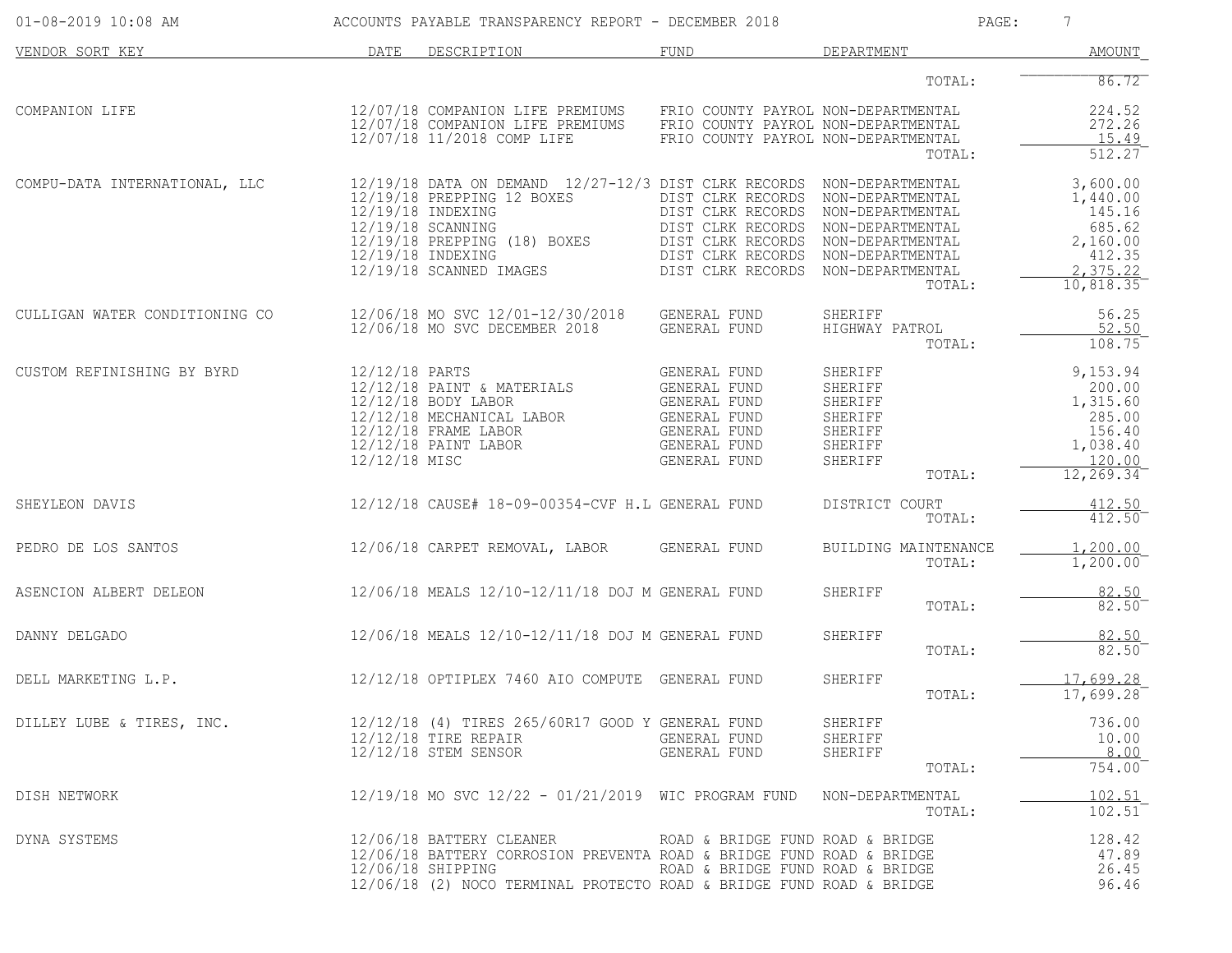| $01 - 08 - 2019$ 10:08 AM                                                          | ACCOUNTS PAYABLE TRANSPARENCY REPORT - DECEMBER 2018                                                                                                                                                                                                                                                                                                                                                                                                                                                          |                                     | PAGE:                                                                                                                          | 8                                                                         |
|------------------------------------------------------------------------------------|---------------------------------------------------------------------------------------------------------------------------------------------------------------------------------------------------------------------------------------------------------------------------------------------------------------------------------------------------------------------------------------------------------------------------------------------------------------------------------------------------------------|-------------------------------------|--------------------------------------------------------------------------------------------------------------------------------|---------------------------------------------------------------------------|
| VENDOR SORT KEY                                                                    | DATE DESCRIPTION                                                                                                                                                                                                                                                                                                                                                                                                                                                                                              | FUND                                | DEPARTMENT                                                                                                                     | AMOUNT                                                                    |
|                                                                                    | 12/06/18 SHIPPING                                                                                                                                                                                                                                                                                                                                                                                                                                                                                             | ROAD & BRIDGE FUND ROAD & BRIDGE    | TOTAL:                                                                                                                         | 14.47<br>313.69                                                           |
| ELECTION SYSTEMS & SOFTWARE, INC. 12/06/18 SITE SUPPORT ELECTION 11/0 GENERAL FUND |                                                                                                                                                                                                                                                                                                                                                                                                                                                                                                               |                                     | ELECTIONS<br>TOTAL:                                                                                                            | 4,525.00<br>$4,525.00^-$                                                  |
| ELLIOTT ELECTRIC SUPPLY, INC.                                                      | 12/19/18 (50) 12/3 WG TRAY CABLE<br>12/19/18 (2) 1/2" STR CGB .250-.75 GENERAL FUND<br>12/19/16 (3) 1/2 HL RECT DEEP BOX GENERAL FUND<br>12/19/18 RECP DUPLEX 20A 125V 2P3W GENERAL FUND<br>12/19/18 MTL 1G GRY IN-USE COVER GENERAL FUND<br>12/19/18 1P 20A 120V RREAKED W/TD BOAR PLEUND<br>12/19/18 1P 20A 120V BREAKER W/TR ROAD & BRIDGE FUND ROAD & BRIDGE<br>12/19/18 120V 2000W SPST CONDUIT ROAD & BRIDGE FUND ROAD & BRIDGE<br>12/19/18 PINT CLEAR 633L PVC CEMENT ROAD & BRIDGE FUND ROAD & BRIDGE | GENERAL FUND                        | BUILDING MAINTENANCE<br>BUILDING MAINTENANCE<br>BUILDING MAINTENANCE<br>BUILDING MAINTENANCE<br>BUILDING MAINTENANCE<br>TOTAL: | 31.85<br>22.54<br>5.97<br>2.63<br>10.67<br>5.32<br>11.49<br>7.26<br>97.73 |
| KYLE JORDAN ERNST                                                                  | 12/19/18 CAUSE# 28654 J.M.<br>12/19/18 CAUSE# 18-02-00030-CRF M.A GENERAL FUND                                                                                                                                                                                                                                                                                                                                                                                                                                | GENERAL FUND                        | COUNTY COURT<br>DISTRICT COURT<br>TOTAL:                                                                                       | 100.00<br>400.00<br>$500.00^{-}$                                          |
| FAMILY FRIO VISION SOURCE                                                          | 12/12/18 EYE EXAM B. TREVINO             GENERAL FUND                                                                                                                                                                                                                                                                                                                                                                                                                                                         |                                     | SHERIFF<br>TOTAL:                                                                                                              | 94.00<br>94.00                                                            |
| MICHAEL C. FINKEL                                                                  | 12/12/18 CAUSE# 18-09-00354-CVF J.L GENERAL FUND                                                                                                                                                                                                                                                                                                                                                                                                                                                              |                                     | DISTRICT COURT<br>TOTAL:                                                                                                       | 307.50<br>307.50                                                          |
| FLEETPRIDE                                                                         | 12/12/18 LED SUPER MODEL 44 STT      ROAD & BRIDGE FUND ROAD & BRIDGE<br>12/12/18 LED SUPER MODEL 44 STT     ROAD & BRIDGE FUND ROAD & BRIDGE<br>12/12/18 100' WHITE 14GA WIRE      ROAD & BRIDGE FUND ROAD & BRIDGE<br>$12/12/18$ 100' RED 14GA WIRE ROAD & BRIDGE FUND ROAD & BRIDGE 12/12/18 235PC HEAT SHRINK TUBE ROAD & BRIDGE FUND ROAD & BRIDGE                                                                                                                                                       |                                     | TOTAL:                                                                                                                         | 25.85<br>25.85<br>17.76<br>17.76<br>35.19<br>$122.41^{-}$                 |
| FORT DEARBORN LIFE                                                                 | 12/07/18 DISABILITY PREMIUMS 5394-0 FRIO COUNTY PAYROL NON-DEPARTMENTAL<br>12/07/18 DISABILITY PREMIUMS 5394-0 FRIO COUNTY PAYROL NON-DEPARTMENTAL<br>12/07/18 11/2018 FORT DEARBORN FRIO COUNTY PAYROL NON-DEPARTMENTAL                                                                                                                                                                                                                                                                                      |                                     | TOTAL:                                                                                                                         | 325.68<br>346.92<br>$3.54-$<br>669.06                                     |
| FRIO COUNTY APPRAISAL DISTRICT                                                     | 12/06/18 MONTHLY ASSESSMENT JAN 201 GENERAL FUND                                                                                                                                                                                                                                                                                                                                                                                                                                                              |                                     | TAX COLLECTOR<br>TOTAL:                                                                                                        | 22,052.73<br>22,052.73                                                    |
| FRIO COUNTY CREDIT UNION                                                           | 12/07/18 CREDIT UNION DEDUCTIONS FRIO COUNTY PAYROL NON-DEPARTMENTAL<br>12/21/18 CREDIT UNION DEDUCTIONS                                                                                                                                                                                                                                                                                                                                                                                                      | FRIO COUNTY PAYROL NON-DEPARTMENTAL | TOTAL:                                                                                                                         | 10,780.65<br>11,126.20<br>21,906.85                                       |
| FRIO COUNTY GENERAL FUND                                                           | 12/19/18 MXD BEV 3RD ORTR 1122.84 SALES TAX ESCROW F NON-DEPARTMENTAL                                                                                                                                                                                                                                                                                                                                                                                                                                         |                                     | TOTAL:                                                                                                                         | 456,696.73<br>456,696.73                                                  |
| FRIO COUNTY JP # 1 D.D.C.                                                          | 12/12/18 TRANSFER DDC FEES NOV 2018 GENERAL FUND<br>12/06/18 TRANSFER DDC FEES OCT 2018 GENERAL FUND                                                                                                                                                                                                                                                                                                                                                                                                          |                                     | NON-DEPARTMENTAL<br>NON-DEPARTMENTAL<br>TOTAL:                                                                                 | 200.00<br>210.00<br>410.00                                                |
| FRIO COUNTY JP $# 2 D.D.C.$                                                        | 12/12/18 TRANSFER DDC FEES NOV 2018 GENERAL FUND<br>12/06/18 TRANSFER DDC FEES OCT 2018 GENERAL FUND                                                                                                                                                                                                                                                                                                                                                                                                          |                                     | NON-DEPARTMENTAL<br>NON-DEPARTMENTAL<br>TOTAL:                                                                                 | 170.00<br>129.90<br>299.90                                                |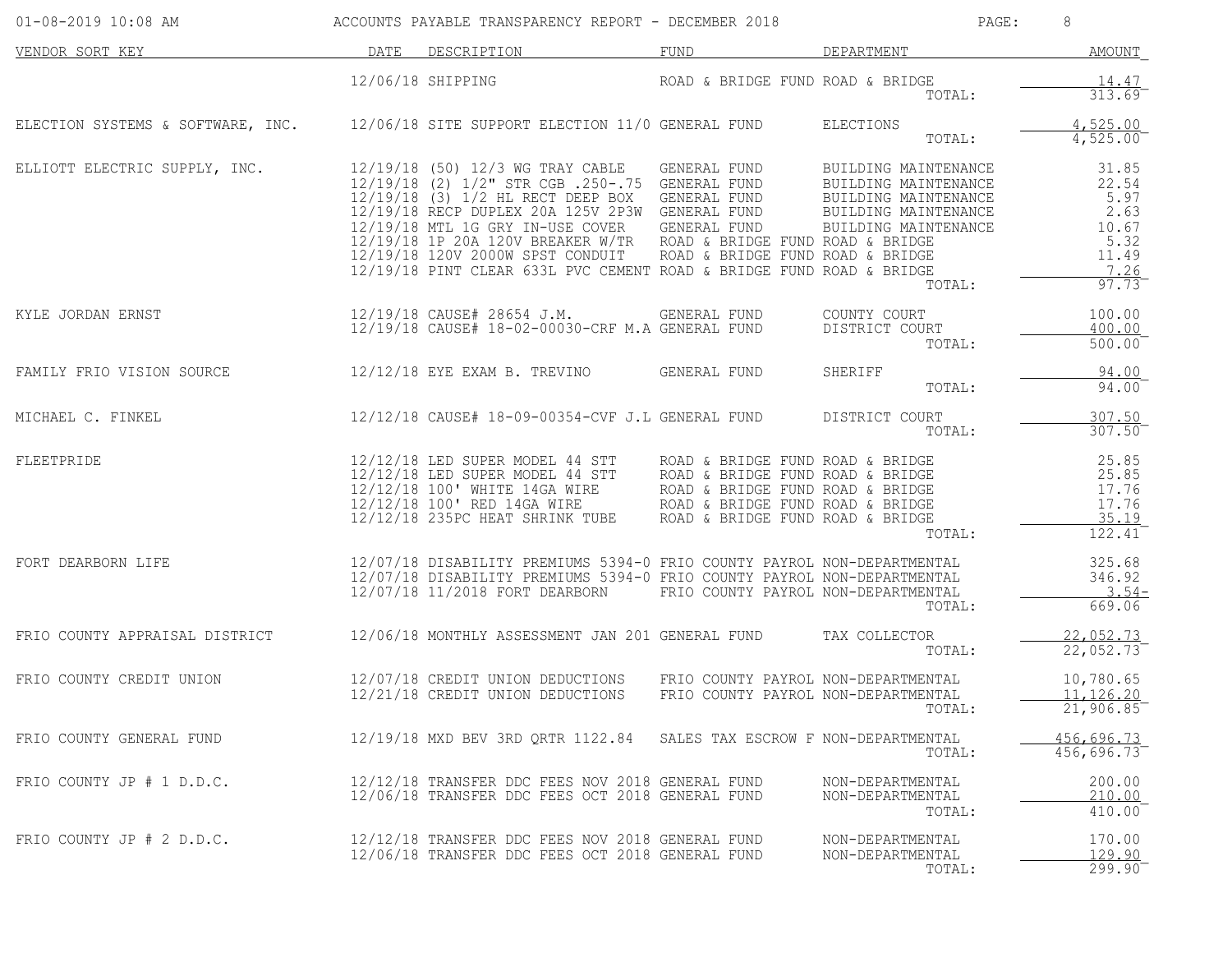| 01-08-2019 10:08 AM                |      | ACCOUNTS PAYABLE TRANSPARENCY REPORT - DECEMBER 2018                                                                                                                                                                                                                                                                                                                                                                                                                                                                                                                                                                                                                                                                                                                                                                                     |                                                                                                                                                                                                                                                                              |                                                                                                                                                                                                                                                          | 9<br>PAGE:                                                                                                                                                                                                                |
|------------------------------------|------|------------------------------------------------------------------------------------------------------------------------------------------------------------------------------------------------------------------------------------------------------------------------------------------------------------------------------------------------------------------------------------------------------------------------------------------------------------------------------------------------------------------------------------------------------------------------------------------------------------------------------------------------------------------------------------------------------------------------------------------------------------------------------------------------------------------------------------------|------------------------------------------------------------------------------------------------------------------------------------------------------------------------------------------------------------------------------------------------------------------------------|----------------------------------------------------------------------------------------------------------------------------------------------------------------------------------------------------------------------------------------------------------|---------------------------------------------------------------------------------------------------------------------------------------------------------------------------------------------------------------------------|
| VENDOR SORT KEY                    | DATE | DESCRIPTION                                                                                                                                                                                                                                                                                                                                                                                                                                                                                                                                                                                                                                                                                                                                                                                                                              | FUND                                                                                                                                                                                                                                                                         | DEPARTMENT                                                                                                                                                                                                                                               | <b>AMOUNT</b>                                                                                                                                                                                                             |
| FRIO COUNTY JP #3 D.D.C. FUND      |      | 12/12/18 TRANSFER DDC FEES NOV 2018 GENERAL FUND<br>12/06/18 TRANSFER DDC FEES OCT 2018 GENERAL FUND                                                                                                                                                                                                                                                                                                                                                                                                                                                                                                                                                                                                                                                                                                                                     |                                                                                                                                                                                                                                                                              | NON-DEPARTMENTAL<br>NON-DEPARTMENTAL<br>TOTAL:                                                                                                                                                                                                           | 728.40<br>466.00<br>$1,194.40^-$                                                                                                                                                                                          |
| FRIO COUNTY JP# 2                  |      | 12/06/18 REIMBURSE DEPOSIT SLIPS                                                                                                                                                                                                                                                                                                                                                                                                                                                                                                                                                                                                                                                                                                                                                                                                         | GENERAL FUND                                                                                                                                                                                                                                                                 | $J.P.$ PCT. $# 2$<br>TOTAL:                                                                                                                                                                                                                              | 42.25<br>42.25                                                                                                                                                                                                            |
| FRIO COUNTY JP# 4 D.D.C.           |      | 12/19/18 TRANSFER DDC FEES NOV 2018 GENERAL FUND<br>12/06/18 TRANSFER DDC FEES OCT 2018 GENERAL FUND                                                                                                                                                                                                                                                                                                                                                                                                                                                                                                                                                                                                                                                                                                                                     |                                                                                                                                                                                                                                                                              | NON-DEPARTMENTAL<br>NON-DEPARTMENTAL<br>TOTAL:                                                                                                                                                                                                           | 95.00<br>75.73<br>170.73                                                                                                                                                                                                  |
| FRIO COUNTY MENTAL HEALTH          |      | 12/19/18 PRE PAID MENTAL HEALTH FEE GENERAL FUND                                                                                                                                                                                                                                                                                                                                                                                                                                                                                                                                                                                                                                                                                                                                                                                         |                                                                                                                                                                                                                                                                              | NON-DEPARTMENTAL<br>TOTAL:                                                                                                                                                                                                                               | 2,500.00<br>2,500.00                                                                                                                                                                                                      |
| FRIO COUNTY PAYROLL FUND           |      | 12/05/18 XFR PAY DATE 12/07/2018<br>12/11/18 XFR HUMANA 12/2018<br>12/19/18 XFR PAY DATE 12/21/2018<br>12/27/18 XFR HUMANA 1/2019                                                                                                                                                                                                                                                                                                                                                                                                                                                                                                                                                                                                                                                                                                        | DISBURSEMENT FUND NON-DEPARTMENTAL<br>DISBURSEMENT FUND NON-DEPARTMENTAL<br>DISBURSEMENT FUND NON-DEPARTMENTAL<br>DISBURSEMENT FUND NON-DEPARTMENTAL                                                                                                                         | TOTAL:                                                                                                                                                                                                                                                   | 273,743.74<br>101,560.16<br>283,787.23<br>101,560.16<br>760,651.29                                                                                                                                                        |
| FRIO COUNTY TAX ASSESSOR COLLECTOR |      | 12/19/18 INSP/REGISTRATION UNIT 010 ROAD & BRIDGE FUND ROAD & BRIDGE<br>12/06/18 INSP/REGISTRATION UNIT 017 ROAD & BRIDGE FUND ROAD & BRIDGE<br>12/06/18 INSP/REGISTRATION UNIT 017 ROAD & BRIDGE FUND ROAD & BRIDGE<br>12/12/18 INSP/REGISTRATION UNIT 018 ROAD & BRIDGE FUND ROAD & BRIDGE<br>12/06/18 INSP/REGISTRATION UNIT 021 ROAD & BRIDGE FUND ROAD & BRIDGE<br>12/06/18 INSP/REGISTRATION UNIT 040 ROAD & BRIDGE FUND ROAD & BRIDGE                                                                                                                                                                                                                                                                                                                                                                                             |                                                                                                                                                                                                                                                                              | TOTAL:                                                                                                                                                                                                                                                   | 7.50<br>7.50<br>7.50<br>7.50<br>7.50<br>22.00<br>59.50                                                                                                                                                                    |
| FRIO COUNTY TRAVEL EXPENSE         |      | 12/06/18 GROCERIES FOR INMATES                                                                                                                                                                                                                                                                                                                                                                                                                                                                                                                                                                                                                                                                                                                                                                                                           | GENERAL FUND                                                                                                                                                                                                                                                                 | SHERIFF<br>TOTAL:                                                                                                                                                                                                                                        | 367.75<br>367.75                                                                                                                                                                                                          |
| FRIO DRUG STORE                    |      | 12/06/18 TRUJILLO RX0649425<br>12/06/18 TRUJILLO RX0649424<br>12/06/18 TRUJILLO RX0649427<br>12/06/18 TRUJILLO RX0649423<br>12/06/18 TRUJILLO NAVARILE<br>12/06/18 TRUJILLO RX0649426 GENERAL FUND<br>TIMES TRUJILLO RX0649229 GENERAL FUND<br>12/06/18 J. GALINDO RX 0649466<br>12/06/18 J. GALINDO RX 0649464<br>12/06/18 J. GALINDO RX 0649463<br>12/06/18 C. GARZA RX 0649471<br>12/06/18 PRESCRIPTION TRUJILLO RX64 GENERAL FUND<br>12/06/18 PRESCRIPTION C GARZA RX648 GENERAL FUND<br>12/06/18 D. CABRERRA RX 0649611<br>12/06/18 D. CABRERRA RX 0649610<br>12/06/18 L. AGUILAR RX 0648725<br>12/06/18 C. GARZA RX 0649608<br>12/06/18 C. GARZA RX 0649609<br>12/19/18 PRESCRIPTION TRUJILLO JR<br>12/19/18 RX0649177 J. GALINDO<br>12/19/18 RX0649255 J. GALINDO<br>12/19/18 RX0649977 M. ROMAN<br>12/19/18 RX0650040 S. DILLARD | GENERAL FUND<br>GENERAL FUND<br>GENERAL FUND<br>GENERAL FUND<br>GENERAL FUND<br>GENERAL FUND<br>GENERAL FUND<br>GENERAL FUND<br>GENERAL FUND<br>GENERAL FUND<br>GENERAL FUND<br>GENERAL FUND<br>GENERAL FUND<br>GENERAL FUND<br>GENERAL FUND<br>GENERAL FUND<br>GENERAL FUND | SHERIFF<br>SHERIFF<br>SHERIFF<br>SHERIFF<br>SHERIFF<br>SHERIFF<br>SHERIFF<br>SHERIFF<br>SHERIFF<br>SHERIFF<br>SHERIFF<br>SHERIFF<br>SHERIFF<br>SHERIFF<br>SHERIFF<br>SHERIFF<br>SHERIFF<br>SHERIFF<br>SHERIFF<br>SHERIFF<br>SHERIFF<br>SHERIFF<br>TOTAL: | 30.34<br>88.69<br>36.09<br>50.04<br>20.83<br>20.50<br>89.62<br>29.25<br>43.81<br>13.67<br>20.72<br>88.65<br>27.22<br>7.50<br>12.99<br>7.50<br>12.99<br>20.98<br>22.23<br>13.80<br>20.72<br>27.79<br>$705.93$ <sup>-</sup> |
| FRIO HOSPITAL ER PHYSICIANS        |      | 12/06/18 CPT 99283 C. TREVINO 2/13/ GENERAL FUND                                                                                                                                                                                                                                                                                                                                                                                                                                                                                                                                                                                                                                                                                                                                                                                         |                                                                                                                                                                                                                                                                              | SHERIFF                                                                                                                                                                                                                                                  | 54.41                                                                                                                                                                                                                     |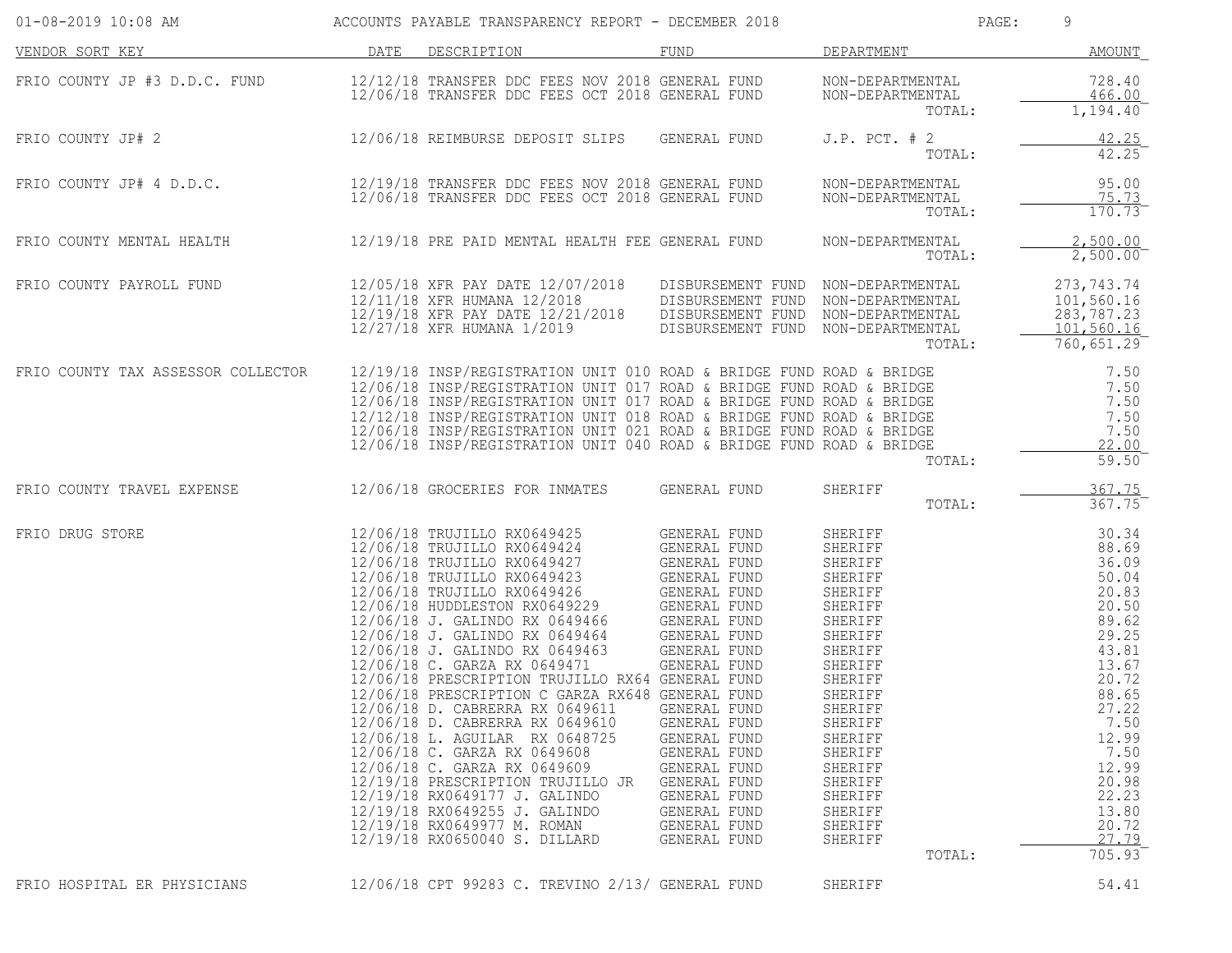| $01 - 08 - 2019$ 10:08 AM            | ACCOUNTS PAYABLE TRANSPARENCY REPORT - DECEMBER 2018 |                                                                                                                                                                                                                                                                                                                                                                                                                                                                                                                                                                                                                                                                                                                                                                                                                                                                                                                                                                                                                                                                                                                                                                      |                                                                                                                                                                                                                                                                                                                                                                                                                                                                                                                                            | PAGE:<br>10                                                                                                                                                                                                                                                                                                                                                                                                                                                                                                                                                                                                                    |                                                                                                                                                                                                                                                                                                                                      |  |
|--------------------------------------|------------------------------------------------------|----------------------------------------------------------------------------------------------------------------------------------------------------------------------------------------------------------------------------------------------------------------------------------------------------------------------------------------------------------------------------------------------------------------------------------------------------------------------------------------------------------------------------------------------------------------------------------------------------------------------------------------------------------------------------------------------------------------------------------------------------------------------------------------------------------------------------------------------------------------------------------------------------------------------------------------------------------------------------------------------------------------------------------------------------------------------------------------------------------------------------------------------------------------------|--------------------------------------------------------------------------------------------------------------------------------------------------------------------------------------------------------------------------------------------------------------------------------------------------------------------------------------------------------------------------------------------------------------------------------------------------------------------------------------------------------------------------------------------|--------------------------------------------------------------------------------------------------------------------------------------------------------------------------------------------------------------------------------------------------------------------------------------------------------------------------------------------------------------------------------------------------------------------------------------------------------------------------------------------------------------------------------------------------------------------------------------------------------------------------------|--------------------------------------------------------------------------------------------------------------------------------------------------------------------------------------------------------------------------------------------------------------------------------------------------------------------------------------|--|
| VENDOR SORT KEY                      | DATE                                                 | DESCRIPTION                                                                                                                                                                                                                                                                                                                                                                                                                                                                                                                                                                                                                                                                                                                                                                                                                                                                                                                                                                                                                                                                                                                                                          | FUND                                                                                                                                                                                                                                                                                                                                                                                                                                                                                                                                       | DEPARTMENT                                                                                                                                                                                                                                                                                                                                                                                                                                                                                                                                                                                                                     | AMOUNT                                                                                                                                                                                                                                                                                                                               |  |
|                                      |                                                      |                                                                                                                                                                                                                                                                                                                                                                                                                                                                                                                                                                                                                                                                                                                                                                                                                                                                                                                                                                                                                                                                                                                                                                      |                                                                                                                                                                                                                                                                                                                                                                                                                                                                                                                                            | TOTAL:                                                                                                                                                                                                                                                                                                                                                                                                                                                                                                                                                                                                                         | 54.41                                                                                                                                                                                                                                                                                                                                |  |
| FRIO NUECES CURRENT                  |                                                      | 12/12/18 JOB OPENING PT HUMAN RESOU GENERAL FUND<br>12/12/18 JOB OPENING MAINTENANCE<br>12/12/18 PUBLIC NOTICE COURT REPORT GENERAL FUND<br>12/06/18 ANNUAL SUBSCRIPTION 2019 GENERAL FUND<br>12/12/18 PIBLIC NOTICE-APPOINT AUDI GENERAL FUND<br>12/12/18 JOB OPENING AUDITOR'S OFFI GENERAL FUND<br>12/12/18 BID NOTICE RENOVATION<br>12/12/18 BID NOTICE: REPLACE ROOF<br>12/12/18 BID NOTICE SHERIFF'S UNITS GENERAL FUND                                                                                                                                                                                                                                                                                                                                                                                                                                                                                                                                                                                                                                                                                                                                        | GENERAL FUND<br>GENERAL FUND<br>GENERAL FUND                                                                                                                                                                                                                                                                                                                                                                                                                                                                                               | COMMISSIONERS COURT<br>COMMISSIONERS COURT<br>DISTRICT COURT<br>COUNTY AUDITOR<br>COUNTY AUDITOR<br>COUNTY AUDITOR<br>BUILDING MAINTENANCE<br>BUILDING MAINTENANCE<br>SHERIFF<br>TOTAL:                                                                                                                                                                                                                                                                                                                                                                                                                                        | 46.79<br>45.39<br>15.05<br>30.00<br>14.00<br>58.69<br>123.20<br>104.30<br>142.10<br>579.52                                                                                                                                                                                                                                           |  |
| FRIO REGIONAL HOSPITAL               |                                                      | 12/06/18 INMATE MEDICAL C. TREVINO GENERAL FUND                                                                                                                                                                                                                                                                                                                                                                                                                                                                                                                                                                                                                                                                                                                                                                                                                                                                                                                                                                                                                                                                                                                      |                                                                                                                                                                                                                                                                                                                                                                                                                                                                                                                                            | SHERIFF<br>TOTAL:                                                                                                                                                                                                                                                                                                                                                                                                                                                                                                                                                                                                              | 2,550.90<br>2,550.90                                                                                                                                                                                                                                                                                                                 |  |
| GADDIS COURT REPORTING               |                                                      | 12/19/18 COURT REPORTING 08/06/2018 GENERAL FUND                                                                                                                                                                                                                                                                                                                                                                                                                                                                                                                                                                                                                                                                                                                                                                                                                                                                                                                                                                                                                                                                                                                     |                                                                                                                                                                                                                                                                                                                                                                                                                                                                                                                                            | COUNTY COURT<br>TOTAL:                                                                                                                                                                                                                                                                                                                                                                                                                                                                                                                                                                                                         | 511.40<br>511.40                                                                                                                                                                                                                                                                                                                     |  |
| GEMINI OFFICE PRODUCTS / FRIO DOLLAR |                                                      | 12/12/18 AT&T CORDLESS PHONE<br>12/06/18 POSTIT NOTES 3X3<br>12/06/18 POSTIT NOTES 3X3<br>12/06/18 SMEAD EXPANDING FILE<br>12/19/18 DESK CALENDAR<br>12/19/18 ERASER REFILLS GENERAL FUND<br>12/19/18 PENCIL CAP ERASER GENERAL FUND<br>12/12/12 ENERG AAA BATTERIES GENERAL FUND<br>12/12/18 COPY PAPER<br>12/12/18 DELL BLACK TONER<br>12/12/18 DELL MAGENTA TONER<br>12/12/18 DELL YELLOW TONER<br>$12/12/18$ DELL CYAN TONER<br>12/12/18 DESKTOP HOLE PUNCH<br>12/12/18 FILE FASTERNERS<br>12/12/18 CRTDG LJ P2035/55 BK<br>12/06/18 (10) ENVELOPES DOUBLE WIND GENERAL FUND<br>12/06/18 BANKER BOXES<br>12/06/18 CLEAR TAPE<br>12/06/18 BANDAGE SCISSORS<br>12/06/18 TOILET PAPER<br>12/06/18 LAUNDRY DETERGENT<br>12/06/18 MED GLOVES<br>12/06/18 PLASTIC SPOONS<br>12/06/18 SALINE EYEWASH<br>12/06/18 INSTANT COLD PACK<br>12/19/18 PUREX DETERGENT<br>$12/19/18$ PAPER PLATES<br>12/19/18 TOILET BRUSH<br>12/19/18 PAPER TOWEL DISPENSE<br>12/19/18 HOT/COLD FOAM CUPS<br>12/06/18 BUBBLE MAILER WRAP<br>12/06/18 LAMINATING POUCH<br>12/06/18 SMALL BINDER CLIPS<br>12/06/18 MED BINDER CLIPS<br>12/06/18 SMALL BINDER CLIPS<br>12/06/18 MINI BINDER CLIPS | GENERAL FUND<br>GENERAL FUND<br>GENERAL FUND<br>GENERAL FUND<br>GENERAL FUND<br>GENERAL FUND<br>GENERAL FUND<br>GENERAL FUND<br>GENERAL FUND<br>GENERAL FUND<br>GENERAL FUND<br>GENERAL FUND<br>GENERAL FUND<br>GENERAL FUND<br>GENERAL FUND<br>GENERAL FUND<br>GENERAL FUND<br>GENERAL FUND<br><b>GENERAL FUND</b><br><b>GENERAL FUND</b><br>GENERAL FUND<br>GENERAL FUND<br>GENERAL FUND<br>GENERAL FUND<br>GENERAL FUND<br>GENERAL FUND<br>GENERAL FUND<br>GENERAL FUND<br>GENERAL FUND<br>GENERAL FUND<br>GENERAL FUND<br>GENERAL FUND | COMMISSIONERS COURT<br>$J.P.$ PCT. $# 1$<br>$J.P.$ PCT. $# 1$<br>$J.P.$ PCT. $# 1$<br>$J.P.$ PCT. $# 2$<br>$J.P.$ PCT. $# 2$<br>$J.P.$ PCT. $# 2$<br>$J.P.$ PCT. $# 3$<br>$J.P.$ PCT. $# 3$<br>$J.P.$ PCT. $#4$<br>$J.P.$ PCT. $#4$<br>$J.P.$ PCT. $#4$<br>$J.P.$ PCT. $#4$<br>$J.P.$ PCT. $#4$<br>$J.P.$ PCT. $#4$<br>J.P. PCT. # 4<br>COUNTY TREASURER<br>SHERIFF<br>SHERIFF<br>SHERIFF<br>SHERIFF<br>SHERIFF<br>SHERIFF<br>SHERIFF<br>SHERIFF<br>SHERIFF<br>SHERIFF<br>SHERIFF<br>SHERIFF<br>SHERIFF<br>SHERIFF<br>HIGHWAY PATROL<br>HIGHWAY PATROL<br>HIGHWAY PATROL<br>HIGHWAY PATROL<br>HIGHWAY PATROL<br>HIGHWAY PATROL | 59.89<br>12.29<br>9.49<br>25.67<br>32.04<br>3.40<br>4.65<br>17.27<br>56.52<br>58.99<br>65.99<br>50.74<br>65.99<br>31.69<br>44.40<br>100.99<br>599.90<br>88.25<br>8.89<br>13.96<br>67.98<br>58.09<br>111.92<br>13.75<br>31.99<br>26.89<br>58.09<br>79.40<br>7.96<br>30.69<br>30.42<br>67.39<br>36.49<br>1.95<br>2.55<br>6.78<br>12.10 |  |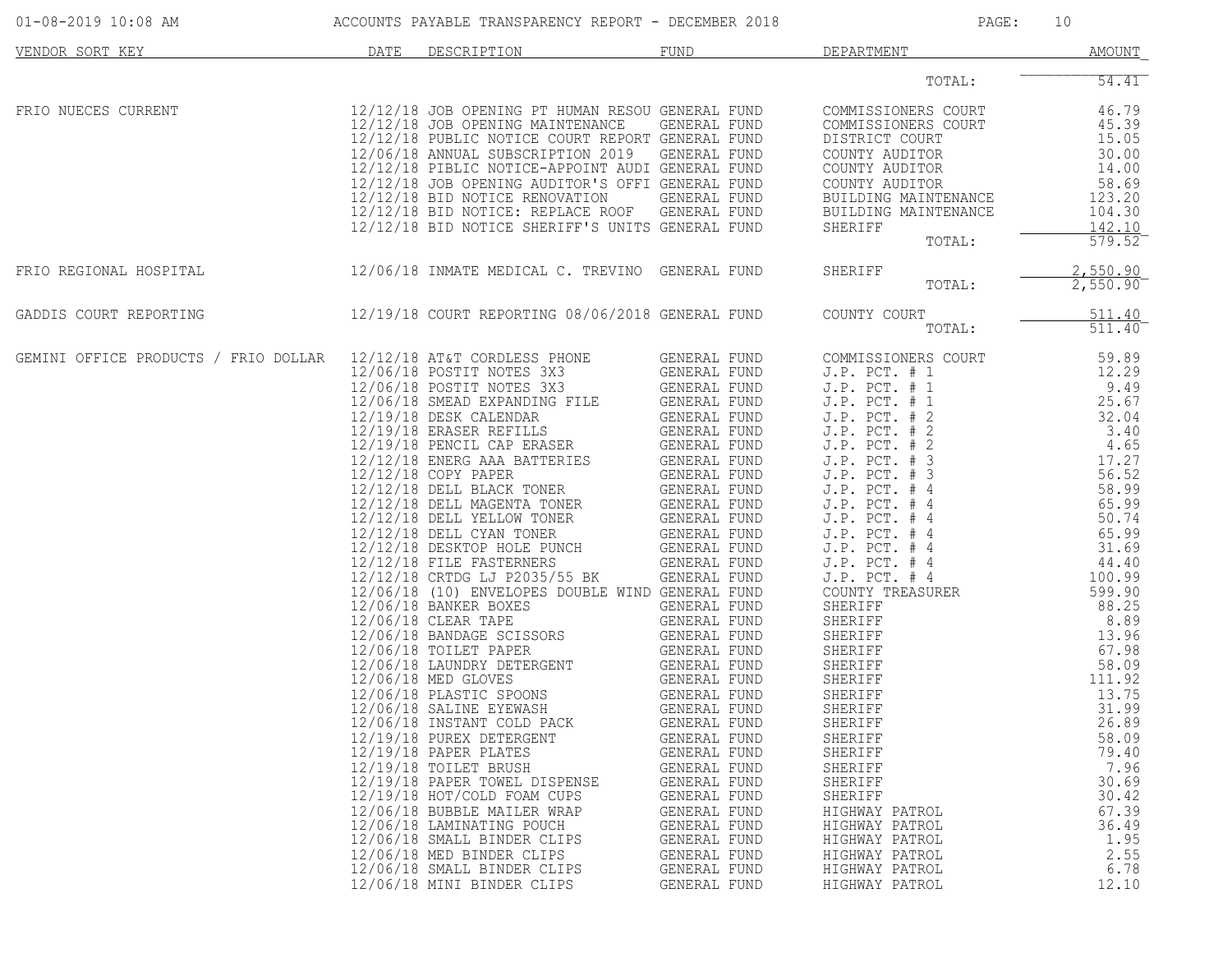| $01 - 08 - 2019$ 10:08 AM |  |  |
|---------------------------|--|--|
|---------------------------|--|--|

| VENDOR SORT KEY                    | DATE | DESCRIPTION                                                                                                                                                                                                                                                                                                                                                                                                                                                                                                                                                                                        | <b>FUND</b>                                                                                                                                                                          | DEPARTMENT                                                                                                                                                                                                                                                                                                                                          | <b>AMOUNT</b>                                                                                                                                                      |
|------------------------------------|------|----------------------------------------------------------------------------------------------------------------------------------------------------------------------------------------------------------------------------------------------------------------------------------------------------------------------------------------------------------------------------------------------------------------------------------------------------------------------------------------------------------------------------------------------------------------------------------------------------|--------------------------------------------------------------------------------------------------------------------------------------------------------------------------------------|-----------------------------------------------------------------------------------------------------------------------------------------------------------------------------------------------------------------------------------------------------------------------------------------------------------------------------------------------------|--------------------------------------------------------------------------------------------------------------------------------------------------------------------|
|                                    |      | 12/06/18 ELECTRIC STAPLER<br>12/06/18 LAMINATING OF FRIO MAP<br>12/12/18 NOTARY STAMP<br>12/06/18 COPY PAPER<br>12/06/18 BOARD PAPER PINK WIC PROGRAM FUND<br>12/06/18 BOARD PAPER BROWN<br>12/06/18 BOARD PAPER VIOLET<br>12/06/18 BOARD PAPER ORANGE<br>12/06/18 BOARD PAPER FLAME<br>12/06/18 BOARD PAPER CANARY<br>12/06/18 BOARD PAPER BLACK<br>12/06/18 BOARD PAPER BLACK MIC PROGRAM FUND<br>12/06/18 BOARD PAPER BRICK MIC PROGRAM FUND<br>12/06/18 BOARD PAPER TEAL MIC PROGRAM FUND<br>12/06/18 BOARD PAPER GREEN MIC PROGRAM FUND<br>12/06/18 BOARD PAPER MAGENTA MIC PROGRAM FUND<br>1 | GENERAL FUND<br>GENERAL FUND<br>GENERAL FUND<br>GENERAL FUND<br>WIC PROGRAM FUND<br>WIC PROGRAM FUND<br>WIC PROGRAM FUND<br>WIC PROGRAM FUND<br>WIC PROGRAM FUND<br>WIC PROGRAM FUND | HIGHWAY PATROL<br>GAME WARDEN<br>COUNTY EXTENSION<br>VETERANS SERVICE<br>NON-DEPARTMENTAL<br>NON-DEPARTMENTAL<br>NON-DEPARTMENTAL<br>NON-DEPARTMENTAL<br>NON-DEPARTMENTAL<br>NON-DEPARTMENTAL<br>NON-DEPARTMENTAL<br>NON-DEPARTMENTAL<br>NON-DEPARTMENTAL<br>NON-DEPARTMENTAL<br>NON-DEPARTMENTAL<br>NON-DEPARTMENTAL<br>NON-DEPARTMENTAL<br>TOTAL: | 60.08<br>64.00<br>34.99<br>36.75<br>43.66<br>41.38<br>41.38<br>41.38<br>41.38<br>41.38<br>41.38<br>21.78<br>40.18<br>43.56<br>43.66<br>42.08<br>229.00<br>2,903.47 |
| INEZ ABELARDO GONZALES             |      | 12/12/18 GRAND JURY 12/06/2018 GENERAL FUND                                                                                                                                                                                                                                                                                                                                                                                                                                                                                                                                                        |                                                                                                                                                                                      | DISTRICT COURT<br>TOTAL:                                                                                                                                                                                                                                                                                                                            | 40.00<br>40.00                                                                                                                                                     |
| ROBERT J. GORHUM D.D.S             |      | 12/12/18 INMATE MEDICAL C. GARZA                                                                                                                                                                                                                                                                                                                                                                                                                                                                                                                                                                   | GENERAL FUND                                                                                                                                                                         | SHERIFF<br>TOTAL:                                                                                                                                                                                                                                                                                                                                   | 500.00<br>500.00                                                                                                                                                   |
| W.W. GRAINGER, INC.                |      | 12/06/18 (2) 4 GAL TILE ADHESIVE                                                                                                                                                                                                                                                                                                                                                                                                                                                                                                                                                                   | GENERAL FUND                                                                                                                                                                         | BUILDING MAINTENANCE<br>TOTAL:                                                                                                                                                                                                                                                                                                                      | 200.56<br>200.56                                                                                                                                                   |
| GT DISTRIBUTORS , INC              |      | 12/19/18 (20) FEDERAL .40S&W 50/BX GENERAL FUND<br>12/19/18 (20) FEDERAL .40S&W 50/BX GENERAL FUND                                                                                                                                                                                                                                                                                                                                                                                                                                                                                                 |                                                                                                                                                                                      | SHERIFF<br>SHERIFF<br>TOTAL:                                                                                                                                                                                                                                                                                                                        | 310.80<br>420.40<br>731.20                                                                                                                                         |
| TAMMY HERNANDEZ                    |      | 12/06/18 MILEAGE TO AUSTIN 11/30/20 WIC PROGRAM FUND<br>12/12/18 MILEAGE TO DILLEY 12/04/20 WIC PROGRAM FUND<br>12/12/18 MILEAGE TO HONDO, TX 12/05 WIC PROGRAM FUND                                                                                                                                                                                                                                                                                                                                                                                                                               |                                                                                                                                                                                      | NON-DEPARTMENTAL<br>NON-DEPARTMENTAL<br>NON-DEPARTMENTAL<br>TOTAL:                                                                                                                                                                                                                                                                                  | 163.50<br>18.86<br>41.20<br>223.56                                                                                                                                 |
| HILTON DALLAS - ROCKWALL LAKEFRONT |      | 12/06/18 LODGING 12/10-12/11/18 DE GENERAL FUND<br>12/06/18 LODGING 12/10-12/11/18 DEL GENERAL FUND<br>12/06/18 LODGING 12/10-12/11/18 ARE GENERAL FUND<br>12/06/18 LODGING 12/10-12/11/18 RAM GENERAL FUND                                                                                                                                                                                                                                                                                                                                                                                        |                                                                                                                                                                                      | SHERIFF<br>SHERIFF<br>SHERIFF<br>SHERIFF<br>TOTAL:                                                                                                                                                                                                                                                                                                  | 106.22<br>106.22<br>106.22<br>106.22<br>424.88                                                                                                                     |
| TONY HOLGUIN                       |      | 12/19/18 TROUBLESHOOT PROBLEM W/LGS GENERAL FUND<br>12/19/18 WORKED ON PROBLEM W/LGS & GENERAL FUND<br>12/19/18 (6) 2019 NORTON ANTIVIRUS GENERAL FUND<br>12/06/18 REARRANGE MONITORS<br>12/19/18 REBUILD HARD DRIVE-MARCY'S GENERAL FUND<br>12/19/18 INSTALL HARD DRIVE<br>12/19/18 RETURN & CONNECT PRINTER<br>12/19/18 2018 KASPERSKY VIRUS<br>12/19/18 500 GB SEAGATE HARD DRIVE GENERAL FUND<br>12/06/18 REMOVE SPYWARE & ADWARE<br>12/19/18 TROUBLESHOOT CAMERAS, XERO GENERAL FUND<br>12/19/18 2018 KASPERSKY SOFTWARE<br>12/19/18 COMPLETE REPAIRS ON CAMERA GENERAL FUND                  | GENERAL FUND<br>GENERAL FUND<br>GENERAL FUND<br>GENERAL FUND<br>GENERAL FUND<br>GENERAL FUND                                                                                         | COUNTY CLERK<br>COUNTY CLERK<br>COUNTY CLERK<br>DISTRICT CLERK<br>$J.P.$ PCT. $# 1$<br>$J.P.$ PCT. $# 1$<br>$J.P.$ PCT. $# 1$<br>J.P. PCT. # 1<br>J.P. PCT. # 1<br>J.P. PCT. # 3<br>$J.P.$ PCT. $#4$<br>J.P. PCT. # 4<br>J.P. PCT. # 4                                                                                                              | 220.00<br>165.00<br>150.00<br>55.00<br>220.00<br>165.00<br>110.00<br>49.98<br>85.00<br>55.00<br>165.00<br>49.98<br>165.00                                          |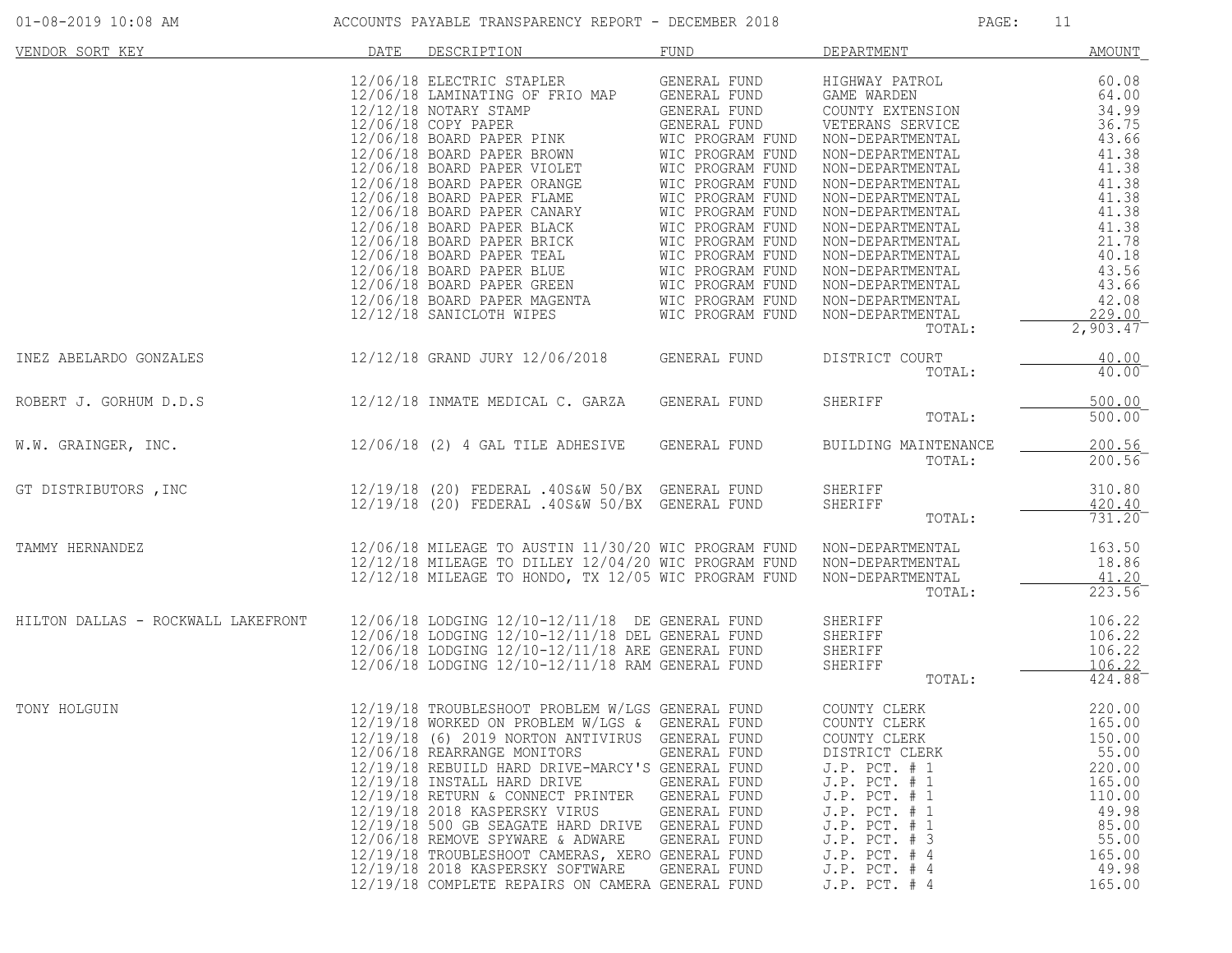| VENDOR SORT KEY   | DATE             | DESCRIPTION                                                                                                                                                                                                                                                                                                                                                                                                                                                 | FUND                                                                                                                                                                                                                                                                                                                                                                 | DEPARTMENT | AMOUNT                                                                                         |
|-------------------|------------------|-------------------------------------------------------------------------------------------------------------------------------------------------------------------------------------------------------------------------------------------------------------------------------------------------------------------------------------------------------------------------------------------------------------------------------------------------------------|----------------------------------------------------------------------------------------------------------------------------------------------------------------------------------------------------------------------------------------------------------------------------------------------------------------------------------------------------------------------|------------|------------------------------------------------------------------------------------------------|
|                   |                  |                                                                                                                                                                                                                                                                                                                                                                                                                                                             |                                                                                                                                                                                                                                                                                                                                                                      | TOTAL:     | 2,711.86                                                                                       |
| RANDY HOLLAR, LLC |                  | $12/19/18 CONSULTING 12/10-12/11/18 GENERAL FUND COUNTY TREASURER 1,600.0012/19/18 MILEAGE12/19/18 PER DIEM12/19/18 PER DIEM12/19/18 PER DIEM12/19/18 PER DIEM12/19/18 PER DIEM12/19/18 PER DIEM1,781.36$                                                                                                                                                                                                                                                   |                                                                                                                                                                                                                                                                                                                                                                      |            |                                                                                                |
| HOLT CAT          | 12/19/18 FREIGHT | 12/19/10 SETUREMENT SET TREDET FUND ROAD & SETURE FUND ROAD & RESIDENCE 12/19/10 SETURE SET TREDET FUND ROAD & RESIDENCE 12/19/10 SET TREDET TREDET TREDET TREDET TREDET TREDET TREDET TREDET TREDET TREDET TREDET TREDET TRE<br>12/19/18 ELEMENT PRI<br>12/19/18 ELEMENT ACL<br>12/19/18 (2) FILTER AS FU<br>12/19/18 FILTER AS<br>12/19/18 FILTER A<br>12/19/18 FILTER AS<br>12/19/18 (2) KIT SEAL<br>12/19/18 KIT SEAL<br>12/19/18 CAT 140K MOTOR GRADER | ROAD & BRIDGE FUND ROAD & BRIDGE<br>ROAD & BRIDGE FUND ROAD & BRIDGE<br>ROAD & BRIDGE FUND ROAD & BRIDGE<br>ROAD & BRIDGE FUND ROAD & BRIDGE<br>ROAD & BRIDGE FUND ROAD & BRIDGE<br>ROAD & BRIDGE FUND ROAD & BRIDGE<br>ROAD & BRIDGE FUND ROAD & BRIDGE<br>ROAD & BRIDGE FUND ROAD & BRIDGE<br>ROAD & BRIDGE FUND ROAD & BRIDGE<br>ROAD & BRIDGE FUND ROAD & BRIDGE |            | 83.54<br>38.30<br>40.08<br>40.83<br>24.93<br>172.57<br>177.36<br>104.69<br>40.00<br>274,500.00 |

01-08-2019 10:08 AM ACCOUNTS PAYABLE TRANSPARENCY REPORT - DECEMBER 2018 PAGE: 12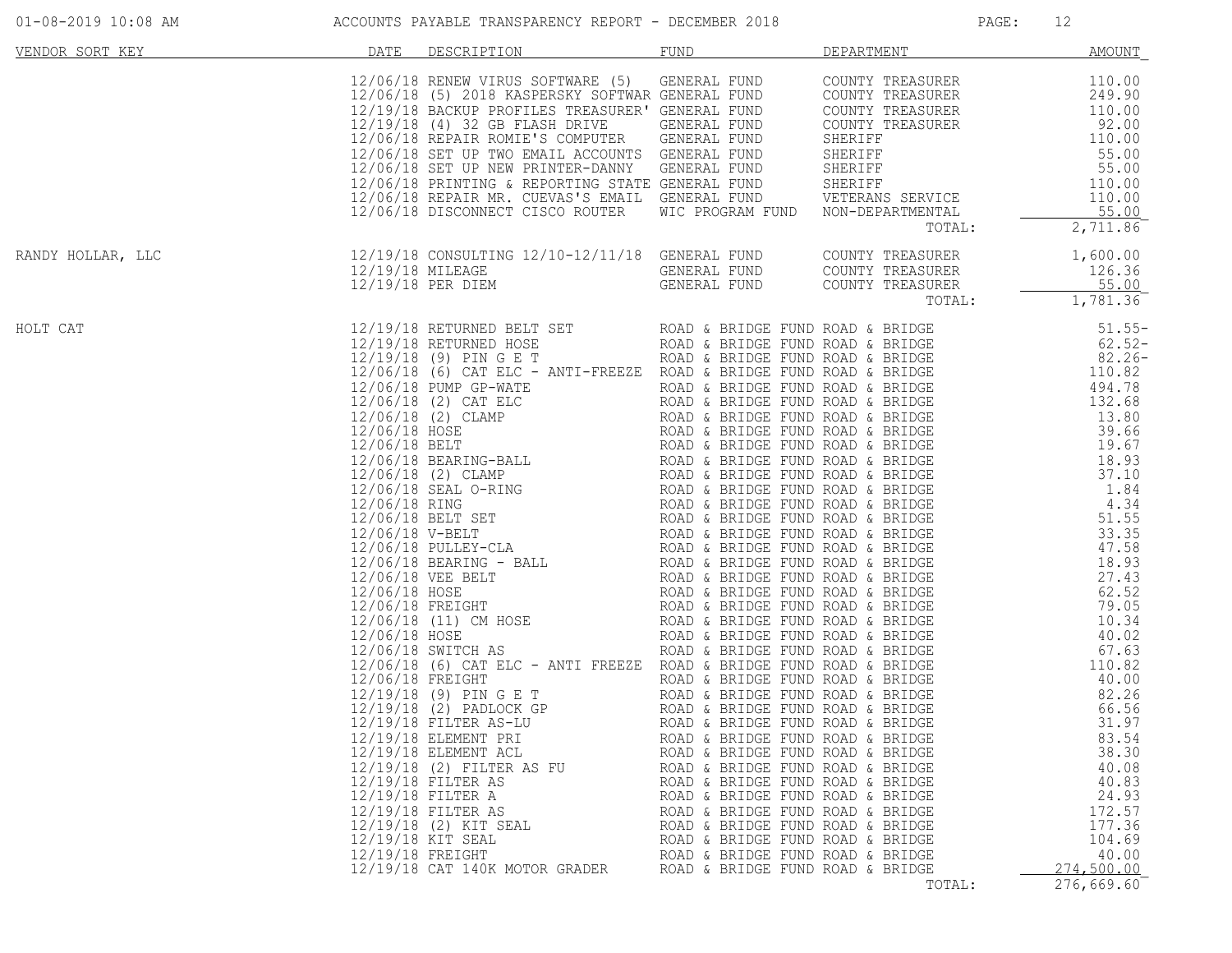|                     | -------------<br>____                                | ______ | ----------- |  |
|---------------------|------------------------------------------------------|--------|-------------|--|
| 01-08-2019 10:08 AM | ACCOUNTS PAYABLE TRANSPARENCY REPORT - DECEMBER 2018 |        | PAGE        |  |

| <u>DATE</u><br>VENDOR SORT KEY                                                                         | DESCRIPTION                                                                                                                                                                                                                                                  | <b>FUND</b>                                                                                                                                | DEPARTMENT                                                                                                                                               | <b>AMOUNT</b>                                                            |
|--------------------------------------------------------------------------------------------------------|--------------------------------------------------------------------------------------------------------------------------------------------------------------------------------------------------------------------------------------------------------------|--------------------------------------------------------------------------------------------------------------------------------------------|----------------------------------------------------------------------------------------------------------------------------------------------------------|--------------------------------------------------------------------------|
| HOMETOWN HEALTHCARE LLC 12/19/18 EMPLOYEE PHYSICAL E. LEAL GENERAL FUND                                | 12/19/18 CPT 99213 D. GARZA GENERAL FUND<br>12/19/18 CPT 86580 D. GARZA GENERAL FUND<br>12/19/18 CPT 96372 D. GARZA GENERAL FUND<br>12/19/18 CPT J1885 D. GARZA GENERAL FUND<br>12/19/18 CPT 99213 M. MARTINEZ III GENERAL FUND                              |                                                                                                                                            | SHERIFF<br>TOTAL:                                                                                                                                        | 85.00<br>1,873.00                                                        |
| HOPPER'S SOFT WATER SERVICE, LLC. 12/19/18 AUTO IRON BREAKER FILTER S ROAD & BRIDGE FUND ROAD & BRIDGE |                                                                                                                                                                                                                                                              |                                                                                                                                            | TOTAL:                                                                                                                                                   | 45.00<br>45.00                                                           |
| PRISCILLA HUERTA                                                                                       | 12/19/18 DIETICIAN HRS 12/05 & 12/1 WIC PROGRAM FUND NON-DEPARTMENTAL<br>12/19/19 DIETICIAN MILEACE – WIC PROGRAM FUND – NON PERAPTMENTAL<br>12/19/18 DIETICIAN MILEAGE WIC PROGRAM FUND NON-DEPARTMENTAL                                                    |                                                                                                                                            | TOTAL:                                                                                                                                                   | 490.00<br>150.42<br>640.42                                               |
| HYATT REGENCY AUSTIN                                                                                   | 12/06/18 LODGING 12/10-12/12/18 TUL GENERAL FUND COUNTY CLERK                                                                                                                                                                                                |                                                                                                                                            | TOTAL:                                                                                                                                                   | 333.50<br>333.50                                                         |
| IDVILLE                                                                                                | 12/12/18 (1) RINTER RIBBON-ID MAKER GENERAL FUND<br>12/12/18 SHIPPING GENERAL FUND EMERGENCY MGNT / 911 M<br>12/12/18 (1) PRINTER RIBBON-ID MAKE GENERAL FUND COURTHOUSE SECURITY<br>12/12/18 SHIPPING GENERAL FUND COURTHOUSE SECURITY                      |                                                                                                                                            | COURTHOUSE SECURITY<br>TOTAL:                                                                                                                            | 115.35<br>7.23<br>115.35<br>7.23<br>245.16                               |
| IRON MOUNTAIN                                                                                          | 12/19/18 MO STORAGE DECEMBER 2018 CO CLERK ARCHIVE F ELIGIBLE EXPENDITURES                                                                                                                                                                                   |                                                                                                                                            | TOTAL:                                                                                                                                                   | 197.52<br>$197.52^-$                                                     |
| INTERNAL REVENUE SERVICE                                                                               | 12/07/18 FICA WITHHOLDINGS<br>12/21/18 FICA WITHHOLDINGS<br>12/07/18 MEDICARE WITHHOLDINGS<br>12/21/18 MEDICARE WITHHOLDINGS<br>12/07/18 FICA WITHHOLDINGS<br>12/21/18 FICA WITHHOLDINGS<br>12/07/18 MEDICARE WITHHOLDINGS<br>12/21/18 MEDICARE WITHHOLDINGS | GENERAL FUND<br>GENERAL FUND<br>GENERAL FUND<br>GENERAL FUND<br>GENERAL FUND<br><b>GENERAL FUND</b><br>GENERAL FUND<br><b>GENERAL FUND</b> | COMMISSIONERS COURT<br>COMMISSIONERS COURT<br>COMMISSIONERS COURT<br>COMMISSIONERS COURT<br>COUNTY CLERK<br>COUNTY CLERK<br>COUNTY CLERK<br>COUNTY CLERK | 296.54<br>292.87<br>69.36<br>68.50<br>375.43<br>359.13<br>87.81<br>83.99 |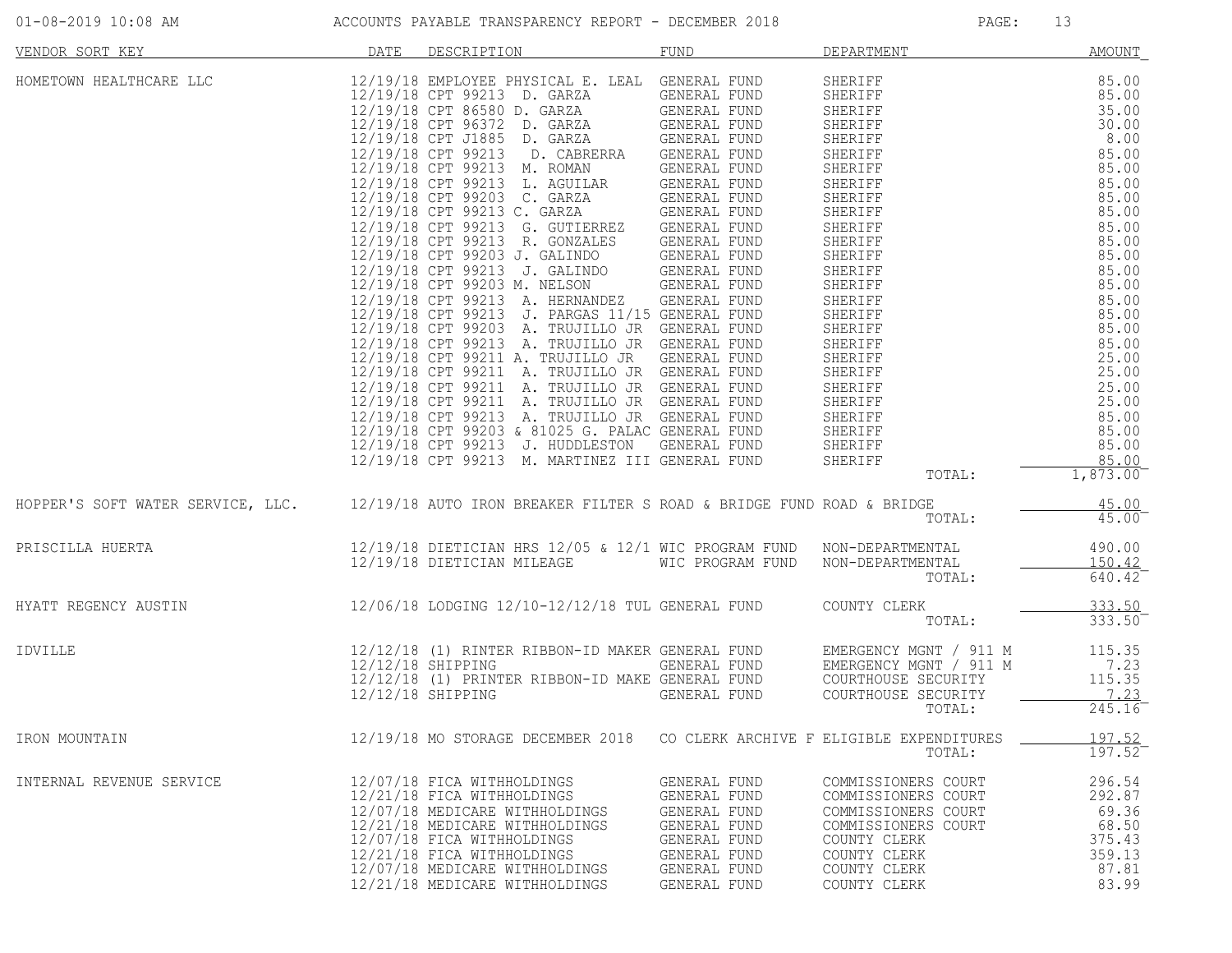| VENDOR SORT KEY | <b>DATE</b> | DESCRIPTION                                                                                                                                                                                                                                      | <b>FUND</b>                                                                                                                     | DEPARTMENT                                                                                       | AMOUNT             |
|-----------------|-------------|--------------------------------------------------------------------------------------------------------------------------------------------------------------------------------------------------------------------------------------------------|---------------------------------------------------------------------------------------------------------------------------------|--------------------------------------------------------------------------------------------------|--------------------|
|                 |             |                                                                                                                                                                                                                                                  |                                                                                                                                 |                                                                                                  |                    |
|                 |             |                                                                                                                                                                                                                                                  |                                                                                                                                 | EMERGENCY MGNT / 911 M                                                                           | 129.66             |
|                 |             |                                                                                                                                                                                                                                                  |                                                                                                                                 | EMERGENCY MGNT / 911 M                                                                           | 134.38             |
|                 |             | 12/07/18 FICA WITHHOLDINGS GENERAL FUND<br>12/21/18 FICA WITHHOLDINGS GENERAL FUND<br>12/07/18 MEDICARE WITHHOLDINGS GENERAL FUND<br>12/21/18 MEDICARE WITHHOLDINGS GENERAL FUND                                                                 |                                                                                                                                 | EMERGENCY MGNT / 911 M                                                                           | 30.32              |
|                 |             |                                                                                                                                                                                                                                                  |                                                                                                                                 | EMERGENCY MGNT / 911 M                                                                           | 31.43              |
|                 |             | 12/07/18 FICA WITHHOLDINGS                                                                                                                                                                                                                       | GENERAL FUND                                                                                                                    | DISTRICT COURT                                                                                   | 58.61              |
|                 |             | 12/21/18 FICA WITHHOLDINGS<br>12/07/18 MEDICARE WITHHOLDINGS                                                                                                                                                                                     | GENERAL FUND<br>GENERAL FUND                                                                                                    | DISTRICT COURT<br>DISTRICT COURT<br>DISTRICT COURT                                               | 58.61<br>13.71     |
|                 |             |                                                                                                                                                                                                                                                  |                                                                                                                                 |                                                                                                  | 13.71              |
|                 |             |                                                                                                                                                                                                                                                  |                                                                                                                                 | DISTRICT COURT<br>DISTRICT CLERK                                                                 | 363.05             |
|                 |             |                                                                                                                                                                                                                                                  |                                                                                                                                 |                                                                                                  | 371.50             |
|                 |             |                                                                                                                                                                                                                                                  |                                                                                                                                 |                                                                                                  | 84.90              |
|                 |             |                                                                                                                                                                                                                                                  |                                                                                                                                 |                                                                                                  | 86.88              |
|                 |             |                                                                                                                                                                                                                                                  |                                                                                                                                 |                                                                                                  | 284.71             |
|                 |             | 2/21/18 MEDICARE with CONSTRAINING CENERAL FUND<br>12/07/18 FICA WITHHOLDINGS GENERAL FUND<br>12/07/18 MEDICARE WITHHOLDINGS GENERAL FUND<br>12/21/18 MEDICARE WITHHOLDINGS GENERAL FUND<br>12/07/18 FICA WITHHOLDINGS GENERAL FUND<br>12/07/    |                                                                                                                                 | DISTRICT CLERK<br>DISTRICT CLERK<br>DISTRICT CLERK<br>J.P. PCT. # 1<br>J.P. PCT. # 1<br>P.P. # 1 | 273.29             |
|                 |             |                                                                                                                                                                                                                                                  |                                                                                                                                 | J.P. PCT. # 1                                                                                    | 66.58              |
|                 |             |                                                                                                                                                                                                                                                  |                                                                                                                                 | $J.P.$ PCT. $# 1$                                                                                | 63.92              |
|                 |             |                                                                                                                                                                                                                                                  |                                                                                                                                 | $J.P.$ PCT. $# 2$                                                                                | 174.84             |
|                 |             |                                                                                                                                                                                                                                                  |                                                                                                                                 |                                                                                                  |                    |
|                 |             |                                                                                                                                                                                                                                                  |                                                                                                                                 |                                                                                                  |                    |
|                 |             |                                                                                                                                                                                                                                                  |                                                                                                                                 |                                                                                                  |                    |
|                 |             |                                                                                                                                                                                                                                                  |                                                                                                                                 | J.P. PCT. # 2<br>J.P. PCT. # 2<br>J.P. PCT. # 2<br>T P PCT. # 3<br>183.26<br>198.15<br>42.86     |                    |
|                 |             |                                                                                                                                                                                                                                                  |                                                                                                                                 |                                                                                                  |                    |
|                 |             | 12/07/18 FICA WITHHOLDINGS<br>12/07/18 FICA WITHHOLDINGS<br>12/07/18 FICA WITHHOLDINGS<br>12/07/18 MEDICARE WITHHOLDINGS GENERAL FUND<br>12/07/18 MEDICARE WITHHOLDINGS GENERAL FUND<br>12/07/18 FICA WITHHOLDINGS GENERAL FUND<br>12/07/18 FICA |                                                                                                                                 | J.P. PCT. # 3                                                                                    | 46.34              |
|                 |             |                                                                                                                                                                                                                                                  |                                                                                                                                 | J.P. PCT. # 4                                                                                    | 194.03             |
|                 |             | 12/21/18 FICA WITHHOLDINGS                                                                                                                                                                                                                       |                                                                                                                                 | $J.P.$ PCT. $#4$                                                                                 | 190.35             |
|                 |             | 12/07/18 MEDICARE WITHHOLDINGS                                                                                                                                                                                                                   |                                                                                                                                 | J.P. PCT. # 4<br>J.P. PCT. # 4                                                                   | 45.38              |
|                 |             | 12/21/18 MEDICARE WITHHOLDINGS                                                                                                                                                                                                                   |                                                                                                                                 |                                                                                                  | 44.52              |
|                 |             | 12/07/18 FICA WITHHOLDINGS                                                                                                                                                                                                                       |                                                                                                                                 | COUNTY ATTORNEY                                                                                  | 552.44<br>549.42   |
|                 |             | 12/21/18 FICA WITHHOLDINGS<br>12/07/18 MEDICARE WITHHOLDINGS                                                                                                                                                                                     | GENERAL FUND<br>INGS GENERAL FUND<br>INGS GENERAL FUND<br>GENERAL FUND<br>INGS GENERAL FUND<br>INGS GENERAL FUND<br>THERAL FUND | COUNTY ATTORNEY<br>COUNTY ATTORNEY                                                               | 129.20             |
|                 |             | 12/21/18 MEDICARE WITHHOLDINGS                                                                                                                                                                                                                   | TNGS GENERAL FUND<br>GENERAL FUND<br>GENERAL FUND                                                                               | COUNTY ATTORNEY                                                                                  | 128.49             |
|                 |             | 12/07/18 FICA WITHHOLDINGS                                                                                                                                                                                                                       |                                                                                                                                 |                                                                                                  | 179.99             |
|                 |             | 12/21/18 FICA WITHHOLDINGS                                                                                                                                                                                                                       |                                                                                                                                 |                                                                                                  | 192.59             |
|                 |             | 12/07/18 MEDICARE WITHHOLDINGS                                                                                                                                                                                                                   | GENERAL FUND<br>GENERAL FUND                                                                                                    |                                                                                                  | 42.10              |
|                 |             | 12/21/18 MEDICARE WITHHOLDINGS                                                                                                                                                                                                                   |                                                                                                                                 |                                                                                                  | 45.05              |
|                 |             | 12/07/18 FICA WITHHOLDINGS                                                                                                                                                                                                                       | GENERAL FUND                                                                                                                    |                                                                                                  | 780.22             |
|                 |             | 12/21/18 FICA WITHHOLDINGS                                                                                                                                                                                                                       | GENERAL FUND                                                                                                                    | ELECTIONS<br>ELECTIONS<br>ELECTIONS<br>ELECTIONS<br>COUNTY AUDITOR<br>COUNTY AUDITOR             | 240.18             |
|                 |             | 12/07/18 MEDICARE WITHHOLDINGS                                                                                                                                                                                                                   | GENERAL FUND                                                                                                                    | COUNTY AUDITOR                                                                                   | 182.47             |
|                 |             | 12/21/18 MEDICARE WITHHOLDINGS<br>12/07/18 FICA WITHHOLDINGS                                                                                                                                                                                     | GENERAL FUND                                                                                                                    | COUNTY AUDITOR<br>COUNTY TREASURER                                                               | 56.17              |
|                 |             | 12/21/18 FICA WITHHOLDINGS                                                                                                                                                                                                                       |                                                                                                                                 | COUNTY TREASURER                                                                                 | 336.39<br>1,553.79 |
|                 |             | 12/07/18 MEDICARE WITHHOLDINGS                                                                                                                                                                                                                   |                                                                                                                                 | COUNTY TREASURER                                                                                 | 78.66              |
|                 |             | 12/21/18 MEDICARE WITHHOLDINGS                                                                                                                                                                                                                   |                                                                                                                                 | COUNTY TREASURER                                                                                 | 363.38             |
|                 |             | 12/07/18 FICA WITHHOLDINGS                                                                                                                                                                                                                       | AGO GENERAL FUND<br>GENERAL FUND<br>TNGS GENERAL FUND<br>GENERAL FUND<br>GENERAL FUND                                           | TAX COLLECTOR                                                                                    | 426.81             |
|                 |             | 12/21/18 FICA WITHHOLDINGS                                                                                                                                                                                                                       | GENERAL FUND                                                                                                                    | TAX COLLECTOR                                                                                    | 426.81             |
|                 |             | 12/07/18 MEDICARE WITHHOLDINGS                                                                                                                                                                                                                   | GENERAL FUND                                                                                                                    | TAX COLLECTOR                                                                                    | 99.82              |
|                 |             | 12/21/18 MEDICARE WITHHOLDINGS                                                                                                                                                                                                                   | GENERAL FUND                                                                                                                    | TAX COLLECTOR                                                                                    | 99.82              |
|                 |             | 12/07/18 FICA WITHHOLDINGS                                                                                                                                                                                                                       | GENERAL FUND                                                                                                                    | BUILDING MAINTENANCE                                                                             | 131.66             |
|                 |             | 12/21/18 FICA WITHHOLDINGS                                                                                                                                                                                                                       | GENERAL FUND                                                                                                                    | BUILDING MAINTENANCE                                                                             | 131.66             |
|                 |             | 12/07/18 MEDICARE WITHHOLDINGS<br>12/21/18 MEDICARE WITHHOLDINGS                                                                                                                                                                                 | GENERAL FUND                                                                                                                    | BUILDING MAINTENANCE                                                                             | 30.80              |
|                 |             | 12/07/18 FICA WITHHOLDINGS                                                                                                                                                                                                                       | GENERAL FUND<br>GENERAL FUND                                                                                                    | BUILDING MAINTENANCE<br>CONSTABLE PCT # 1                                                        | 30.80<br>116.35    |
|                 |             | 12/21/18 FICA WITHHOLDINGS                                                                                                                                                                                                                       | GENERAL FUND                                                                                                                    | CONSTABLE PCT # 1                                                                                | 116.35             |
|                 |             | 12/07/18 MEDICARE WITHHOLDINGS                                                                                                                                                                                                                   | GENERAL FUND                                                                                                                    | CONSTABLE PCT # 1                                                                                | 27.21              |
|                 |             | 12/21/18 MEDICARE WITHHOLDINGS                                                                                                                                                                                                                   | GENERAL FUND                                                                                                                    | CONSTABLE PCT # 1                                                                                | 27.21              |
|                 |             |                                                                                                                                                                                                                                                  |                                                                                                                                 |                                                                                                  |                    |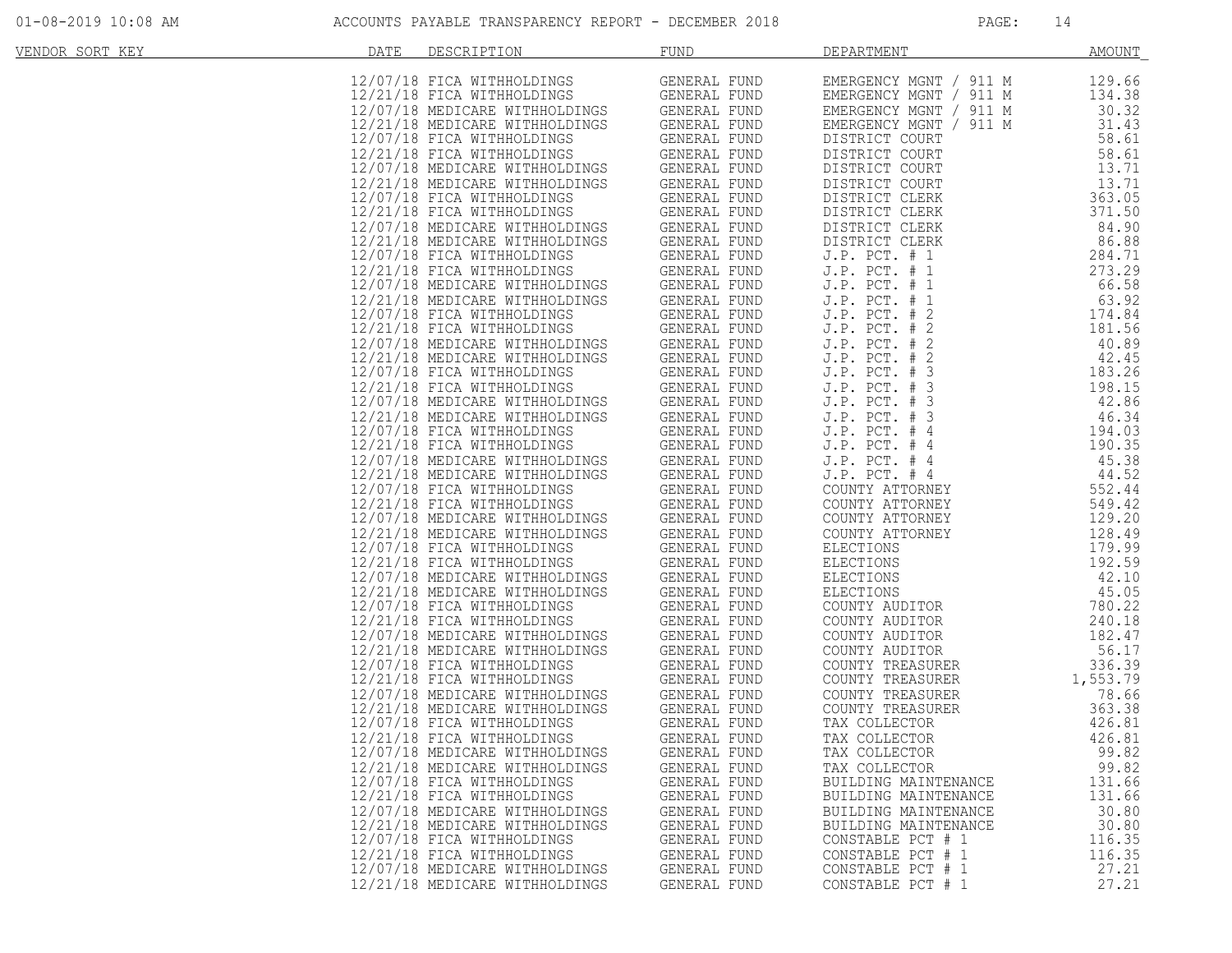| VENDOR SORT KEY | DATE | DESCRIPTION                    | <b>FUND</b>                                                                                                      | DEPARTMENT                                                                                                                                                                                                                                             | <u>AMOUNT</u>     |
|-----------------|------|--------------------------------|------------------------------------------------------------------------------------------------------------------|--------------------------------------------------------------------------------------------------------------------------------------------------------------------------------------------------------------------------------------------------------|-------------------|
|                 |      |                                |                                                                                                                  |                                                                                                                                                                                                                                                        | 116.15            |
|                 |      |                                |                                                                                                                  |                                                                                                                                                                                                                                                        |                   |
|                 |      |                                |                                                                                                                  |                                                                                                                                                                                                                                                        | 116.15            |
|                 |      |                                |                                                                                                                  |                                                                                                                                                                                                                                                        | 27.16             |
|                 |      |                                |                                                                                                                  |                                                                                                                                                                                                                                                        | 27.16             |
|                 |      |                                |                                                                                                                  |                                                                                                                                                                                                                                                        | 114.22            |
|                 |      |                                |                                                                                                                  |                                                                                                                                                                                                                                                        | 114.22            |
|                 |      |                                |                                                                                                                  |                                                                                                                                                                                                                                                        | 26.71             |
|                 |      |                                |                                                                                                                  |                                                                                                                                                                                                                                                        | 26.71             |
|                 |      |                                |                                                                                                                  |                                                                                                                                                                                                                                                        | 116.76            |
|                 |      |                                |                                                                                                                  |                                                                                                                                                                                                                                                        | 116.76            |
|                 |      |                                |                                                                                                                  |                                                                                                                                                                                                                                                        | 27.31             |
|                 |      |                                |                                                                                                                  |                                                                                                                                                                                                                                                        | 27.31             |
|                 |      |                                |                                                                                                                  |                                                                                                                                                                                                                                                        | 5,139.82          |
|                 |      |                                |                                                                                                                  |                                                                                                                                                                                                                                                        | 4,961.25          |
|                 |      |                                |                                                                                                                  |                                                                                                                                                                                                                                                        | 1,202.03          |
|                 |      |                                |                                                                                                                  |                                                                                                                                                                                                                                                        | 1,160.31          |
|                 |      |                                |                                                                                                                  |                                                                                                                                                                                                                                                        | 315.55            |
|                 |      |                                |                                                                                                                  |                                                                                                                                                                                                                                                        | 315.55            |
|                 |      |                                |                                                                                                                  |                                                                                                                                                                                                                                                        | 73.79             |
|                 |      |                                |                                                                                                                  |                                                                                                                                                                                                                                                        | 73.79             |
|                 |      |                                |                                                                                                                  |                                                                                                                                                                                                                                                        | 97.46             |
|                 |      |                                |                                                                                                                  |                                                                                                                                                                                                                                                        | 97.46             |
|                 |      |                                |                                                                                                                  |                                                                                                                                                                                                                                                        | 22.79             |
|                 |      |                                |                                                                                                                  |                                                                                                                                                                                                                                                        | 22.79             |
|                 |      |                                |                                                                                                                  |                                                                                                                                                                                                                                                        | 44.31             |
|                 |      |                                |                                                                                                                  |                                                                                                                                                                                                                                                        | 44.31             |
|                 |      |                                |                                                                                                                  |                                                                                                                                                                                                                                                        | 10.36             |
|                 |      |                                |                                                                                                                  |                                                                                                                                                                                                                                                        | 10.36             |
|                 |      |                                |                                                                                                                  |                                                                                                                                                                                                                                                        | 228.00            |
|                 |      |                                |                                                                                                                  | JUVENILE CORRECTIONS<br>JUVENILE CORRECTIONS<br>JUVENILE CORRECTIONS<br>HIGHWAY PATROL<br>HIGHWAY PATROL<br>HIGHWAY PATROL<br>HIGHWAY PATROL<br>HEALTH & WELFARE<br>HEALTH & WELFARE<br>HEALTH & WELFARE<br>HEALTH & WELFARE<br>COUNTY EXTENSION<br>CO | 228.01            |
|                 |      |                                |                                                                                                                  |                                                                                                                                                                                                                                                        | 53.32             |
|                 |      |                                |                                                                                                                  |                                                                                                                                                                                                                                                        | 53.32             |
|                 |      |                                |                                                                                                                  |                                                                                                                                                                                                                                                        | 44.52             |
|                 |      |                                |                                                                                                                  |                                                                                                                                                                                                                                                        | 49.84             |
|                 |      |                                |                                                                                                                  |                                                                                                                                                                                                                                                        | 10.42             |
|                 |      |                                |                                                                                                                  |                                                                                                                                                                                                                                                        |                   |
|                 |      |                                |                                                                                                                  |                                                                                                                                                                                                                                                        | 11.66<br>2,531.52 |
|                 |      |                                |                                                                                                                  |                                                                                                                                                                                                                                                        |                   |
|                 |      |                                |                                                                                                                  |                                                                                                                                                                                                                                                        | 2,479.31          |
|                 |      |                                |                                                                                                                  |                                                                                                                                                                                                                                                        | 592.07            |
|                 |      |                                |                                                                                                                  |                                                                                                                                                                                                                                                        | 579.86            |
|                 |      |                                | MIC PROGRAM FUND<br>MIC PROGRAM FUND<br>INGS MIC PROGRAM FUND<br>INGS MIC PROGRAM FUND<br>TINGS MIC PROGRAM FUND |                                                                                                                                                                                                                                                        | 258.66            |
|                 |      | 12/21/18 FICA WITHHOLDINGS     |                                                                                                                  | NON-DEPARTMENTAL                                                                                                                                                                                                                                       | 269.53            |
|                 |      | 12/07/18 MEDICARE WITHHOLDINGS |                                                                                                                  | NON-DEPARTMENTAL                                                                                                                                                                                                                                       | 60.48             |
|                 |      | 12/21/18 MEDICARE WITHHOLDINGS |                                                                                                                  | NON-DEPARTMENTAL                                                                                                                                                                                                                                       | 63.03             |
|                 |      | 12/07/18 FICA WITHHOLDINGS     | TX JUVENILE PROBAT BASIC SUPERVISION                                                                             |                                                                                                                                                                                                                                                        | 154.35            |
|                 |      | 12/21/18 FICA WITHHOLDINGS     | TX JUVENILE PROBAT BASIC SUPERVISION                                                                             |                                                                                                                                                                                                                                                        | 154.35            |
|                 |      | 12/07/18 MEDICARE WITHHOLDINGS | TX JUVENILE PROBAT BASIC SUPERVISION                                                                             |                                                                                                                                                                                                                                                        | 36.10             |
|                 |      | 12/21/18 MEDICARE WITHHOLDINGS | TX JUVENILE PROBAT BASIC SUPERVISION                                                                             |                                                                                                                                                                                                                                                        | 36.10             |
|                 |      | 12/07/18 FICA WITHHOLDINGS     | TX JUVENILE PROBAT COMMUNITY PROGRAM                                                                             |                                                                                                                                                                                                                                                        | 152.29            |
|                 |      | 12/21/18 FICA WITHHOLDINGS     | TX JUVENILE PROBAT COMMUNITY PROGRAM                                                                             |                                                                                                                                                                                                                                                        | 152.29            |
|                 |      | 12/07/18 MEDICARE WITHHOLDINGS | TX JUVENILE PROBAT COMMUNITY PROGRAM                                                                             |                                                                                                                                                                                                                                                        | 35.62             |
|                 |      | 12/21/18 MEDICARE WITHHOLDINGS | TX JUVENILE PROBAT COMMUNITY PROGRAM                                                                             |                                                                                                                                                                                                                                                        | 35.62             |
|                 |      | 12/07/18 FICA WITHHOLDINGS     |                                                                                                                  | TX JUVENILE PROBAT COMMITMENT DIVERSION                                                                                                                                                                                                                | 17.53             |
|                 |      | 12/21/18 FICA WITHHOLDINGS     |                                                                                                                  | TX JUVENILE PROBAT COMMITMENT DIVERSION                                                                                                                                                                                                                | 17.53             |
|                 |      | 12/07/18 MEDICARE WITHHOLDINGS |                                                                                                                  | TX JUVENILE PROBAT COMMITMENT DIVERSION                                                                                                                                                                                                                | 4.10              |
|                 |      | 12/21/18 MEDICARE WITHHOLDINGS |                                                                                                                  | TX JUVENILE PROBAT COMMITMENT DIVERSION                                                                                                                                                                                                                | 4.10              |
|                 |      |                                |                                                                                                                  |                                                                                                                                                                                                                                                        |                   |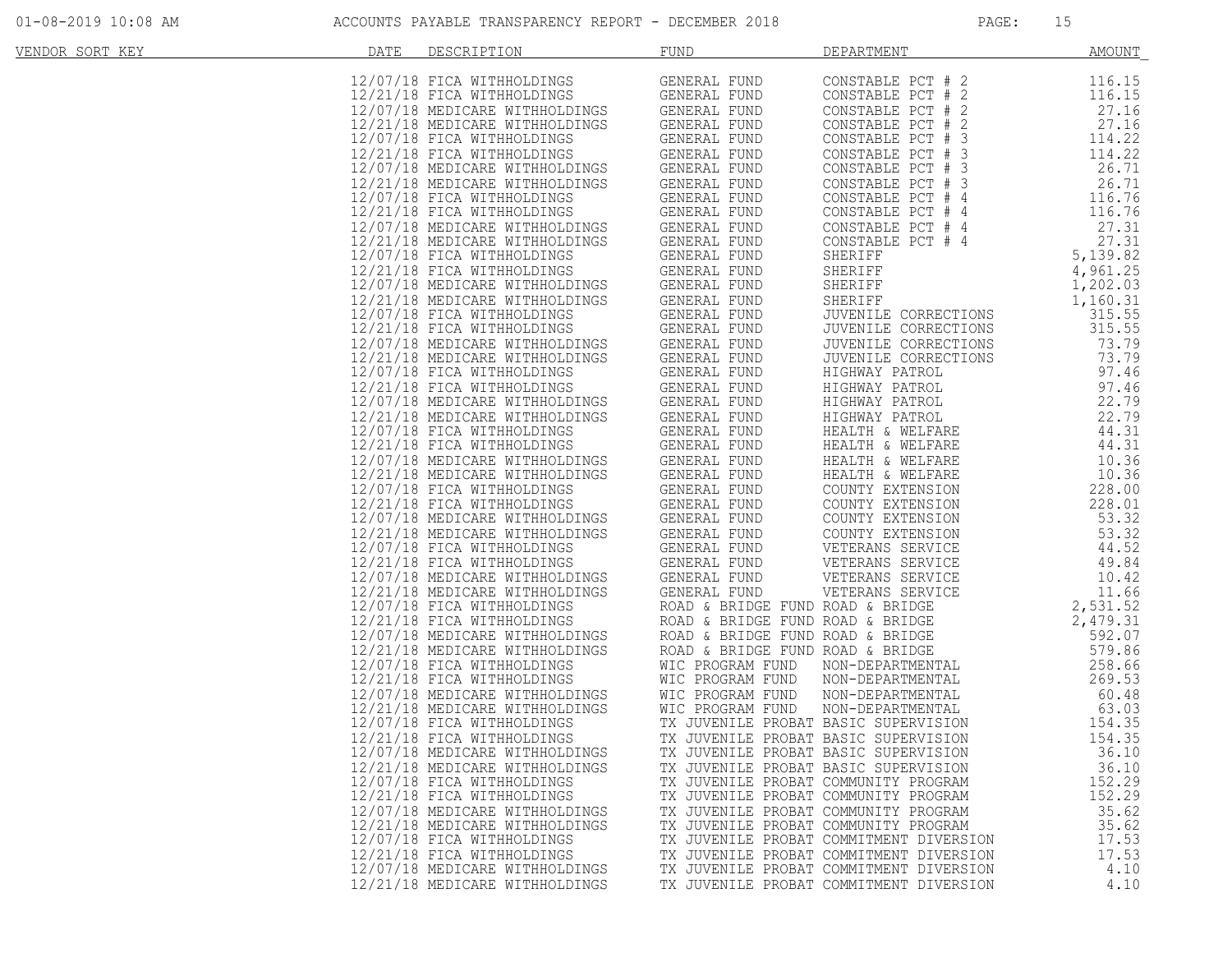| $01 - 08 - 2019$ $10:08$ AM                                                                                                                                                                                                          |      | ACCOUNTS PAYABLE TRANSPARENCY REPORT - DECEMBER 2018                                                                                                                                                                                                                                                                                                                                                                                                                                                                                                                                                                  |                                                                                                                   |                                                                                                                                                              | PAGE: | 16                                                                                            |
|--------------------------------------------------------------------------------------------------------------------------------------------------------------------------------------------------------------------------------------|------|-----------------------------------------------------------------------------------------------------------------------------------------------------------------------------------------------------------------------------------------------------------------------------------------------------------------------------------------------------------------------------------------------------------------------------------------------------------------------------------------------------------------------------------------------------------------------------------------------------------------------|-------------------------------------------------------------------------------------------------------------------|--------------------------------------------------------------------------------------------------------------------------------------------------------------|-------|-----------------------------------------------------------------------------------------------|
| VENDOR SORT KEY                                                                                                                                                                                                                      | DATE | DESCRIPTION                                                                                                                                                                                                                                                                                                                                                                                                                                                                                                                                                                                                           | FUND                                                                                                              | DEPARTMENT                                                                                                                                                   |       | <b>AMOUNT</b>                                                                                 |
|                                                                                                                                                                                                                                      |      | 12/07/18 FICA WITHHOLDINGS<br>12/21/18 FICA WITHHOLDINGS<br>$12/21/18 \begin{tabular}{l c c c c c c c} \hline 12/21/18 & FICA WITHHOLDINGS & JP & \# & J D.D.C. FUND NON-DEEARIMENITAL & 5.66 & 5.66 & 5.66 & 5.66 & 5.66 & 5.66 & 5.66 & 5.66 & 5.66 & 5.66 & 5.66 & 5.66 & 5.66 & 5.66 & 5.66 & 5.66 & 5.66 & 5.66 & 5.66 & 5.66 & 5.66 & 5.66 & 5.66 & 5.66 & 5.6$<br>12/21/18 FEDERAL WITHHOLDINGS<br>12/21/18 FEDERAL WITHHOLDINGS<br>12/07/18 FICA WITHHOLDINGS<br>12/21/18 FICA WITHHOLDINGS<br>12/07/18 MEDICARE WITHHOLDINGS<br>12/21/18 MEDICARE WITHHOLDINGS<br>12/21/18 MEDICARE WITHHOLDINGS<br>12/21/18 | JP # 3 D.D.C. FUND NON-DEPARTMENTAL<br>JP # 3 D.D.C. FUND NON-DEPARTMENTAL<br>JP # 3 D.D.C. FUND NON-DEPARTMENTAL | TOTAL:                                                                                                                                                       |       | 24.20<br>38.22<br>13,965.53<br>14,455.13<br>3,266.12<br>3,380.67<br>$108,920.00$ <sup>-</sup> |
| LBJ SCHOOL OF PUBLIC AFFAIRS U.TX AT A 12/12/18 REG FEE 1/14-17/2018 ASUNC ROAD & BRIDGE FUND ROAD & BRIDGE                                                                                                                          |      |                                                                                                                                                                                                                                                                                                                                                                                                                                                                                                                                                                                                                       |                                                                                                                   | TOTAL:                                                                                                                                                       |       | 395.00<br>395.00                                                                              |
| LEAL & CARTER, P.C.                                                                                                                                                                                                                  |      | 12/12/18 SVC RENDERED NOV 2018-FYE2 GENERAL FUND                                                                                                                                                                                                                                                                                                                                                                                                                                                                                                                                                                      |                                                                                                                   | COUNTY AUDITOR<br>TOTAL:                                                                                                                                     |       | 3,640.00<br>3,640.00                                                                          |
| LEGAL SHIELD                                                                                                                                                                                                                         |      | 12/07/18 11/2018 LEGAL SHIELD FRIO COUNTY PAYROL NON-DEPARTMENTAL<br>12/07/18 LEGAL SHIELD GROUP#0105723 FRIO COUNTY PAYROL NON-DEPARTMENTAL<br>12/07/18 LEGAL SHIELD GROUP#0105723 FRIO COUNTY PAYROL NON-DEPARTMENTAL                                                                                                                                                                                                                                                                                                                                                                                               |                                                                                                                   | TOTAL:                                                                                                                                                       |       | $0.04-$<br>69.32<br>103.22<br>172.50                                                          |
| LEXIS - NEXIS                                                                                                                                                                                                                        |      | 12/12/18 MO SVC NOVEMBER 2018 GENERAL FUND<br>12/06/18 MO SVC NOVEMBER 2018 JP2 GENERAL FUND                                                                                                                                                                                                                                                                                                                                                                                                                                                                                                                          |                                                                                                                   | DISTRICT COURT<br>$J.P.$ PCT. $# 2$<br>TOTAL:                                                                                                                |       | 79.00<br>60.75<br>139.75                                                                      |
| LIBERTY NATIONAL LIFE INS. CO.                                                                                                                                                                                                       |      | 12/07/18 11/2018 LIBERTY NATIONAL FRIO COUNTY PAYROL NON-DEPARTMENTAL<br>12/07/18 LIFE INS<br>12/07/18 LIFE INS                                                                                                                                                                                                                                                                                                                                                                                                                                                                                                       | FRIO COUNTY PAYROL NON-DEPARTMENTAL<br>FRIO COUNTY PAYROL NON-DEPARTMENTAL                                        | TOTAL:                                                                                                                                                       |       | $50.27 -$<br>340.70<br>340.70<br>631.13                                                       |
| LINEBARGER GOGGAN BLAIR & SAMPSON, LLP 12/06/18 DELINQUENT FEES OCTOBER 20 GENERAL FUND MON-DEPARTMENTAL<br>12/06/18 DELINQUENT FEES OCTOBER 20 GENERAL FUND MON-DEPARTMENTAL<br>12/06/18 DELINQUENT FEES OCTOBER 20 GENERAL FUND MO |      |                                                                                                                                                                                                                                                                                                                                                                                                                                                                                                                                                                                                                       |                                                                                                                   | TOTAL:                                                                                                                                                       |       | 3,965.88<br>1,831.26<br>534.80<br>635.24<br>6,967.18                                          |
| LOCAL GOVERNMENT SOLUTIONS, LP                                                                                                                                                                                                       |      | 12/06/18 PROFESSIONAL SVC JAN 2019 GENERAL FUND<br>12/06/18 JAN 2019 SOFTWARE LICENSE GENERAL FUND<br>12/06/18 PROFESSIONAL SVC JAN 2019 GENERAL FUND<br>12/06/18 PROFESSIONAL SVC JAN 2019 GENERAL FUND                                                                                                                                                                                                                                                                                                                                                                                                              |                                                                                                                   | COMMISSIONERS COURT<br>COUNTY CLERK<br>DISTRICT CLERK<br>HIGHWAY PATROL<br>TOTAL:                                                                            |       | 197.00<br>1,564.00<br>1,080.00<br>197.00<br>3,038.00                                          |
| JAIME LOPEZ                                                                                                                                                                                                                          |      | 12/06/18 REIMBURSE POSTAGE 11/29/20 GENERAL FUND<br>12/12/18 LODGIN 12/4-12/5/18 TAEFCS GENERAL FUND<br>12/12/18 MILEAGE 12/4-12/5/18 TAEFC GENERAL FUND<br>12/12/18 MEALS 12/4-12/5/18 TAEFCS GENERAL FUND<br>12/12/18 MILEAGE 12/07/18 VISIT STA GENERAL FUND<br>12/19/18 MILEAGE 12/15/18 MEGA CLIN GENERAL FUND<br>12/19/18 REIMBURSE 24 GUN SAFE<br>12/19/18 REIMBURSE SPACE HEATER                                                                                                                                                                                                                              | GENERAL FUND<br>GENERAL FUND                                                                                      | COUNTY EXTENSION<br>COUNTY EXTENSION<br>COUNTY EXTENSION<br>COUNTY EXTENSION<br>COUNTY EXTENSION<br>COUNTY EXTENSION<br>COUNTY EXTENSION<br>COUNTY EXTENSION |       | 3.75<br>70.00<br>275.77<br>82.50<br>55.26<br>64.31<br>449.98<br>28.42                         |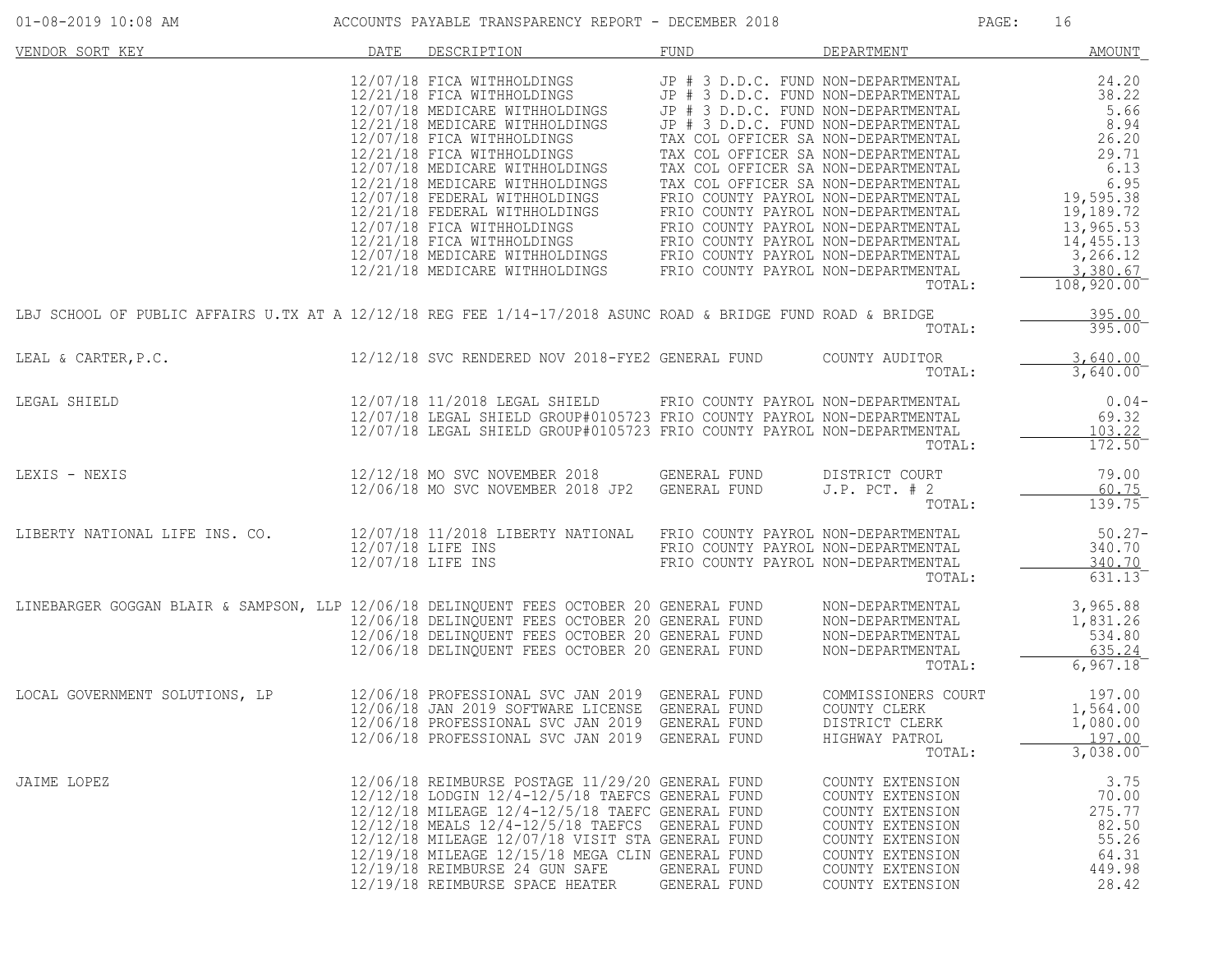| 01-08-2019 10:08 AM                 |      | ACCOUNTS PAYABLE TRANSPARENCY REPORT - DECEMBER 2018                                                                                                                                                                                                                                                                                                                                                                                                                                                                                                                                                                                                                                                                                                                                                                                                                                                            |                                                                                                                                                     | PAGE:                                                                                                                                                                                                                                                                                                                                                                                                                                                                                                                          | 17                                                                                                                                                                                                  |
|-------------------------------------|------|-----------------------------------------------------------------------------------------------------------------------------------------------------------------------------------------------------------------------------------------------------------------------------------------------------------------------------------------------------------------------------------------------------------------------------------------------------------------------------------------------------------------------------------------------------------------------------------------------------------------------------------------------------------------------------------------------------------------------------------------------------------------------------------------------------------------------------------------------------------------------------------------------------------------|-----------------------------------------------------------------------------------------------------------------------------------------------------|--------------------------------------------------------------------------------------------------------------------------------------------------------------------------------------------------------------------------------------------------------------------------------------------------------------------------------------------------------------------------------------------------------------------------------------------------------------------------------------------------------------------------------|-----------------------------------------------------------------------------------------------------------------------------------------------------------------------------------------------------|
| VENDOR SORT KEY                     | DATE | DESCRIPTION                                                                                                                                                                                                                                                                                                                                                                                                                                                                                                                                                                                                                                                                                                                                                                                                                                                                                                     | FUND                                                                                                                                                | DEPARTMENT                                                                                                                                                                                                                                                                                                                                                                                                                                                                                                                     | <b>AMOUNT</b>                                                                                                                                                                                       |
|                                     |      |                                                                                                                                                                                                                                                                                                                                                                                                                                                                                                                                                                                                                                                                                                                                                                                                                                                                                                                 |                                                                                                                                                     | TOTAL:                                                                                                                                                                                                                                                                                                                                                                                                                                                                                                                         | 1,029.99                                                                                                                                                                                            |
| LOWE'S                              |      | 12/06/18 GROCERIES FOR INMATES 10/1 GENERAL FUND                                                                                                                                                                                                                                                                                                                                                                                                                                                                                                                                                                                                                                                                                                                                                                                                                                                                |                                                                                                                                                     | SHERIFF<br>TOTAL:                                                                                                                                                                                                                                                                                                                                                                                                                                                                                                              | $\frac{275.44}{275.44}$                                                                                                                                                                             |
| CARLOS LUGO                         |      | 12/12/18 REIMBURSE NCPS TEST                                                                                                                                                                                                                                                                                                                                                                                                                                                                                                                                                                                                                                                                                                                                                                                                                                                                                    | ROAD & BRIDGE FUND ROAD & BRIDGE                                                                                                                    | TOTAL:                                                                                                                                                                                                                                                                                                                                                                                                                                                                                                                         | 64.00<br>64.00                                                                                                                                                                                      |
| ARNULFO LUNA                        |      | 12/06/18 CUSTOM MAHOGANY BOOK CLOCK GENERAL FUND<br>12/06/18 PERSONALIZATION COST<br>12/06/18 SHIPPING                                                                                                                                                                                                                                                                                                                                                                                                                                                                                                                                                                                                                                                                                                                                                                                                          | GENERAL FUND<br>GENERAL FUND                                                                                                                        | COMMISSIONERS COURT<br>COMMISSIONERS COURT<br>COMMISSIONERS COURT<br>TOTAL:                                                                                                                                                                                                                                                                                                                                                                                                                                                    | 69.90<br>8.40<br>35.75<br>114.05                                                                                                                                                                    |
| MANZANARES WHEEL ALIGNMENT          |      | $12/06/18$ INSPECTION UNIT 0179 ROAD & BRIDGE FUND ROAD & BRIDGE 12/06/18 INSPECTION UNIT 0211 ROAD & BRIDGE FUND ROAD & BRIDGE 12/12/18 INSPECTION UNIT 0183 ROAD & BRIDGE FUND ROAD & BRIDGE                                                                                                                                                                                                                                                                                                                                                                                                                                                                                                                                                                                                                                                                                                                  |                                                                                                                                                     | TOTAL:                                                                                                                                                                                                                                                                                                                                                                                                                                                                                                                         | 7.00<br>7.00<br>7.00<br>21.00                                                                                                                                                                       |
| CRYSTAL MARQUEZ                     |      | 12/12/18 MILEAGE 12/20/2018 TRAININ GENERAL FUND                                                                                                                                                                                                                                                                                                                                                                                                                                                                                                                                                                                                                                                                                                                                                                                                                                                                |                                                                                                                                                     | COUNTY AUDITOR<br>TOTAL:                                                                                                                                                                                                                                                                                                                                                                                                                                                                                                       | $\frac{69.32}{69.32}$                                                                                                                                                                               |
| MEDINA ELECTRIC COOP., INC.         |      | 12/12/18 METER # 82252 PCT # 4<br>12/12/18 METER # 78026 BIGFOOT<br>12/12/18 LIGHT @ VAUGHN/ARMADILLO GENERAL FUND<br>12/12/18 LIGHT @ HORIZON WEST<br>12/12/18 METER # 96112 RESTROOMS GENERAL FUND<br>12/12/18 LIGHT @ 1 ARMADILLO ROAD GENERAL FUND<br>12/12/18 SECURITY 2 ARMADILLO ROAD GENERAL FUND<br>12/12/18 LIGHT # 3 ARMADILLO ROAD GENERAL FUND<br>12/12/18 HILLTOP CR 4600 P<br>12/12/18 CR 4600 HILLTOP SUB DIVISI GENERAL FUND<br>12/12/18 CR 4600 NR<br>12/12/18 CR 4600 M<br>12/12/18 CR 4605 HILLTOP SUB DIVISI GENERAL FUND<br>12/12/18 CR 4600 HILLTOP SUBDIVISIO GENERAL FUND<br>12/12/18 CR 4604 HILLTOP SUBDIVISIO GENERAL FUND<br>12/12/18 CR 4604 HILLTOP<br>12/12/18 SECURITY LIGHT ACCT #5023 GENERAL FUND<br>12/12/18 SECURITY LIGHT ACCT # 5024 GENERAL FUND<br>12/12/18 HELICOPTER LANDING PAD<br>12/12/18 BIGFOOT COMMUNITY CENTER GENERAL FUND<br>12/12/18 EMS HELO PAD BIGFOOT | GENERAL FUND<br>GENERAL FUND<br>GENERAL FUND<br>GENERAL FUND<br>GENERAL FUND<br>GENERAL FUND<br>GENERAL FUND<br>GENERAL FUND<br><b>GENERAL FUND</b> | BUILDING MAINTENANCE<br>BUILDING MAINTENANCE<br>BUILDING MAINTENANCE<br>BUILDING MAINTENANCE<br>BUILDING MAINTENANCE<br>BUILDING MAINTENANCE<br>BUILDING MAINTENANCE<br>BUILDING MAINTENANCE<br>BUILDING MAINTENANCE<br>BUILDING MAINTENANCE<br>BUILDING MAINTENANCE<br>BUILDING MAINTENANCE<br>BUILDING MAINTENANCE<br>BUILDING MAINTENANCE<br>BUILDING MAINTENANCE<br>BUILDING MAINTENANCE<br>BUILDING MAINTENANCE<br>BUILDING MAINTENANCE<br>BUILDING MAINTENANCE<br>BUILDING MAINTENANCE<br>BUILDING MAINTENANCE<br>TOTAL: | 99.11<br>89.81<br>10.30<br>12.65<br>48.32<br>10.30<br>10.30<br>10.30<br>10.30<br>10.30<br>10.30<br>10.30<br>10.30<br>10.30<br>10.30<br>10.30<br>10.30<br>10.30<br>29.00<br>51.40<br>30.02<br>504.51 |
| PAUL R. MENDOZA                     |      | 12/12/18 GRAND JURY 12/06/2018                                                                                                                                                                                                                                                                                                                                                                                                                                                                                                                                                                                                                                                                                                                                                                                                                                                                                  | GENERAL FUND                                                                                                                                        | DISTRICT COURT<br>TOTAL:                                                                                                                                                                                                                                                                                                                                                                                                                                                                                                       | 40.00<br>40.00                                                                                                                                                                                      |
| METRO FIRE APPARATUS SPECIALIST INC |      | 12/12/18 O2 SENSOR FOR MULTI<br>12/12/18 SHIPPING                                                                                                                                                                                                                                                                                                                                                                                                                                                                                                                                                                                                                                                                                                                                                                                                                                                               | GENERAL FUND<br>GENERAL FUND                                                                                                                        | EMERGENCY MGNT / 911 M<br>EMERGENCY MGNT / 911 M _<br>TOTAL:                                                                                                                                                                                                                                                                                                                                                                                                                                                                   | 118.00<br><u>16.00</u><br>134.00                                                                                                                                                                    |
| MOORE WATER SUPPLY CORPORATION      |      | 12/06/18 MO SVC 10/17 - 11/19/18                                                                                                                                                                                                                                                                                                                                                                                                                                                                                                                                                                                                                                                                                                                                                                                                                                                                                | GENERAL FUND                                                                                                                                        | BUILDING MAINTENANCE<br>TOTAL:                                                                                                                                                                                                                                                                                                                                                                                                                                                                                                 | $\frac{41.48}{41.48}$                                                                                                                                                                               |
| ROXANNE MORALES                     |      | 12/12/18 GRAND JURY 12/06/2018                                                                                                                                                                                                                                                                                                                                                                                                                                                                                                                                                                                                                                                                                                                                                                                                                                                                                  | GENERAL FUND                                                                                                                                        | DISTRICT COURT<br>TOTAL:                                                                                                                                                                                                                                                                                                                                                                                                                                                                                                       | 40.00<br>40.00                                                                                                                                                                                      |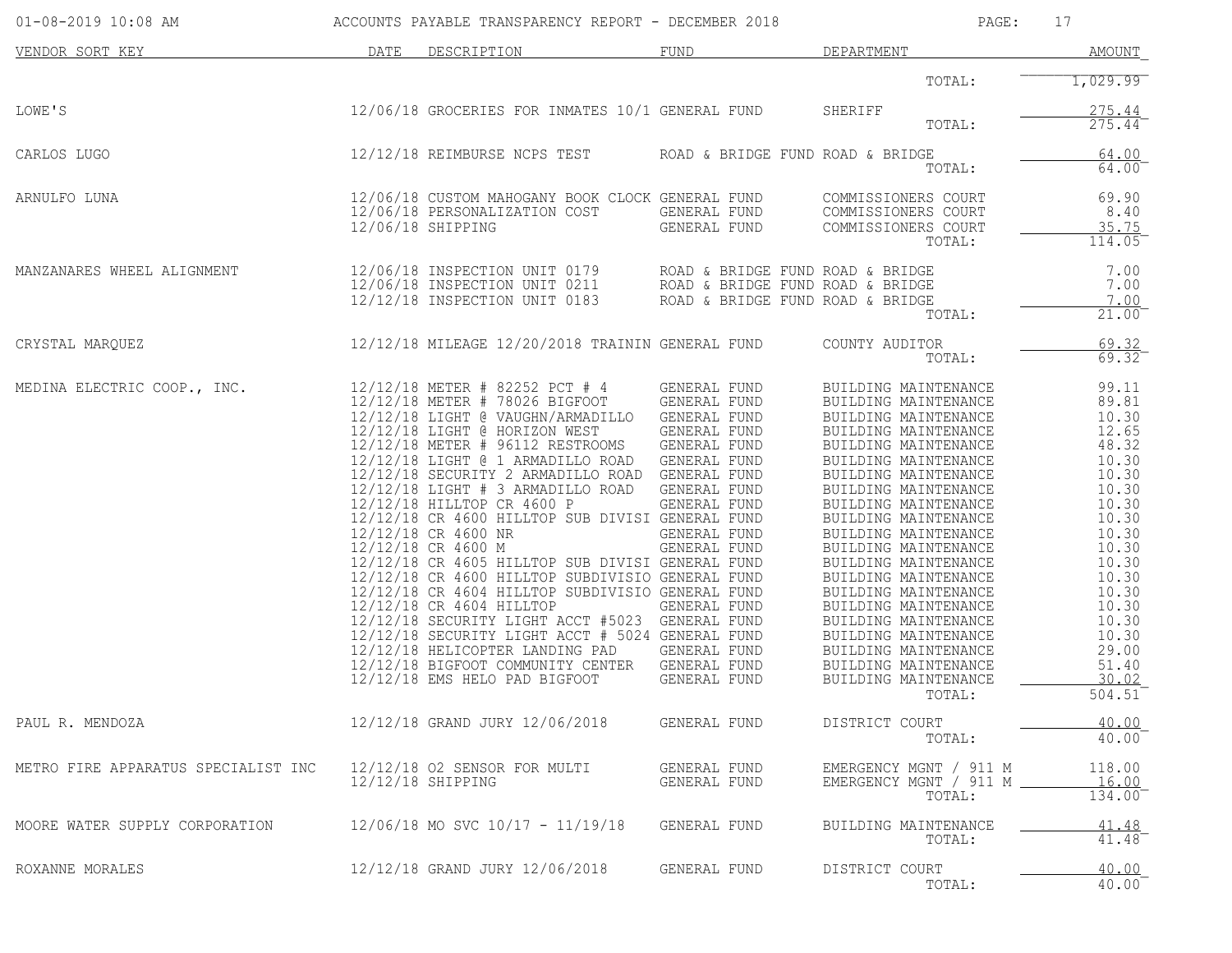| 01-08-2019 10:08 AM                  ACCOUNTS PAYABLE TRANSPARENCY REPORT - DECEMBER 2018                                                                                                                   |                                      |                                                                                                                                                                                                                                                                                                                                                  |                                                                                                                                                                              |                                                                                                                                                                                                                                                                                              | 18                                                                                                                         |
|-------------------------------------------------------------------------------------------------------------------------------------------------------------------------------------------------------------|--------------------------------------|--------------------------------------------------------------------------------------------------------------------------------------------------------------------------------------------------------------------------------------------------------------------------------------------------------------------------------------------------|------------------------------------------------------------------------------------------------------------------------------------------------------------------------------|----------------------------------------------------------------------------------------------------------------------------------------------------------------------------------------------------------------------------------------------------------------------------------------------|----------------------------------------------------------------------------------------------------------------------------|
| DATE DESCRIPTION<br>VENDOR SORT KEY                                                                                                                                                                         |                                      |                                                                                                                                                                                                                                                                                                                                                  | FUND                                                                                                                                                                         | <b>DEPARTMENT</b>                                                                                                                                                                                                                                                                            | AMOUNT                                                                                                                     |
| MORALES USED AUTO PARTS <b>12/12/18 ABV TOWING 2011 CHEVY TRUC ABANDONED VEHICLE</b> ABANDONED VEHICLE 270.00<br>12/12/18 ABV TOWING CHEVY 1500 ABANDONED VEHICLE ABANDONED VEHICLE 125.00<br>TOTAL: 795.00 |                                      |                                                                                                                                                                                                                                                                                                                                                  |                                                                                                                                                                              |                                                                                                                                                                                                                                                                                              |                                                                                                                            |
|                                                                                                                                                                                                             |                                      |                                                                                                                                                                                                                                                                                                                                                  |                                                                                                                                                                              |                                                                                                                                                                                                                                                                                              |                                                                                                                            |
| NATIONWIDE RETIREMENT SOLUTIONS 12/07/18 457 PLAN FRIO COUNTY PAYROL NON-DEPARTMENTAL 455.00                                                                                                                |                                      |                                                                                                                                                                                                                                                                                                                                                  |                                                                                                                                                                              | TOTAL:                                                                                                                                                                                                                                                                                       | $910.00^{-}$                                                                                                               |
| NEOFUNDS BY NEOPOST 1,500.00<br>12/12/18 PREPAID POSTAGE 11/29/2018 GENERAL FUND NON-DEPARTMENTAL 1,500.00<br>15.00_15.00_15.00                                                                             |                                      |                                                                                                                                                                                                                                                                                                                                                  |                                                                                                                                                                              |                                                                                                                                                                                                                                                                                              | $\texttt{TOTAL:} \quad 1,515.00$                                                                                           |
|                                                                                                                                                                                                             |                                      |                                                                                                                                                                                                                                                                                                                                                  |                                                                                                                                                                              |                                                                                                                                                                                                                                                                                              |                                                                                                                            |
| MANICA MARIE OBREGON 12/12/18 GRAND JURY 12/06/2018 GENERAL FUND                                                                                                                                            |                                      |                                                                                                                                                                                                                                                                                                                                                  |                                                                                                                                                                              | DISTRICT COURT                                                                                                                                                                                                                                                                               | 40.00<br>40.00<br>TOTAL:                                                                                                   |
| OFFICE DEPOT                                                                                                                                                                                                | 12/12/18 COUPONS<br>12/12/18 COUPONS | 12/12/18 MULTIFOLD HAND TOWEL<br>12/12/18 SCRUBBING PADS<br>12/12/18 (2) CLEANER PINE SOL - DAM GENERAL FUND<br>12/12/18 (2) CLEANER PINE SOL<br>12/12/18 (2) CLEANER PINE SOL<br>12/19/18 TRASHLINER 55-60 GAL<br>12/19/18 SOFPULL ROLL TOWEL<br>12/19/18 RENUZIT ODOR KILLER<br>12/19/18 RENUZIT AIR FRESHENE<br>12/19/18 RENUZIT AIR FRESHENE | GENERAL FUND<br>GENERAL FUND<br>GENERAL FUND<br>GENERAL FUND<br>GENERAL FUND<br>GENERAL FUND<br>GENERAL FUND<br>GENERAL FUND<br>GENERAL FUND<br>GENERAL FUND<br>GENERAL FUND | BUILDING MAINTENANCE<br>BUILDING MAINTENANCE<br>BUILDING MAINTENANCE<br>BUILDING MAINTENANCE<br>BUILDING MAINTENANCE<br>BUILDING MAINTENANCE<br>BUILDING MAINTENANCE<br>BUILDING MAINTENANCE<br>BUILDING MAINTENANCE<br>BUILDING MAINTENANCE<br>BUILDING MAINTENANCE<br>BUILDING MAINTENANCE | 101.97<br>$170.06 -$<br>44.98<br>$13.51-$<br>$41.79-$<br>41.60<br>$41.60 -$<br>582.32<br>456.72<br>26.69<br>27.29<br>23.99 |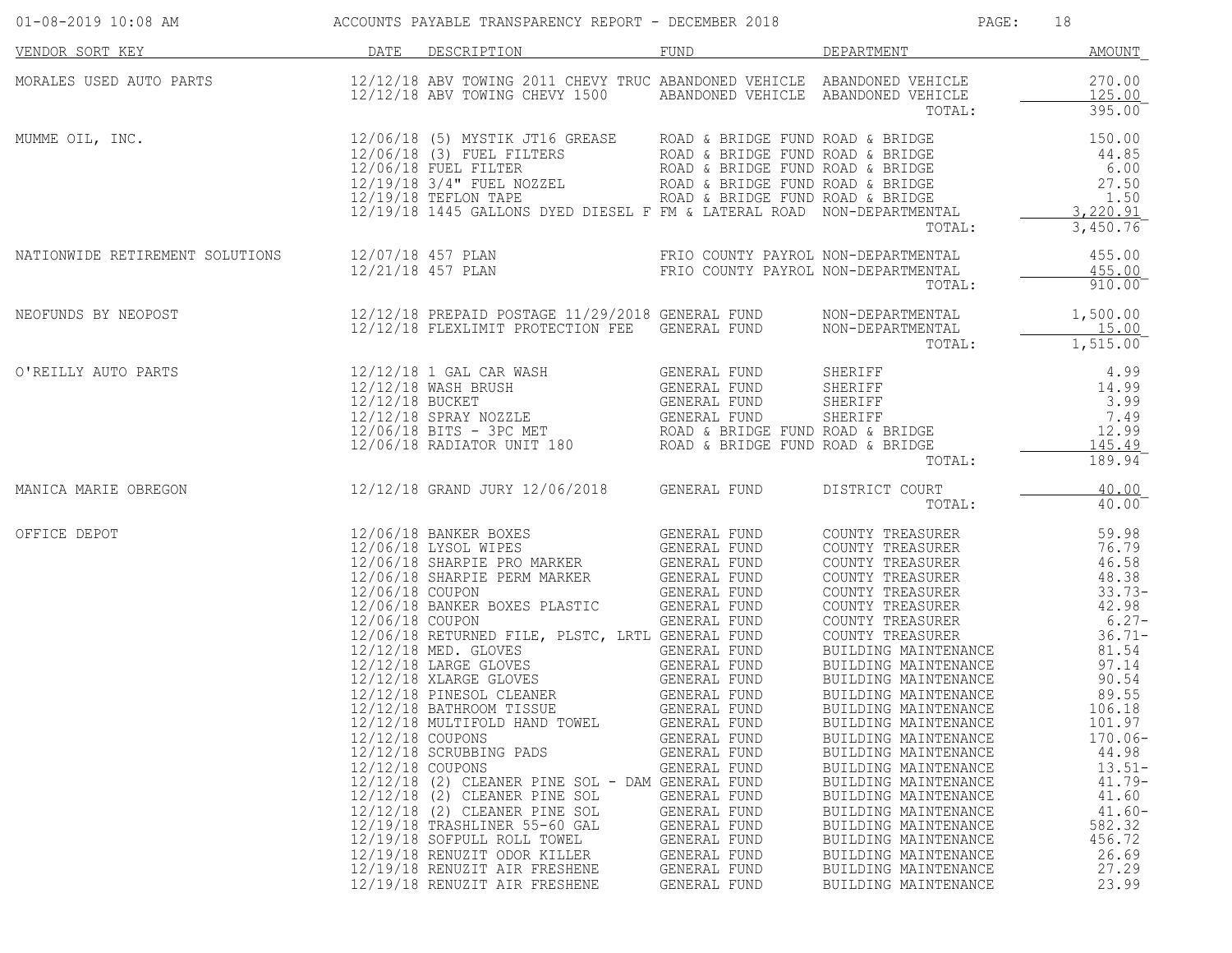| VENDOR SORT KEY            | DATE                                                  | DESCRIPTION                                                                                                                                                                                                                                                                                                                                                                                                                                                                                                                                                                                                                                   | FUND                                                                                                                                                                                                                                                                                                         | DEPARTMENT                                                                                                                                                                                                                                                                                                                                                                                                               | <b>AMOUNT</b>                                                                                                                                                                                                      |
|----------------------------|-------------------------------------------------------|-----------------------------------------------------------------------------------------------------------------------------------------------------------------------------------------------------------------------------------------------------------------------------------------------------------------------------------------------------------------------------------------------------------------------------------------------------------------------------------------------------------------------------------------------------------------------------------------------------------------------------------------------|--------------------------------------------------------------------------------------------------------------------------------------------------------------------------------------------------------------------------------------------------------------------------------------------------------------|--------------------------------------------------------------------------------------------------------------------------------------------------------------------------------------------------------------------------------------------------------------------------------------------------------------------------------------------------------------------------------------------------------------------------|--------------------------------------------------------------------------------------------------------------------------------------------------------------------------------------------------------------------|
|                            | 12/19/18 COUPON<br>12/19/18 COUPON<br>12/19/18 COUPON | $12/19/18$ RAID ANT & ROACH KIL<br>12/19/18 ZEP CARPET CLEANER<br>12/19/18 TIMEMIST REFILL<br>12/19/18 SOFTSOAP LIQUID SOAP<br>${\tt CLE}$<br>12/19/18 PLEDGE FURNITURE CLE<br>12/19/18 FABULOSO CLEANER<br>12/19/18 DURACELL D BATTERIES<br>12/19/18 RETURNED RENUZIT ADJSTBL S GENERAL FUND<br>12/19/18 (6) CLEANER FABULOSO<br>12/19/18 (4) CLEANER FABULOSO<br>12/19/18 PURELL HAND SANITIZE<br>12/19/18 CLOROX TOILET CLEANE<br>12/19/18 COUPON<br>12/19/18 TRASH LINERS<br>12/19/18 TRASH LINERS<br>12/19/18 VENOM MED GLOVES<br>12/19/18 VENOM LRG GLOVES<br>12/19/18 CLOROX BLEACH<br>12/06/18 SKULLCANDY EARBUD HEADPHO GENERAL FUND | GENERAL FUND<br>GENERAL FUND<br>GENERAL FUND<br>GENERAL FUND<br>GENERAL FUND<br>GENERAL FUND<br>GENERAL FUND<br>GENERAL FUND<br>GENERAL FUND<br>GENERAL FUND<br>GENERAL FUND<br>GENERAL FUND<br>GENERAL FUND<br>GENERAL FUND<br>GENERAL FUND<br>GENERAL FUND<br>GENERAL FUND<br>GENERAL FUND<br>GENERAL FUND | BUILDING MAINTENANCE<br>BUILDING MAINTENANCE<br>BUILDING MAINTENANCE<br>BUILDING MAINTENANCE<br>BUILDING MAINTENANCE<br>BUILDING MAINTENANCE<br>BUILDING MAINTENANCE<br>BUILDING MAINTENANCE<br>BUILDING MAINTENANCE<br>BUILDING MAINTENANCE<br>BUILDING MAINTENANCE<br>BUILDING MAINTENANCE<br>SHERIFF<br>SHERIFF<br>SHERIFF<br>SHERIFF<br>SHERIFF<br>SHERIFF<br>SHERIFF<br>SHERIFF<br>SHERIFF<br>CRIMINAL INTELLIGENCE | 55.14<br>21.45<br>50.79<br>$248.90 -$<br>179.90<br>26.94<br>76.56<br>111.96<br>$5.37-$<br>$19.19 -$<br>$76.56-$<br>51.04<br>338.18<br>62.18<br>$80.08 -$<br>171.16<br>81.54<br>97.14<br>11.48<br>$69.96-$<br>49.99 |
| OGBURN'S TRUCK PARTS       |                                                       | 12/06/18 SLIM GEARMOTOR - TARP MOTO ROAD & BRIDGE FUND ROAD & BRIDGE                                                                                                                                                                                                                                                                                                                                                                                                                                                                                                                                                                          |                                                                                                                                                                                                                                                                                                              | TOTAL:                                                                                                                                                                                                                                                                                                                                                                                                                   | $2,586.94$ <sup>-</sup><br>239.23                                                                                                                                                                                  |
|                            |                                                       |                                                                                                                                                                                                                                                                                                                                                                                                                                                                                                                                                                                                                                               |                                                                                                                                                                                                                                                                                                              | TOTAL:                                                                                                                                                                                                                                                                                                                                                                                                                   | 239.23                                                                                                                                                                                                             |
| PARKER LUMBER              |                                                       | 12/06/18 BLACK LATTICE<br>12/06/18 (4) LATTICE U CAP BLACK<br>12/06/18 1LB 6 X 1-5/8 DRYWALL SCRE GENERAL FUND<br>12/06/18 1LB 4D FINISH NAIL<br>12/06/18 1.41 G/P MASKING TAPE<br>12/06/18 7-1/4" PLYWOOD BLADE<br>12/06/18 RETURN 1LB 6 X 1-5/8 DRYWA GENERAL FUND<br>12/06/18 RETURN 1LB 4D FINISH NAIL GENERAL FUND<br>12/06/18 3PC NAIL SET<br>12/06/18 1 X 4-8' WHITE WOOD PINE<br>12/06/18 HILLMAN PRODUCTS                                                                                                                                                                                                                            | GENERAL FUND<br>GENERAL FUND<br>GENERAL FUND<br>GENERAL FUND<br>GENERAL FUND<br>GENERAL FUND<br>GENERAL FUND<br>GENERAL FUND                                                                                                                                                                                 | BUILDING MAINTENANCE<br>BUILDING MAINTENANCE<br>BUILDING MAINTENANCE<br>BUILDING MAINTENANCE<br>BUILDING MAINTENANCE<br>BUILDING MAINTENANCE<br>BUILDING MAINTENANCE<br>BUILDING MAINTENANCE<br>BUILDING MAINTENANCE<br>BUILDING MAINTENANCE<br>BUILDING MAINTENANCE<br>TOTAL:                                                                                                                                           | 45.99<br>35.96<br>5.49<br>4.29<br>3.29<br>7.49<br>$5.49-$<br>$4.29-$<br>7.49<br>3.88<br>4.29<br>108.39                                                                                                             |
| PEARSALL LAW FIRM, PLLC    |                                                       | 12/12/18 CAUSE# 12-01-00009-CVF                                                                                                                                                                                                                                                                                                                                                                                                                                                                                                                                                                                                               | <b>GENERAL FUND</b>                                                                                                                                                                                                                                                                                          | DISTRICT COURT<br>TOTAL:                                                                                                                                                                                                                                                                                                                                                                                                 | $\frac{156.25}{156.25}$                                                                                                                                                                                            |
| PEARSALL QUICK LUBE        |                                                       | 12/12/18 OIL CHANGE UNIT 5297<br>12/12/18 3 EXTRA OIL                                                                                                                                                                                                                                                                                                                                                                                                                                                                                                                                                                                         | GENERAL FUND<br>GENERAL FUND                                                                                                                                                                                                                                                                                 | SHERIFF<br>SHERIFF<br>TOTAL:                                                                                                                                                                                                                                                                                                                                                                                             | 66.95<br>29.85<br>96.80                                                                                                                                                                                            |
| PEARSALL TOWING & RECOVERY | 12/06/18 MILEAGE                                      | 12/06/18 TOWED UNIT 1978<br>12/06/18 MILES LOADED<br>12/12/18 ABV TOWING NISSAN EXTERRA ABANDONED VEHICLE<br>12/12/18 IN ROUTE MILEAGE<br>12/12/18 22 MILES LOADED                                                                                                                                                                                                                                                                                                                                                                                                                                                                            | GENERAL FUND<br>GENERAL FUND<br>GENERAL FUND<br>ABANDONED VEHICLE<br>ABANDONED VEHICLE                                                                                                                                                                                                                       | SHERIFF<br>SHERIFF<br>SHERIFF<br>ABANDONED VEHICLE<br>ABANDONED VEHICLE<br>ABANDONED VEHICLE<br>TOTAL:                                                                                                                                                                                                                                                                                                                   | 205.00<br>50.00<br>55.00<br>205.00<br>85.00<br>110.00<br>710.00                                                                                                                                                    |
| CRESENCIA VALLE PEREZ      |                                                       | 12/12/18 GRAND JURY 12/06/2018                                                                                                                                                                                                                                                                                                                                                                                                                                                                                                                                                                                                                | GENERAL FUND                                                                                                                                                                                                                                                                                                 | DISTRICT COURT<br>TOTAL:                                                                                                                                                                                                                                                                                                                                                                                                 | 40.00<br>40.00                                                                                                                                                                                                     |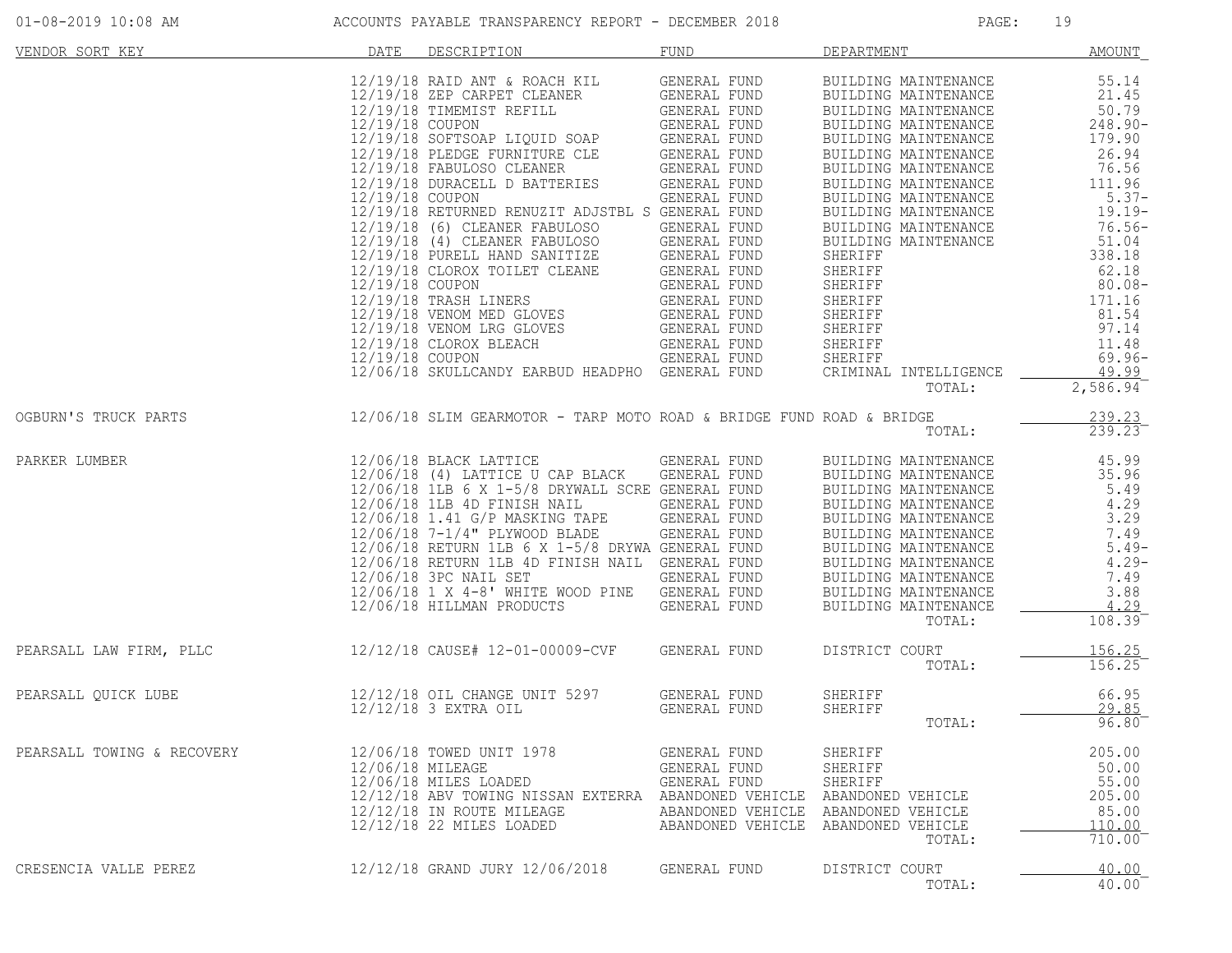| 01-08-2019 10:08 AM                                                                       |      | ACCOUNTS PAYABLE TRANSPARENCY REPORT - DECEMBER 2018                                                                                                                                                                                                                                                                                                                                                                                                                                                                                       |                                                                                                                                                                                              | PAGE:                                                                                                                                                                                                                                                                                           | 20                                                                                                                                             |
|-------------------------------------------------------------------------------------------|------|--------------------------------------------------------------------------------------------------------------------------------------------------------------------------------------------------------------------------------------------------------------------------------------------------------------------------------------------------------------------------------------------------------------------------------------------------------------------------------------------------------------------------------------------|----------------------------------------------------------------------------------------------------------------------------------------------------------------------------------------------|-------------------------------------------------------------------------------------------------------------------------------------------------------------------------------------------------------------------------------------------------------------------------------------------------|------------------------------------------------------------------------------------------------------------------------------------------------|
| VENDOR SORT KEY                                                                           | DATE | DESCRIPTION                                                                                                                                                                                                                                                                                                                                                                                                                                                                                                                                | FUND                                                                                                                                                                                         | DEPARTMENT                                                                                                                                                                                                                                                                                      | <b>AMOUNT</b>                                                                                                                                  |
| LAURA CASTILLO PEREZ                                                                      |      | 12/12/18 GRAND JURY 12/06/2018 GENERAL FUND                                                                                                                                                                                                                                                                                                                                                                                                                                                                                                |                                                                                                                                                                                              | DISTRICT COURT<br>TOTAL:                                                                                                                                                                                                                                                                        | 40.00<br>$40.00^{-}$                                                                                                                           |
| SARA L. PICHARDO                                                                          |      | $12/12/18$ MILEAGE DILLEY $11/6$ & $11/2$ GENERAL FUND                                                                                                                                                                                                                                                                                                                                                                                                                                                                                     |                                                                                                                                                                                              | HEALTH & WELFARE<br>TOTAL:                                                                                                                                                                                                                                                                      | 37.40<br>$37.40^-$                                                                                                                             |
| PILAND, ADAMS & ASSOCIATES, INC. 12/06/18 CONSULTING DIETITIAN SVC N GENERAL FUND SHERIFF |      |                                                                                                                                                                                                                                                                                                                                                                                                                                                                                                                                            |                                                                                                                                                                                              | TOTAL:                                                                                                                                                                                                                                                                                          | 120.00<br>120.00                                                                                                                               |
| PROTECTION ONE ALARM MONITORING, INC. 12/19/18 DILLEY ANNEX                               |      | $12/19/18\n 12/19/18\n 12/19/18\n 12/19/18\n 12/19/18\n 12/19/18\n 12/19/18\n 12/19/18\n 12/19/18\n 12/19/18\n 12/19/18\n 12/19/18\n 12/19/18\n 12/19/18\n 12/19/18\n 12/19/18\n 12/19/18\n 12/19/18\n 12/19/18\n 12/19/18\n 12/19/18\n 12/19/18\n $                                                                                                                                                                                                                                                                                       |                                                                                                                                                                                              | BUILDING MAINTENANCE<br>BUILDING MAINTENANCE<br>BUILDING MAINTENANCE                                                                                                                                                                                                                            | 84.04<br>68.17<br>53.47<br>48.46<br>48.46<br>91.05<br>259.58<br>49.67<br>41.12<br>78.23<br>62.00<br>76.00<br>59.95<br>1,020.20                 |
| <b>OUALITY FASTENERS</b>                                                                  |      | 12/12/18 (100) 5/8 - 11 FLANGE NUT ROAD & BRIDGE FUND ROAD & BRIDGE<br>12/12/18 (10) #6 HOSE CLAMP ROAD & BRIDGE FUND ROAD & BRIDGE<br>12/12/18 (10) #16 HOSE CLAMP ROAD & BRIDGE FUND ROAD & BRIDGE<br>12/12/18 (10) #20 HOSE CLAMP R                                                                                                                                                                                                                                                                                                     |                                                                                                                                                                                              | TOTAL:                                                                                                                                                                                                                                                                                          | 103.48<br>7.30<br>9.80<br>10.20<br>8.90<br>3.98<br>7.76<br>6.62<br>2.87<br>6.85<br>11.73<br>178.25<br>199.51<br>21.60<br>578.85                |
| QUILL                                                                                     |      | 12/12/18 HP55A TONER<br>12/12/18 COPY PAPER GENERAL FUND<br>12/12/18 SCOTCH TAPE GENERAL FUND<br>12/12/18 (1) COPY PAPER<br>12/12/18 (1) COPY PAPER - DID NOT R GENERAL FUND<br>12/12/18 HP 63XL BLACK INK<br>12/12/18 HP 63XL TRI COLOR IN<br>12/12/18 TRANSPARENT TAPE<br>12/12/18 SCOTCH PACKING TAPE<br>12/12/18 QUILL 1/2 IN BINDER<br>12/12/18 RETRACTABLE HIGHLIGH<br>12/12/18 BIC RETRACTABLE PENS<br>12/12/18 PAPERMATE LIQUID COR<br>12/12/18 PM REGISTER ROLL<br>12/06/18 SPRAY BOTTLE TRIGGER<br>12/06/18 SPRAY BOTTLE TRIGGER | GENERAL FUND<br>GENERAL FUND<br>GENERAL FUND<br>GENERAL FUND<br>GENERAL FUND<br>GENERAL FUND<br>GENERAL FUND<br>GENERAL FUND<br>GENERAL FUND<br>GENERAL FUND<br>GENERAL FUND<br>GENERAL FUND | COUNTY AUDITOR<br>COUNTY AUDITOR<br>COUNTY AUDITOR<br>COUNTY AUDITOR<br>COUNTY AUDITOR<br>TAX COLLECTOR<br>TAX COLLECTOR<br>TAX COLLECTOR<br>TAX COLLECTOR<br>TAX COLLECTOR<br>TAX COLLECTOR<br>TAX COLLECTOR<br>TAX COLLECTOR<br>TAX COLLECTOR<br>BUILDING MAINTENANCE<br>BUILDING MAINTENANCE | 162.74<br>154.95<br>23.19<br>30.99<br>$30.99 -$<br>62.00<br>65.44<br>20.35<br>25.83<br>23.46<br>11.58<br>6.35<br>5.82<br>10.17<br>0.84<br>9.24 |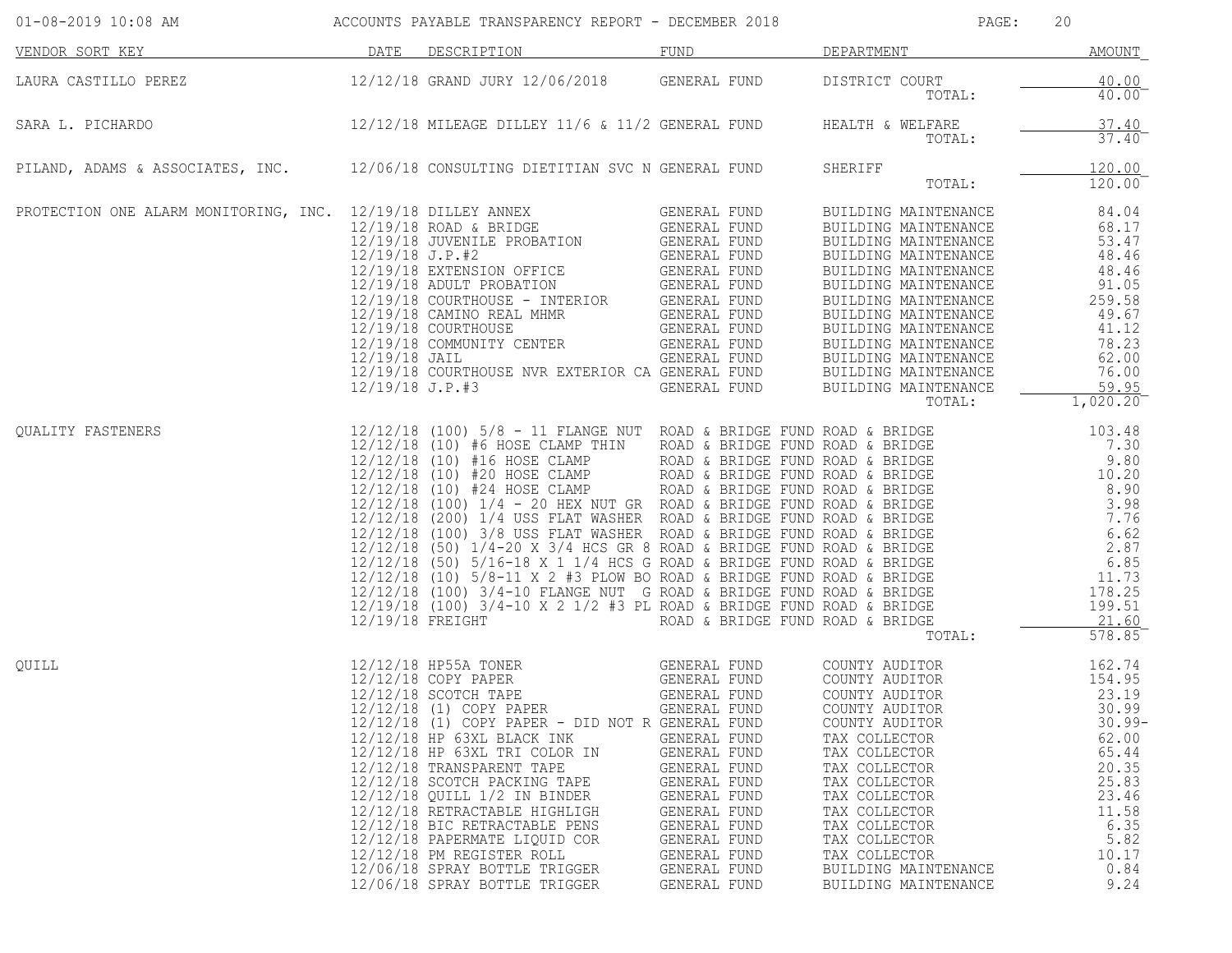|                                                                                                                           |      |                                                                                                                                                                                                                                                                                                                                                                                                                                                                                                                | FUND         |                                                                                                                                                                                |                                                                                                  |
|---------------------------------------------------------------------------------------------------------------------------|------|----------------------------------------------------------------------------------------------------------------------------------------------------------------------------------------------------------------------------------------------------------------------------------------------------------------------------------------------------------------------------------------------------------------------------------------------------------------------------------------------------------------|--------------|--------------------------------------------------------------------------------------------------------------------------------------------------------------------------------|--------------------------------------------------------------------------------------------------|
| VENDOR SORT KEY<br>R & R IMPLEMENTS, INC.<br>12/06/18 COLLET SEAT HINGE BOLTS GENERAL FUND<br>12/06/18 CHAINSAM CHAIN S57 | DATE | DESCRIPTION                                                                                                                                                                                                                                                                                                                                                                                                                                                                                                    |              | DEPARTMENT<br>TOTAL:<br>BUILDING MAINTENANCE                                                                                                                                   | AMOUNT<br>2,069.63<br>4.19                                                                       |
|                                                                                                                           |      | 12/06/18 CHAINSAW CHAIN 557<br>12/06/18 RETURNED CHAINSAW CHAIN ROAD & BRIDGE FUND ROAD & BRIDGE<br>12/06/18 RETURNED CHAINSAW CHAIN ROAD & BRIDGE FUND ROAD & BRIDGE<br>12/06/18 CHAINSAW CHAIN S57 ROAD & BRIDGE FUND ROAD & BRIDGE<br>1<br>12/06/18 MEALS 12/10-12/11/18 DOJ GENERAL FUND                                                                                                                                                                                                                   |              | TOTAL:                                                                                                                                                                         | $18.99$<br>$18.99$ -<br>37.98<br>$\frac{18.99}{61.16}$                                           |
| ROMALDO RAMIREZ                                                                                                           |      |                                                                                                                                                                                                                                                                                                                                                                                                                                                                                                                |              | SHERIFF<br>TOTAL:                                                                                                                                                              | $\frac{82.50}{82.50}$                                                                            |
| ROBERTO RAMON JR                                                                                                          |      | 12/12/18 GRAND JURY 12/06/2018 GENERAL FUND                                                                                                                                                                                                                                                                                                                                                                                                                                                                    |              | DISTRICT COURT<br>TOTAL:                                                                                                                                                       | 40.00<br>40.00                                                                                   |
| RDO EQUIPMENT / POWERPLAN BF                                                                                              |      | 12/06/18 (4) INSERT<br>12/06/18 (2) INSERT                        ROAD & BRIDGE FUND ROAD & BRIDGE                                                                                                                                                                                                                                                                                                                                                                                                             |              | TOTAL:                                                                                                                                                                         | 429.44<br>397.14<br>826.58                                                                       |
| RECOVERY HEALTHCARE CORPORATION                                                                                           |      | 12/12/18  23 MONTHLY SVC TRACK GRP   GENERAL FUND<br>12/12/18  38 MONTHLY IN-ACTIVE SVC   GENERAL FUND<br>12/12/18 38 MONTHLY IN-ACTIVE SVC GENERAL FUND                                                                                                                                                                                                                                                                                                                                                       |              | JUVENILE CORRECTIONS<br>JUVENILE CORRECTIONS<br>TOTAL:                                                                                                                         | 184.00<br>57.00<br>241.00                                                                        |
| GRADY L ROBERTS, JR.                                                                                                      |      | 12/19/18 CAUSE# 30128 I.C.<br>12/19/18 CAUSE# 15-09-00043-CRF J.S GENERAL FUND<br>12/19/18 CAUSE# 18-02-00017-CRF T.G GENERAL FUND<br>12/19/18 CAUSE# 18-02-00019-CRF A.P GENERAL FUND<br>12/19/18 CAUSE# 18-02-00021-CRF J.S GENERAL FUND<br>12/19/18 CAUSE# 18-02-00024-CRF R.G GENERAL FUND<br>12/19/18 CAUSE# 18-04-00062-CRF J.S GENERAL FUND<br>12/19/18 CAUSE# 18-04-00074-CRF K.V GENERAL FUND<br>12/19/18 CAUSE# 18-04-00090-CRF A.V GENERAL FUND<br>12/19/18 CAUSE# 18-04-00099-CRF J.S GENERAL FUND | GENERAL FUND | COUNTY COURT<br>DISTRICT COURT<br>DISTRICT COURT<br>DISTRICT COURT<br>DISTRICT COURT<br>DISTRICT COURT<br>DISTRICT COURT<br>DISTRICT COURT<br>DISTRICT COURT<br>DISTRICT COURT | 100.00<br>400.00<br>400.00<br>400.00<br>400.00<br>400.00<br>400.00<br>400.00<br>400.00<br>775.00 |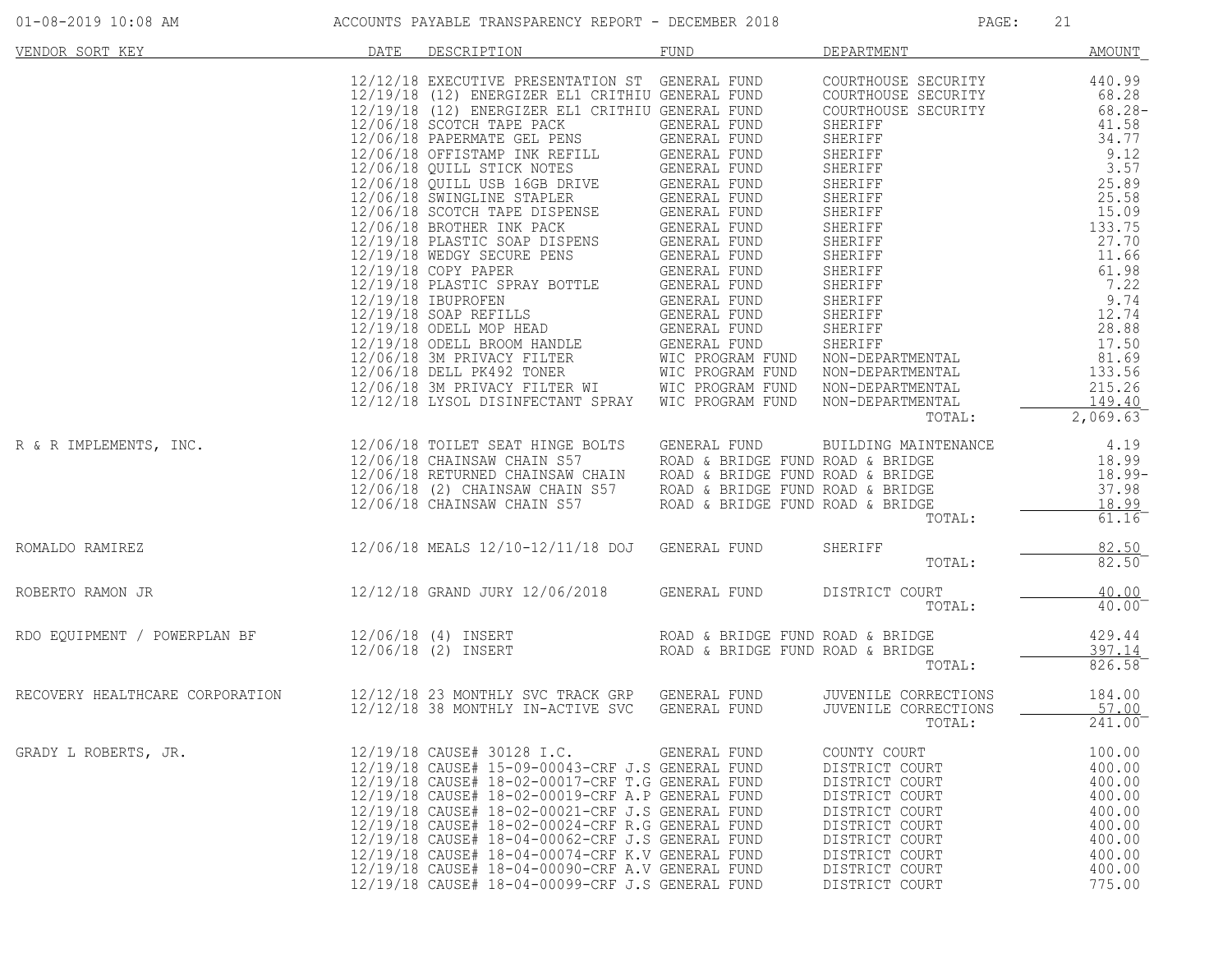| $01 - 08 - 2019$ 10:08 AM                                                     |      | ACCOUNTS PAYABLE TRANSPARENCY REPORT - DECEMBER 2018                                                                                                                                                                                                                                                                                                                                                                                                                                                                                                                                  |                                              | PAGE:                                                                                        | 22                                          |
|-------------------------------------------------------------------------------|------|---------------------------------------------------------------------------------------------------------------------------------------------------------------------------------------------------------------------------------------------------------------------------------------------------------------------------------------------------------------------------------------------------------------------------------------------------------------------------------------------------------------------------------------------------------------------------------------|----------------------------------------------|----------------------------------------------------------------------------------------------|---------------------------------------------|
| VENDOR SORT KEY                                                               | DATE | DESCRIPTION                                                                                                                                                                                                                                                                                                                                                                                                                                                                                                                                                                           | <b>FUND</b>                                  | DEPARTMENT                                                                                   | <b>AMOUNT</b>                               |
|                                                                               |      |                                                                                                                                                                                                                                                                                                                                                                                                                                                                                                                                                                                       |                                              | TOTAL:                                                                                       | 4,075.00                                    |
| SYLVIA RODRIGUEZ                                                              |      | 12/06/18 CAUSE# 17-07-00230-CVF N.T GENERAL FUND                                                                                                                                                                                                                                                                                                                                                                                                                                                                                                                                      |                                              | DISTRICT COURT<br>TOTAL:                                                                     | 300.00<br>300.00                            |
| RUSH TRUCK CENTER, SAN ANTONIO                                                |      | $\begin{tabular}{l c c c c c} \hline 12/06/18 & (4) EXERUST MOINT PUSHING RODA & BRIDGE FUND RODA & BRIDGE FUND RODA & BRIDGE FUND RODA & BRIDGE FUND RODA & BRIDGE FUND RODA & BRIDGE FUND RODA & BRIDGE FUND RODA & BRIDGE FUND RODA & BRIDGE FUND RODA & BRIDGE FUND RODA & BRIDGE FUND RODA & BRIDGE FUND RODA & BRIDGE FUND RODA & BRIDGE FUND RODA & BRIDGE FUND RODA & BRIDGE FUND RODA & BRIDGE FUND RODA & BRIDGE FUND RODA & BRIDGE FUND RODA & BRIDGE FUND RODA & BRIDGE FUND RODA & BRIDGE FUND R$<br>12/06/18 (4) EXHAUST MOUNT BUSHING ROAD & BRIDGE FUND ROAD & BRIDGE |                                              | TOTAL:                                                                                       | 1,845.62                                    |
| RICHARD C. SALDIVAR                                                           |      | 12/06/18 CAUSE# 18-01-00036-CVF GENERAL FUND<br>10/10/10 ORIGE# 19-10-00386-CVF GENERAL FUND                                                                                                                                                                                                                                                                                                                                                                                                                                                                                          |                                              | DISTRICT COURT<br>DISTRICT COURT<br>TOTAL:                                                   | 375.00<br>587.50<br>962.50                  |
| SCHINDLER ELEVATOR CORPORATION 12/06/18 MO SVC ELEVATOR DEC 2018 GENERAL FUND |      |                                                                                                                                                                                                                                                                                                                                                                                                                                                                                                                                                                                       |                                              | BUILDING MAINTENANCE<br>TOTAL:                                                               | 195.61<br>$195.61^{-}$                      |
| BETTY LOU SCHROEDER, PH.D., P.C.                                              |      | 12/06/18 PSYCHOLOGICAL EVAL G.RODRI GENERAL FUND<br>12/06/18 PSYCHOLOGICAL EVAL T. CONA GENERAL FUND<br>12/06/18 PSYCHOLOGICAL EVAL E. LEAL GENERAL FUND                                                                                                                                                                                                                                                                                                                                                                                                                              |                                              | SHERIFF<br>SHERIFF<br>SHERIFF<br>TOTAL:                                                      | 100.00<br>100.00<br>100.00<br>300.00        |
| SCOTT MERRIMAN INCORPORATED                                                   |      | 12/12/18 SHIPPING<br>12/12/18 MARRIAGE LICENSES                                                                                                                                                                                                                                                                                                                                                                                                                                                                                                                                       | GENERAL FUND<br>GENERAL FUND                 | COUNTY CLERK<br>COUNTY CLERK<br>TOTAL:                                                       | 20.60<br>649.00<br>669.60                   |
| SIRCHIE FINGER PRINT LABORATORIES                                             |      | 12/06/18 BAC TEST KITS<br>12/06/18 SHIPPING                                                                                                                                                                                                                                                                                                                                                                                                                                                                                                                                           | GENERAL FUND<br>GENERAL FUND                 | SHERIFF<br>SHERIFF<br>TOTAL:                                                                 | 87.50<br>12.50<br>$100.00^{-}$              |
| ANN MARIE SMITH                                                               |      | 12/12/18 CAUSE# 17-02-00073-CVF                                                                                                                                                                                                                                                                                                                                                                                                                                                                                                                                                       | GENERAL FUND                                 | DISTRICT COURT<br>TOTAL:                                                                     | 262.50<br>262.50                            |
| SOUTH TEXAS TROPHIES                                                          |      | 12/12/18 9 X 12 WALNUT BOARD PLAQUE GENERAL FUND<br>12/12/18 LASER ENGRAVED LETTERS<br>12/19/18 12 X 15 ROSEWOOD PLAQUE<br>12/19/18 ENGRAVING                                                                                                                                                                                                                                                                                                                                                                                                                                         | GENERAL FUND<br>GENERAL FUND<br>GENERAL FUND | COMMISSIONERS COURT<br>COMMISSIONERS COURT<br>$J.P.$ PCT. $#4$<br>$J.P.$ PCT. $#4$<br>TOTAL: | 46.95<br>31.40<br>123.00<br>62.00<br>263.35 |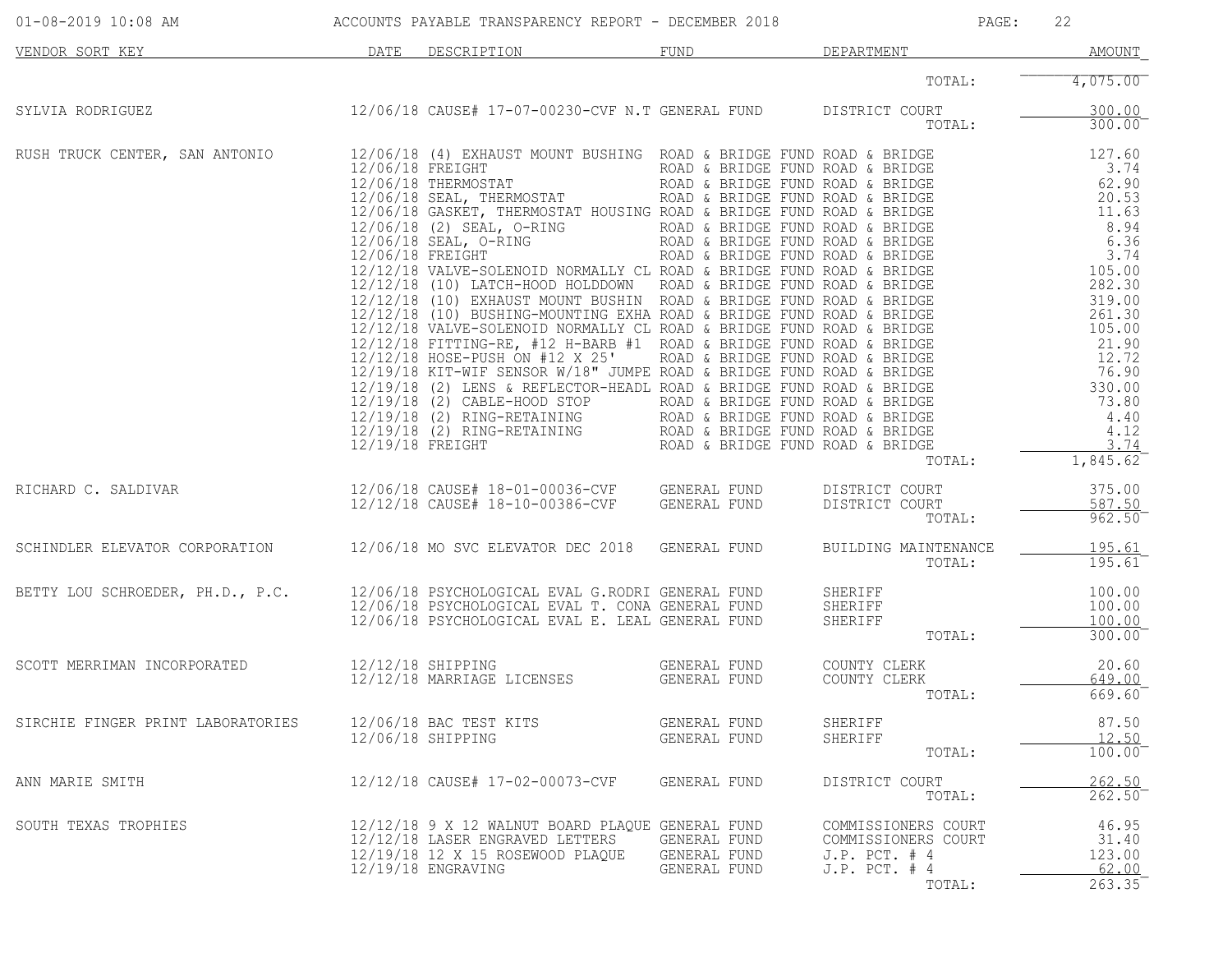|                  |                                                                                                                                                                                                                                                                                                                                                                                                                                                                                                                                                                                                                                        |                                                                                                                                                                                                                                                                                                                                                                      | PAGE:           | 23                                                                                                                  |
|------------------|----------------------------------------------------------------------------------------------------------------------------------------------------------------------------------------------------------------------------------------------------------------------------------------------------------------------------------------------------------------------------------------------------------------------------------------------------------------------------------------------------------------------------------------------------------------------------------------------------------------------------------------|----------------------------------------------------------------------------------------------------------------------------------------------------------------------------------------------------------------------------------------------------------------------------------------------------------------------------------------------------------------------|-----------------|---------------------------------------------------------------------------------------------------------------------|
| VENDOR SORT KEY  | DATE DESCRIPTION                                                                                                                                                                                                                                                                                                                                                                                                                                                                                                                                                                                                                       |                                                                                                                                                                                                                                                                                                                                                                      | FUND DEPARTMENT | <b>AMOUNT</b>                                                                                                       |
|                  | ${\small \begin{tabular}{l c c c c c c c} \multicolumn{3}{c}{SPARKLETTS & SIERRA SPRINGS} & & & & & & & 12/06/18 & \texttt{MO} & \texttt{SVC} & 11/19/2018 & \texttt{GENERAL FUND} & & \texttt{COUNTY CLERK} \\ & & & & & & 12/19/18 & \texttt{MO} & \texttt{SVC} & 11/13&11/19/18 & \texttt{DIST GENERAL FUND} & & \texttt{DISTRICT CLERK} \\ & & & & & 12/19/18 & \texttt{MO} & \texttt{SVC} & 11/14$                                                                                                                                                                                                                                |                                                                                                                                                                                                                                                                                                                                                                      |                 | $31.59$<br>$10.75$<br>29.72<br>29.69<br>27.71<br>129.46                                                             |
|                  | SUSAN E. STACY COURT 12/19/18 CAUSE# 30207 A.P. GENERAL FUND COUNTY COURT                                                                                                                                                                                                                                                                                                                                                                                                                                                                                                                                                              |                                                                                                                                                                                                                                                                                                                                                                      | TOTAL:          | 100.00<br>$100.00^{-}$                                                                                              |
| STERICYCLE, INC. | 12/06/18 BIO WASTE DISPOSAL - WIC WIC PROGRAM FUND NON-DEPARTMENTAL                                                                                                                                                                                                                                                                                                                                                                                                                                                                                                                                                                    |                                                                                                                                                                                                                                                                                                                                                                      | TOTAL:          | 890.13<br>890.13                                                                                                    |
| SUPER LUBE       | $12/06/18 \text{ GHz TLCWACR} \begin{tabular}{@{}c@{}}\hline \textbf{12}/06/18 & \textbf{OTL} \text{ CHAMOR} \end{tabular} \begin{tabular}{@{}c@{}}\hline \textbf{12}/06/18 & \textbf{OTL} \text{ CHAMOR} \end{tabular} \begin{tabular}{@{}c@{}}\hline \textbf{12}/06/18 & \textbf{GEMRRAL} \text{ FUND} \end{tabular} \begin{tabular}{@{}c@{}}\hline \textbf{12}/06/18 & \textbf{GEMRRAL} \text{ FUND} \end{tabular} \begin{tabular}{$                                                                                                                                                                                                |                                                                                                                                                                                                                                                                                                                                                                      |                 |                                                                                                                     |
| T & T AUTO PARTS | 12/12/18 (6) HYDRAULIC HOSE 1" ROAD & BRIDGE FUND ROAD & BRIDGE (83.94)<br>12/12/18 HYD HOSE FITTINGS (ROAD & BRIDGE FUND ROAD & BRIDGE (82.99)<br>12/12/18 CONNECTOR (ROAD & BRIDGE FUND ROAD & BRIDGE (67.99)<br>12/12/18 BLOW GUN<br>12/12/18 MIRROR<br>12/12/18 (4) BAT CLNR<br>12/12/18 1 8 X 50CAMO ROPE<br>12/12/18 (2) GLAD HND BLUE AIR HOSE ROAD & BRIDGE FUND ROAD & BRIDGE<br>12/12/18 (2) GLAD HND RED AIR HOSE ROAD & BRIDGE FUND ROAD & BRIDGE<br>12/12/18 SHOCK-GAS GRANDE UNIT 121<br>12/12/18 DISPGLV<br>12/12/18 ADHESIVE<br>12/12/18 STIK-HOS UNIT 105<br>12/12/18 SENSOR UNIT 121<br>12/12/18 SPD/SENSOR UNIT 121 | ROAD & BRIDGE FUND ROAD & BRIDGE<br>ROAD & BRIDGE FUND ROAD & BRIDGE<br>ROAD & BRIDGE FUND ROAD & BRIDGE<br>ROAD & BRIDGE FUND ROAD & BRIDGE<br>ROAD & BRIDGE FUND ROAD & BRIDGE<br>ROAD & BRIDGE FUND ROAD & BRIDGE<br>ROAD & BRIDGE FUND ROAD & BRIDGE<br>ROAD & BRIDGE FUND ROAD & BRIDGE<br>ROAD & BRIDGE FUND ROAD & BRIDGE<br>ROAD & BRIDGE FUND ROAD & BRIDGE | TOTAL:          | 2,309.89<br>16.49<br>13.49<br>21.16<br>5.99<br>33.98<br>33.98<br>99.98<br>15.99<br>16.99<br>15.99<br>49.99<br>54.99 |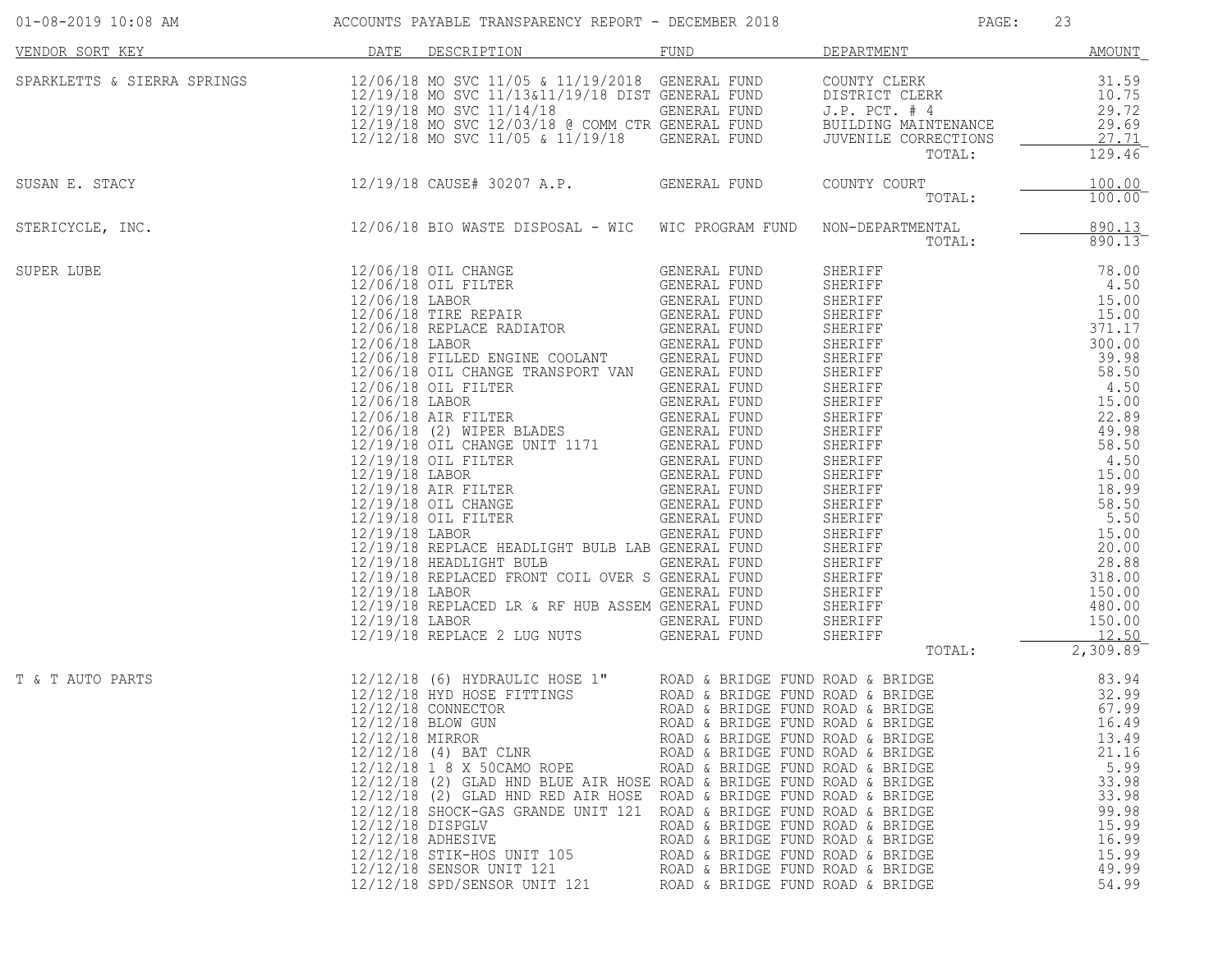| $01-08-2019$ $10:08$ AM                                                                 |      | ACCOUNTS PAYABLE TRANSPARENCY REPORT - DECEMBER 2018                                                                                                                                                                                                                                                                                                                        |                                                                                                                                                                                                                                                                    | PAGE:                                                                                                                                                               | 24                                                                                              |
|-----------------------------------------------------------------------------------------|------|-----------------------------------------------------------------------------------------------------------------------------------------------------------------------------------------------------------------------------------------------------------------------------------------------------------------------------------------------------------------------------|--------------------------------------------------------------------------------------------------------------------------------------------------------------------------------------------------------------------------------------------------------------------|---------------------------------------------------------------------------------------------------------------------------------------------------------------------|-------------------------------------------------------------------------------------------------|
| VENDOR SORT KEY                                                                         | DATE | DESCRIPTION                                                                                                                                                                                                                                                                                                                                                                 | FUND                                                                                                                                                                                                                                                               | DEPARTMENT                                                                                                                                                          | <b>AMOUNT</b>                                                                                   |
|                                                                                         |      |                                                                                                                                                                                                                                                                                                                                                                             |                                                                                                                                                                                                                                                                    | TOTAL:                                                                                                                                                              | 563.94                                                                                          |
| T & W TIRE                                                                              |      |                                                                                                                                                                                                                                                                                                                                                                             | $12/06/18$ (4) LT245/75R17 LTX A/T2 T ROAD & BRIDGE FUND ROAD & BRIDGE                                                                                                                                                                                             | TOTAL:                                                                                                                                                              | 637.32<br>637.32                                                                                |
| TEXAS ASSOCIATION OF COUNTIES                                                           |      | 12/19/18 TACA MEMBERSHIP DUES MENDE GENERAL FUND                                                                                                                                                                                                                                                                                                                            | 12/19/18 TACA MEMBERSHIP DUES ALANI GENERAL FUND                                                                                                                                                                                                                   | TAX COLLECTOR<br>TAX COLLECTOR<br>TOTAL:                                                                                                                            | 85.00<br>40.00<br>$125.00^-$                                                                    |
| TEXAS DEPT. OF STATE HEALTH SERVICES 12/19/18 REMOTE BIRTH ACCESS NOV 20 GENERAL FUND   |      |                                                                                                                                                                                                                                                                                                                                                                             |                                                                                                                                                                                                                                                                    | COUNTY CLERK<br>TOTAL:                                                                                                                                              | 58.56<br>58.56                                                                                  |
| TEXAS DISPOSAL SYSTEMS INC.                                                             |      | 12/19/18 MO SVC DEC'18 @ 2207 E BI GENERAL FUND<br>12/12/18 MO SVC DEC2018@CR4201@IH35 GENERAL FUND<br>12/19/18 MO SVC DEC'18 @ 240 CR 441 GENERAL FUND                                                                                                                                                                                                                     |                                                                                                                                                                                                                                                                    | BUILDING MAINTENANCE<br>BUILDING MAINTENANCE<br>BUILDING MAINTENANCE<br>TOTAL:                                                                                      | 204.00<br>204.00<br>468.16<br>876.16                                                            |
| TEXAS SOCIAL SECURITY PROGRAM                                                           |      | 12/12/18 ANNUAL ADMINISTRATIVE FEE GENERAL FUND                                                                                                                                                                                                                                                                                                                             |                                                                                                                                                                                                                                                                    | COMMISSIONERS COURT<br>TOTAL:                                                                                                                                       | 35.00<br>$35.00$ <sup>-</sup>                                                                   |
| THE A/C GUY                                                                             |      | $12/19/18$ SERVICE CALL - HEATER @ CO GENERAL FUND                                                                                                                                                                                                                                                                                                                          |                                                                                                                                                                                                                                                                    | BUILDING MAINTENANCE<br>TOTAL:                                                                                                                                      | 292.00<br>292.00                                                                                |
| THOMSON REUTERS - WEST PAYMENT CTR                                                      |      | 12/12/18 TX RULES OF EVIDENCE HANDB GENERAL FUND<br>12/19/18 VERNON'S TX CODES ANNO WAT GENERAL FUND                                                                                                                                                                                                                                                                        |                                                                                                                                                                                                                                                                    | DISTRICT COURT<br>DISTRICT COURT<br>TOTAL:                                                                                                                          | 112.00<br>1,240.00<br>1,352.00                                                                  |
| A. TIJERINA TOWING                                                                      |      | 12/12/18 TIRE REPAIR UNIT 6558 GENERAL FUND<br>12/06/18 OIL CHANGE, ROTATE TIRES, GENERAL FUND<br>12/06/18 TOWED UNIT 1978 TO FRIO CH GENERAL FUND<br>12/06/18 TOW UNIT 6274 TO BROWN CHE GENERAL FUND<br>12/19/18 ABV TOWING CHEVY 1500                                                                                                                                    | ABANDONED VEHICLE ABANDONED VEHICLE<br>12/12/18 ABV TOW 2005 TOYOTA COROLL ABANDONED VEHICLE ABANDONED VEHICLE<br>12/06/18 ABV TOWING 2000 GMC YUKON ABANDONED VEHICLE ABANDONED VEHICLE<br>12/06/18 ABV TOWING 1994 FORD F350 ABANDONED VEHICLE ABANDONED VEHICLE | SHERIFF<br>SHERIFF<br>SHERIFF<br>SHERIFF<br>TOTAL:                                                                                                                  | 75.00<br>350.00<br>175.00<br>275.00<br>250.00<br>285.00<br>300.00<br>300.00<br>2,010.00         |
| TIME WARNER CABLE                                                                       |      | 12/19/18 MO SVC 12/13/18 - 01/12/19 GENERAL FUND<br>$12/06/18$ MO SVC $12/04 - 01/03/19$ JP GENERAL FUND<br>12/19/18 MO SVC 12/22-01/21/19 INTE GENERAL FUND<br>12/06/18 MO SVC 12/03-01/02/19 SHER GENERAL FUND<br>12/06/18 MO SVC 12/04 - 01/03/19 JP GENERAL FUND<br>12/06/18 MO SVC 12/03 - 01/02/2019 GENERAL FUND<br>12/06/18 MO SVC 12/04 - 01/03/19 CO GENERAL FUND | 12/19/18 MO SVC 12/17-01/16/19 INTE WIC PROGRAM FUND                                                                                                                                                                                                               | COMMISSIONERS COURT<br>J.P. PCT. # 3<br>BUILDING MAINTENANCE<br>SHERIFF<br>JUVENILE CORRECTIONS<br>HIGHWAY PATROL<br>COUNTY EXTENSION<br>NON-DEPARTMENTAL<br>TOTAL: | 72.70<br>40.20<br>198.03<br>71.48<br>40.20<br>35.74<br>40.21<br>110.55<br>$609.11$ <sup>-</sup> |
| TOP BRASS INC.                                                                          |      | 12/06/18 (2) LINED PACKABLE JACKETS GENERAL FUND                                                                                                                                                                                                                                                                                                                            |                                                                                                                                                                                                                                                                    | COURTHOUSE SECURITY<br>TOTAL:                                                                                                                                       | $\frac{99.98}{99.98}$                                                                           |
| TOSHIBA AMERICA BUSINESS SOLUTIONS INC 12/06/18 SS COPIER RENTAL11/23-12/2 GENERAL FUND |      | 12/06/18 COPIER RENTAL 11/15-12/14/ GENERAL FUND<br>12/06/18 COCLERK SCGKG43209 11/15-1 GENERAL FUND<br>12/12/18 CO CLERK COPIER RENTAL DEC GENERAL FUND<br>12/12/18 (2) COPIER RENTALS DEC 201 GENERAL FUND<br>12/06/18 JP1 COPIER RENTAL 11/15-12 GENERAL FUND                                                                                                            |                                                                                                                                                                                                                                                                    | COMMISSIONERS COURT<br>COUNTY CLERK<br>COUNTY CLERK<br>COUNTY CLERK<br>DISTRICT CLERK<br>$J.P.$ PCT. $# 1$                                                          | 55.00<br>116.11<br>119.21<br>128.00<br>255.02<br>128.20                                         |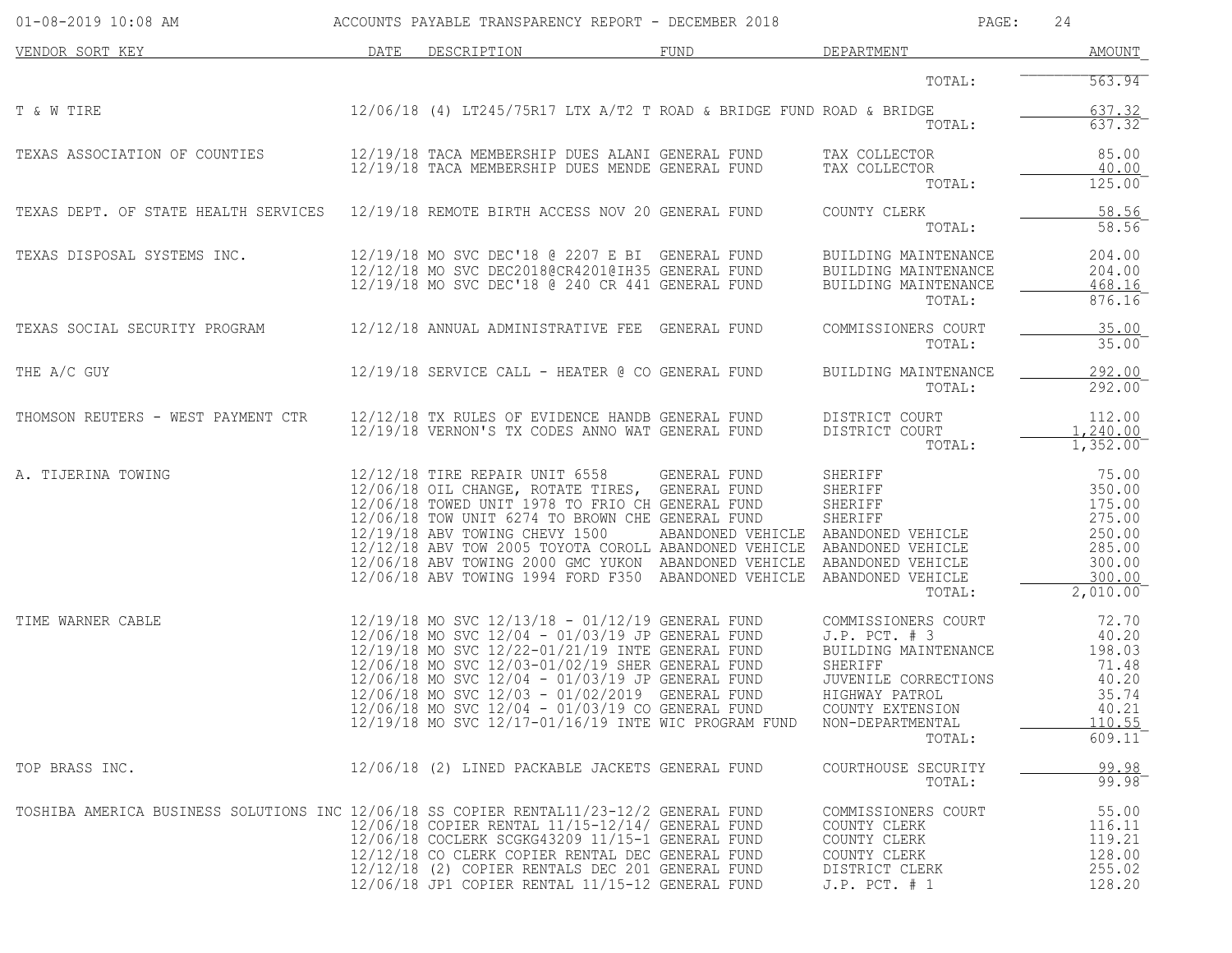| $01 - 08 - 2019$ 10:08 AM          |      | ACCOUNTS PAYABLE TRANSPARENCY REPORT - DECEMBER 2018                                                                                                                                                                                                                                                                                                                                                                                                                                                                                                                                                                                                                                                                                                                                                                                                                                                                                                                                                                                                                                                                                                                                                                                                                                                                                             |                                              | PAGE:                                                                                                                                                                                                                                                                                                                                                                                                                                                                                                                        | 25                                                                                                                                                                                                                         |
|------------------------------------|------|--------------------------------------------------------------------------------------------------------------------------------------------------------------------------------------------------------------------------------------------------------------------------------------------------------------------------------------------------------------------------------------------------------------------------------------------------------------------------------------------------------------------------------------------------------------------------------------------------------------------------------------------------------------------------------------------------------------------------------------------------------------------------------------------------------------------------------------------------------------------------------------------------------------------------------------------------------------------------------------------------------------------------------------------------------------------------------------------------------------------------------------------------------------------------------------------------------------------------------------------------------------------------------------------------------------------------------------------------|----------------------------------------------|------------------------------------------------------------------------------------------------------------------------------------------------------------------------------------------------------------------------------------------------------------------------------------------------------------------------------------------------------------------------------------------------------------------------------------------------------------------------------------------------------------------------------|----------------------------------------------------------------------------------------------------------------------------------------------------------------------------------------------------------------------------|
| VENDOR SORT KEY                    | DATE | DESCRIPTION                                                                                                                                                                                                                                                                                                                                                                                                                                                                                                                                                                                                                                                                                                                                                                                                                                                                                                                                                                                                                                                                                                                                                                                                                                                                                                                                      | FUND                                         | DEPARTMENT                                                                                                                                                                                                                                                                                                                                                                                                                                                                                                                   | <b>AMOUNT</b>                                                                                                                                                                                                              |
|                                    |      | 12/12/18 COPIER RENTALS DEC 18 CO A GENERAL FUND<br>12/12/18 ELECTIONS COPIER RENTAL DE GENERAL FUND<br>12/12/18 AUDITOR'S COPIER RENTAL DE GENERAL FUND<br>12/12/18 TREASURER COPIER RENTAL DE GENERAL FUND<br>12/12/18 TAX OFFICE COPIER RENTAL D GENERAL FUND<br>12/12/18 SHERIFF'S COPIER RENTAL DE GENERAL FUND SHERIFF<br>12/12/18 CO EXT COPIER RENTAL DEC 2 GENERAL FUND COUNTY EXTENSION<br>12/12/18 COPIER RENTALS DEC 18 VETE GENERAL FUND VETERANS SERVICE<br>$12/06/18$ R&B COPIER RENTAL $11/15$ -1 ROAD & BRIDGE FUND ROAD & BRIDGE<br>12/06/18 WIC COPIER RENTAL 11/23-12 WIC PROGRAM FUND NON-DEPARTMENTAL                                                                                                                                                                                                                                                                                                                                                                                                                                                                                                                                                                                                                                                                                                                      |                                              | COUNTY ATTORNEY<br>ELECTIONS<br>COUNTY AUDITOR<br>COUNTY TREASURER<br>TAX COLLECTOR<br>TOTAL:                                                                                                                                                                                                                                                                                                                                                                                                                                | 128.00<br>128.00<br>128.50<br>123.00<br>127.00<br>128.20<br>128.14<br>53.00<br>123.00<br>128.00<br>1,996.38                                                                                                                |
| TRACTOR SUPPLY CO.                 |      | 12/06/18 1 35LB SM BT DOG FOOD SHERIFF'S SEIZED F NON-DEPARTMENTAL                                                                                                                                                                                                                                                                                                                                                                                                                                                                                                                                                                                                                                                                                                                                                                                                                                                                                                                                                                                                                                                                                                                                                                                                                                                                               |                                              | TOTAL:                                                                                                                                                                                                                                                                                                                                                                                                                                                                                                                       | 40.99<br>$40.99$ <sup>-</sup>                                                                                                                                                                                              |
| OFILIA TREVINO                     |      | 12/06/18 MILEAGE 12/20/2018 TRAININ GENERAL FUND                                                                                                                                                                                                                                                                                                                                                                                                                                                                                                                                                                                                                                                                                                                                                                                                                                                                                                                                                                                                                                                                                                                                                                                                                                                                                                 |                                              | DISTRICT CLERK<br>TOTAL:                                                                                                                                                                                                                                                                                                                                                                                                                                                                                                     | 69.76<br>69.76                                                                                                                                                                                                             |
| TREVINO ROYAL OAKS FUNERAL CHAPELS |      | 12/06/18 FIRST CALL 11/13/18 E. OCH GENERAL FUND<br>12/06/18 BODY BAG<br>12/06/18 FISRT CALL 11/13/18 R. OCH GENERAL FUND<br>12/06/18 BODY BAG<br>12/12/18 FIRST CALL 11/28/18J. SAMB GENERAL FUND<br>12/12/18 BODY BAG                                                                                                                                                                                                                                                                                                                                                                                                                                                                                                                                                                                                                                                                                                                                                                                                                                                                                                                                                                                                                                                                                                                          | GENERAL FUND<br>GENERAL FUND<br>GENERAL FUND | HEALTH & WELFARE<br>HEALTH & WELFARE<br>HEALTH & WELFARE<br>HEALTH & WELFARE<br>HEALTH & WELFARE<br>HEALTH & WELFARE<br>TOTAL:                                                                                                                                                                                                                                                                                                                                                                                               | 395.00<br>95.00<br>395.00<br>95.00<br>395.00<br>95.00<br>1,470.00                                                                                                                                                          |
| ANGIE TULLIS                       |      | 12/06/18 MEALS 12/10-12/12/18 GENERAL FUND<br>12/06/18 MILEAGE 12/10-12/12/18 GENERAL FUND<br>12/19/18 REIMBURSE PARKING 12/10-12 GENERAL FUND                                                                                                                                                                                                                                                                                                                                                                                                                                                                                                                                                                                                                                                                                                                                                                                                                                                                                                                                                                                                                                                                                                                                                                                                   |                                              | COUNTY CLERK<br>COUNTY CLERK<br>COUNTY CLERK<br>TOTAL:                                                                                                                                                                                                                                                                                                                                                                                                                                                                       | 152.50<br>146.06<br>12.00<br>310.56                                                                                                                                                                                        |
| TX. CO. & DISTRICT RETIREMENT      |      | 12/07/18 RETIREMENT CONTRIB SUB# 18 GENERAL FUND<br>12/07/18 RETIREMENT CONTRIB SUB# 18 GENERAL FUND<br>12/07/18 SUPP LIFE PREMIUMS SUB# 18 GENERAL FUND<br>12/07/18 SUPP LIFE PREMIUMS SUB# 18 GENERAL FUND<br>12/07/18 RETIREMENT CONTRIB SUB# 18 GENERAL FUND<br>12/07/18 RETIREMENT CONTRIB SUB# 18 GENERAL FUND<br>12/07/18 SUPP LIFE PREMIUMS SUB# 18 GENERAL FUND<br>12/07/18 SUPP LIFE PREMIUMS SUB# 18 GENERAL FUND<br>12/07/18 RETIREMENT CONTRIB SUB# 18 GENERAL FUND<br>12/07/18 RETIREMENT CONTRIB SUB# 18 GENERAL FUND<br>12/07/18 SUPP LIFE PREMIUMS SUB# 18 GENERAL FUND<br>12/07/18 SUPP LIFE PREMIUMS SUB# 18 GENERAL FUND<br>12/07/18 RETIREMENT CONTRIB SUB# 18 GENERAL FUND<br>12/07/18 RETIREMENT CONTRIB SUB# 18 GENERAL FUND<br>12/07/18 SUPP LIFE PREMIUMS SUB# 18 GENERAL FUND<br>12/07/18 SUPP LIFE PREMIUMS SUB# 18 GENERAL FUND<br>12/07/18 RETIREMENT CONTRIB SUB# 18 GENERAL FUND<br>12/07/18 RETIREMENT CONTRIB SUB# 18 GENERAL FUND<br>12/07/18 SUPP LIFE PREMIUMS SUB# 18 GENERAL FUND<br>12/07/18 SUPP LIFE PREMIUMS SUB# 18 GENERAL FUND<br>12/07/18 RETIREMENT CONTRIB SUB# 18 GENERAL FUND<br>12/07/18 RETIREMENT CONTRIB SUB# 18 GENERAL FUND<br>12/07/18 SUPP LIFE PREMIUMS SUB# 18 GENERAL FUND<br>12/07/18 SUPP LIFE PREMIUMS SUB# 18 GENERAL FUND<br>12/07/18 RETIREMENT CONTRIB SUB# 18 GENERAL FUND |                                              | COMMISSIONERS COURT<br>COMMISSIONERS COURT<br>COMMISSIONERS COURT<br>COMMISSIONERS COURT<br>COUNTY CLERK<br>COUNTY CLERK<br>COUNTY CLERK<br>COUNTY CLERK<br>EMERGENCY MGNT / 911 M 194.40<br>EMERGENCY MGNT / 911 M<br>EMERGENCY MGNT / 911 M<br>EMERGENCY MGNT / 911 M<br>DISTRICT COURT<br>DISTRICT COURT<br>DISTRICT COURT<br>DISTRICT COURT<br>DISTRICT CLERK<br>DISTRICT CLERK<br>DISTRICT CLERK<br>DISTRICT CLERK<br>$J.P.$ PCT. $# 1$<br>$J.P.$ PCT. $# 1$<br>$J.P.$ PCT. $# 1$<br>$J.P.$ PCT. $# 1$<br>J.P. PCT. # 2 | 450.54<br>450.56<br>20.59<br>20.59<br>586.19<br>578.03<br>26.78<br>26.41<br>194.40<br>8.88<br>8.88<br>86.88<br>86.88<br>3.97<br>3.97<br>561.45<br>561.45<br>25.66<br>25.66<br>420.93<br>420.95<br>19.24<br>19.24<br>312.00 |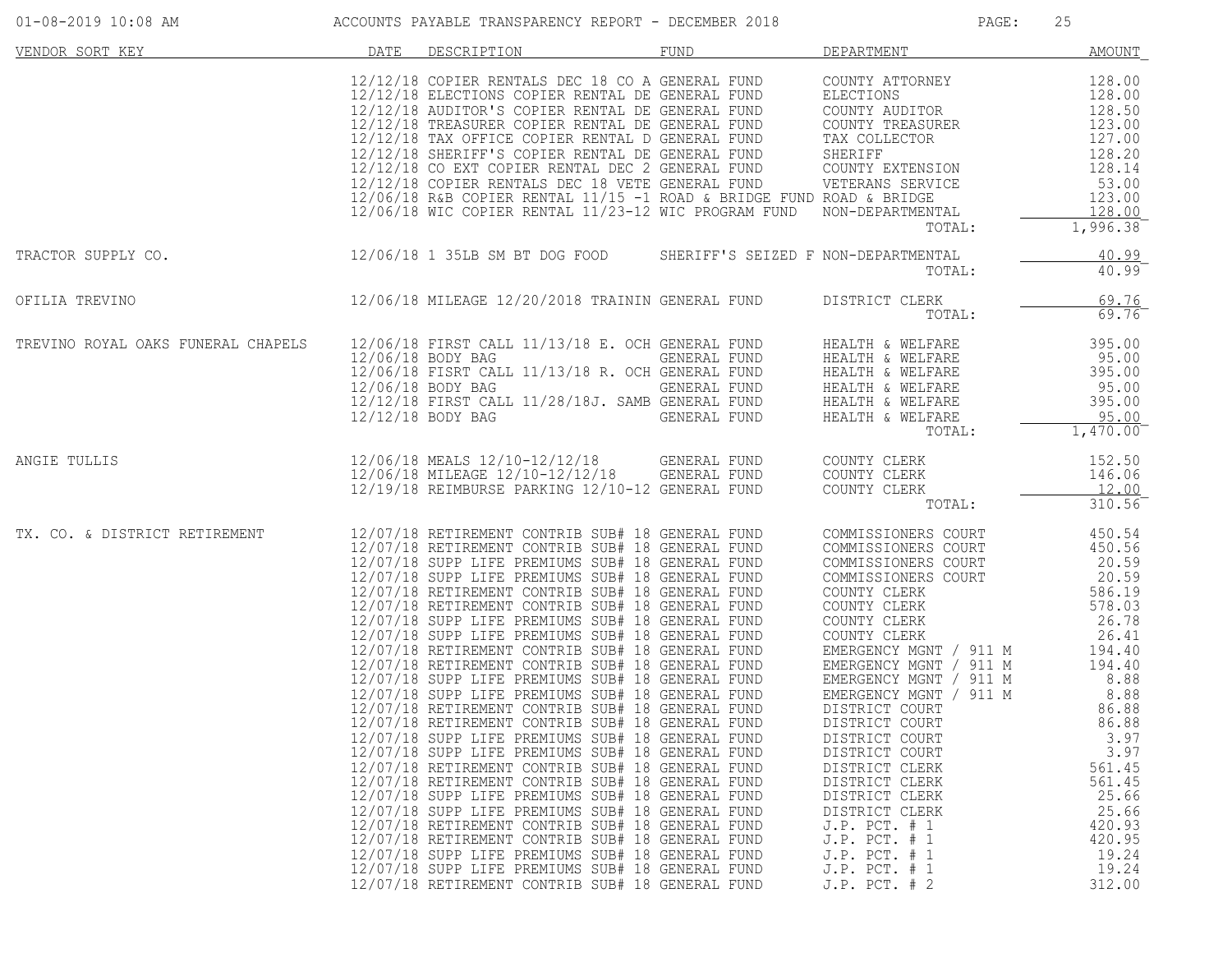| VENDOR SORT KEY | DATE | DESCRIPTION | <b>FUND</b>                                                                                          | DEPARTMENT                                                         | <b>AMOUNT</b>   |
|-----------------|------|-------------|------------------------------------------------------------------------------------------------------|--------------------------------------------------------------------|-----------------|
|                 |      |             | 12/07/18 RETIREMENT CONTRIB SUB# 18 GENERAL FUND                                                     | $J.P.$ PCT. $# 2$                                                  | 312.02          |
|                 |      |             | 12/07/18 SUPP LIFE PREMIUMS SUB# 18 GENERAL FUND                                                     |                                                                    | 14.26           |
|                 |      |             | 12/07/18 SUPP LIFE PREMIUMS SUB# 18 GENERAL FUND                                                     | $J.P.$ PCT. $# 2$<br>J.P. PCT. # 2                                 | 14.26           |
|                 |      |             | 12/07/18 RETIREMENT CONTRIB SUB# 18 GENERAL FUND                                                     | $J.P.$ PCT. $# 3$                                                  | 287.30          |
|                 |      |             | 12/07/18 RETIREMENT CONTRIB SUB# 18 GENERAL FUND                                                     | $J.P.$ PCT. $# 3$                                                  | 287.52          |
|                 |      |             |                                                                                                      |                                                                    |                 |
|                 |      |             | 12/07/18 SUPP LIFE PREMIUMS SUB# 18 GENERAL FUND                                                     | J.P. PCT. # 3                                                      | 13.13           |
|                 |      |             | 12/07/18 SUPP LIFE PREMIUMS SUB# 18 GENERAL FUND                                                     | J.P. PCT. # 3                                                      | 13.14           |
|                 |      |             | 12/07/18 RETIREMENT CONTRIB SUB# 18 GENERAL FUND                                                     | J.P. PCT. # 4                                                      | 287.54          |
|                 |      |             | 12/07/18 RETIREMENT CONTRIB SUB# 18 GENERAL FUND                                                     | J.P. PCT. # 4                                                      | 287.54          |
|                 |      |             | 12/07/18 SUPP LIFE PREMIUMS SUB# 18 GENERAL FUND                                                     | $J.P.$ PCT. $#4$                                                   | 13.14           |
|                 |      |             | 12/07/18 SUPP LIFE PREMIUMS SUB# 18 GENERAL FUND                                                     | $J.P.$ PCT. $#4$<br>COUNTY ATTORNEY                                | 13.14<br>863.39 |
|                 |      |             | 12/07/18 RETIREMENT CONTRIB SUB# 18 GENERAL FUND<br>12/07/18 RETIREMENT CONTRIB SUB# 18 GENERAL FUND | COUNTY ATTORNEY                                                    | 874.46          |
|                 |      |             |                                                                                                      |                                                                    |                 |
|                 |      |             | 12/07/18 SUPP LIFE PREMIUMS SUB# 18 GENERAL FUND                                                     | COUNTY ATTORNEY                                                    | 39.46           |
|                 |      |             | 12/07/18 SUPP LIFE PREMIUMS SUB# 18 GENERAL FUND                                                     | COUNTY ATTORNEY                                                    | 39.97           |
|                 |      |             | 12/07/18 RETIREMENT CONTRIB SUB# 18 GENERAL FUND                                                     |                                                                    | 272.08          |
|                 |      |             | 12/07/18 RETIREMENT CONTRIB SUB# 18 GENERAL FUND                                                     |                                                                    | 466.17          |
|                 |      |             | 12/07/18 SUPP LIFE PREMIUMS SUB# 18 GENERAL FUND                                                     |                                                                    | 12.43           |
|                 |      |             | 12/07/18 SUPP LIFE PREMIUMS SUB# 18 GENERAL FUND                                                     | ELECTIONS<br>ELECTIONS<br>ELECTIONS<br>ELECTIONS<br>COUNTY AUDITOR | 21.30           |
|                 |      |             | 12/07/18 RETIREMENT CONTRIB SUB# 18 GENERAL FUND                                                     |                                                                    | 521.00          |
|                 |      |             | 12/07/18 RETIREMENT CONTRIB SUB# 18 GENERAL FUND                                                     | COUNTY AUDITOR                                                     | 521.01          |
|                 |      |             | 12/07/18 SUPP LIFE PREMIUMS SUB# 18 GENERAL FUND                                                     | COUNTY AUDITOR                                                     | 23.82           |
|                 |      |             | 12/07/18 SUPP LIFE PREMIUMS SUB# 18 GENERAL FUND                                                     | COUNTY AUDITOR                                                     | 23.82           |
|                 |      |             | 12/07/18 RETIREMENT CONTRIB SUB# 18 GENERAL FUND                                                     | COUNTY TREASURER                                                   | 528.97          |
|                 |      |             | 12/07/18 RETIREMENT CONTRIB SUB# 18 GENERAL FUND                                                     | COUNTY TREASURER                                                   | 528.97          |
|                 |      |             | 12/07/18 SUPP LIFE PREMIUMS SUB# 18 GENERAL FUND                                                     | COUNTY TREASURER                                                   | 24.17           |
|                 |      |             | 12/07/18 SUPP LIFE PREMIUMS SUB# 18 GENERAL FUND                                                     | COUNTY TREASURER                                                   | 24.17           |
|                 |      |             | 12/07/18 RETIREMENT CONTRIB SUB# 18 GENERAL FUND                                                     | TAX COLLECTOR                                                      | 672.11          |
|                 |      |             | 12/07/18 RETIREMENT CONTRIB SUB# 18 GENERAL FUND                                                     | TAX COLLECTOR                                                      | 663.17          |
|                 |      |             | 12/07/18 SUPP LIFE PREMIUMS SUB# 18 GENERAL FUND                                                     | TAX COLLECTOR                                                      | 30.71           |
|                 |      |             | 12/07/18 SUPP LIFE PREMIUMS SUB# 18 GENERAL FUND                                                     | TAX COLLECTOR                                                      | 30.30           |
|                 |      |             | 12/07/18 RETIREMENT CONTRIB SUB# 18 GENERAL FUND                                                     | BUILDING MAINTENANCE                                               | 257.50          |
|                 |      |             | 12/07/18 RETIREMENT CONTRIB SUB# 18 GENERAL FUND                                                     | BUILDING MAINTENANCE                                               | 257.50          |
|                 |      |             | 12/07/18 SUPP LIFE PREMIUMS SUB# 18 GENERAL FUND                                                     | BUILDING MAINTENANCE                                               | 11.77           |
|                 |      |             | 12/07/18 SUPP LIFE PREMIUMS SUB# 18 GENERAL FUND                                                     | BUILDING MAINTENANCE                                               | 11.77           |
|                 |      |             | 12/07/18 RETIREMENT CONTRIB SUB# 18 GENERAL FUND                                                     | CONSTABLE PCT # 1                                                  | 186.77          |
|                 |      |             | 12/07/18 RETIREMENT CONTRIB SUB# 18 GENERAL FUND                                                     | CONSTABLE PCT # 1                                                  | 186.77          |
|                 |      |             | 12/07/18 SUPP LIFE PREMIUMS SUB# 18 GENERAL FUND                                                     | CONSTABLE PCT # 1                                                  | 8.54            |
|                 |      |             | 12/07/18 SUPP LIFE PREMIUMS SUB# 18 GENERAL FUND                                                     | CONSTABLE PCT # 1                                                  | 8.54            |
|                 |      |             | 12/07/18 RETIREMENT CONTRIB SUB# 18 GENERAL FUND                                                     | CONSTABLE PCT # 2                                                  | 176.20          |
|                 |      |             | 12/07/18 RETIREMENT CONTRIB SUB# 18 GENERAL FUND                                                     | CONSTABLE PCT # 2                                                  | 176.20          |
|                 |      |             | 12/07/18 SUPP LIFE PREMIUMS SUB# 18 GENERAL FUND                                                     | CONSTABLE PCT # 2                                                  | 8.05            |
|                 |      |             | 12/07/18 SUPP LIFE PREMIUMS SUB# 18 GENERAL FUND                                                     | CONSTABLE PCT # 2                                                  | 8.05            |
|                 |      |             | 12/07/18 RETIREMENT CONTRIB SUB# 18 GENERAL FUND                                                     | CONSTABLE PCT # 3                                                  | 176.20          |
|                 |      |             | 12/07/18 RETIREMENT CONTRIB SUB# 18 GENERAL FUND                                                     | CONSTABLE PCT # 3                                                  | 176.20          |
|                 |      |             | 12/07/18 SUPP LIFE PREMIUMS SUB# 18 GENERAL FUND                                                     | CONSTABLE PCT # 3                                                  | 8.05            |
|                 |      |             | 12/07/18 SUPP LIFE PREMIUMS SUB# 18 GENERAL FUND                                                     | CONSTABLE PCT # 3                                                  | 8.05            |
|                 |      |             | 12/07/18 RETIREMENT CONTRIB SUB# 18 GENERAL FUND                                                     | CONSTABLE PCT # 4                                                  | 176.20          |
|                 |      |             | 12/07/18 RETIREMENT CONTRIB SUB# 18 GENERAL FUND                                                     | CONSTABLE PCT # 4                                                  | 176.20          |
|                 |      |             | 12/07/18 SUPP LIFE PREMIUMS SUB# 18 GENERAL FUND                                                     | CONSTABLE PCT # 4                                                  | 8.05            |
|                 |      |             | 12/07/18 SUPP LIFE PREMIUMS SUB# 18 GENERAL FUND                                                     | CONSTABLE PCT # 4                                                  | 8.05            |
|                 |      |             | 12/07/18 RETIREMENT CONTRIB SUB# 18 GENERAL FUND                                                     | SHERIFF                                                            | 7,839.16        |
|                 |      |             | 12/07/18 RETIREMENT CONTRIB SUB# 18 GENERAL FUND                                                     | SHERIFF                                                            | 7,915.13        |
|                 |      |             | 12/07/18 SUPP LIFE PREMIUMS SUB# 18 GENERAL FUND                                                     | SHERIFF                                                            | 358.27          |
|                 |      |             | 12/07/18 SUPP LIFE PREMIUMS SUB# 18 GENERAL FUND                                                     | SHERIFF                                                            | 361.71          |
|                 |      |             | 12/07/18 RETIREMENT CONTRIB SUB# 18 GENERAL FUND                                                     | JUVENILE CORRECTIONS                                               | 481.88          |
|                 |      |             |                                                                                                      |                                                                    |                 |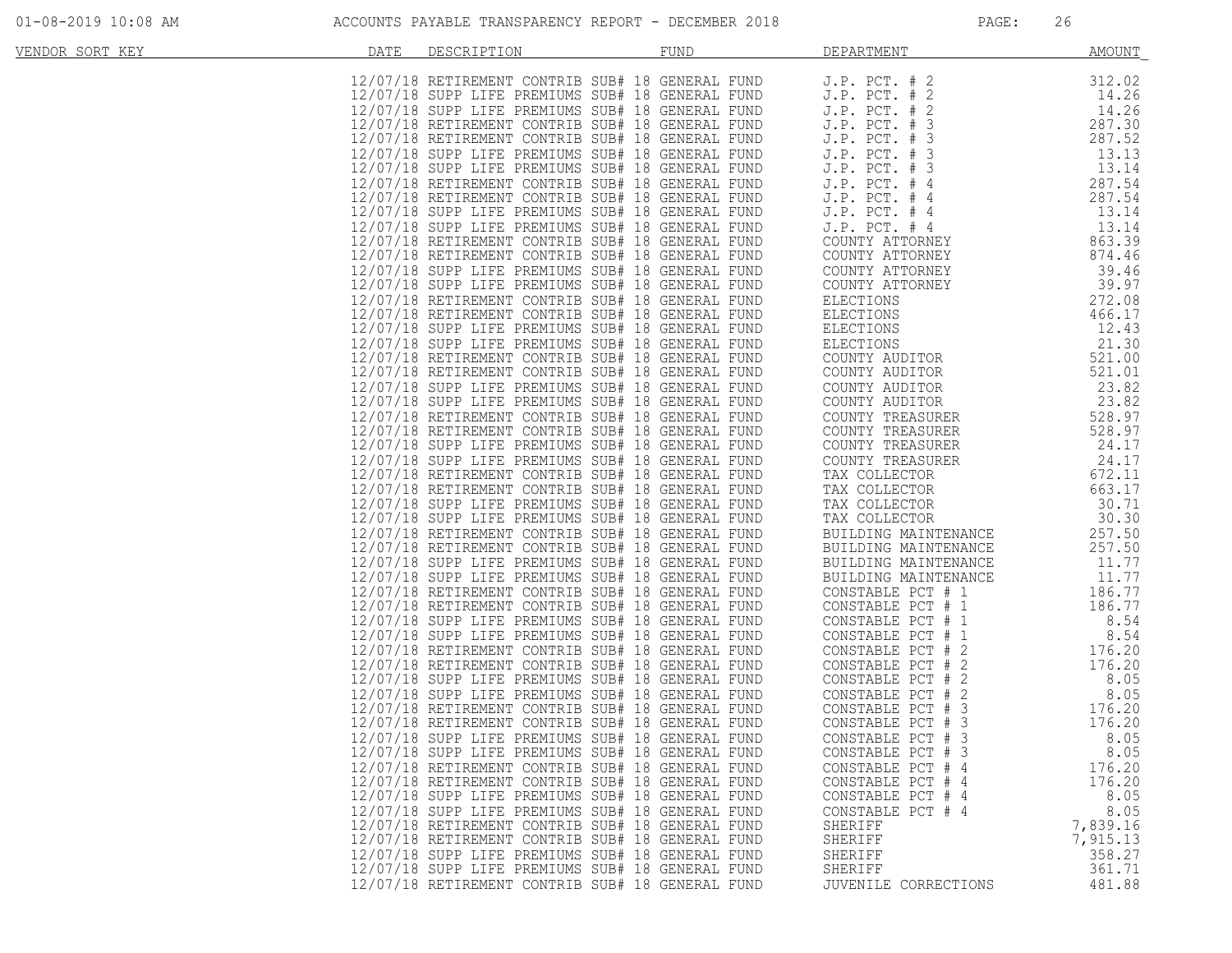| VENDOR SORT KEY               | DATE | DESCRIPTION                                            | FUND                         | DEPARTMENT                                   | <b>AMOUNT</b>   |
|-------------------------------|------|--------------------------------------------------------|------------------------------|----------------------------------------------|-----------------|
|                               |      |                                                        |                              |                                              |                 |
|                               |      |                                                        |                              |                                              |                 |
|                               |      |                                                        |                              |                                              |                 |
|                               |      |                                                        |                              |                                              |                 |
|                               |      |                                                        |                              |                                              |                 |
|                               |      |                                                        |                              |                                              |                 |
|                               |      |                                                        |                              |                                              |                 |
|                               |      |                                                        |                              |                                              |                 |
|                               |      |                                                        |                              |                                              |                 |
|                               |      |                                                        |                              |                                              |                 |
|                               |      |                                                        |                              |                                              |                 |
|                               |      |                                                        |                              |                                              |                 |
|                               |      |                                                        |                              |                                              |                 |
|                               |      |                                                        |                              |                                              |                 |
|                               |      |                                                        |                              |                                              |                 |
|                               |      |                                                        |                              |                                              |                 |
|                               |      |                                                        |                              |                                              |                 |
|                               |      |                                                        |                              |                                              |                 |
|                               |      |                                                        |                              |                                              |                 |
|                               |      |                                                        |                              |                                              |                 |
|                               |      |                                                        |                              |                                              |                 |
|                               |      |                                                        |                              |                                              |                 |
|                               |      |                                                        |                              |                                              |                 |
|                               |      |                                                        |                              |                                              |                 |
|                               |      |                                                        |                              |                                              |                 |
|                               |      |                                                        |                              |                                              |                 |
|                               |      |                                                        |                              |                                              |                 |
|                               |      |                                                        |                              |                                              |                 |
|                               |      |                                                        |                              |                                              |                 |
|                               |      |                                                        |                              |                                              |                 |
|                               |      |                                                        |                              |                                              |                 |
|                               |      |                                                        |                              |                                              |                 |
|                               |      |                                                        |                              |                                              |                 |
|                               |      |                                                        |                              |                                              |                 |
|                               |      |                                                        |                              |                                              |                 |
|                               |      |                                                        |                              |                                              |                 |
|                               |      |                                                        |                              |                                              |                 |
|                               |      |                                                        |                              |                                              |                 |
|                               |      |                                                        |                              |                                              |                 |
|                               |      |                                                        |                              |                                              |                 |
|                               |      |                                                        |                              |                                              |                 |
|                               |      |                                                        |                              |                                              |                 |
|                               |      |                                                        |                              |                                              |                 |
|                               |      |                                                        |                              |                                              |                 |
|                               |      |                                                        |                              |                                              |                 |
|                               |      |                                                        |                              |                                              |                 |
| TXU ENERGY RETAIL COMPANY LLC |      | 12/12/18 101 N. COMMERCE DILLEY                        | GENERAL FUND                 | BUILDING MAINTENANCE                         | 724.63          |
|                               |      | 12/12/18 205 CR 1650 MOORE                             | GENERAL FUND                 | BUILDING MAINTENANCE                         | 6.86            |
|                               |      | 12/12/18 205 CR 1650 UNIT SHOP                         | GENERAL FUND                 | BUILDING MAINTENANCE                         | 40.32           |
|                               |      | 12/12/18 2207 BI 35E R & B<br>12/12/18 415 E BRAZOS ST | GENERAL FUND<br>GENERAL FUND | BUILDING MAINTENANCE<br>BUILDING MAINTENANCE | 800.36<br>14.27 |
|                               |      | 12/12/18 415 E BRAZOS ST MHMR BLDG                     | GENERAL FUND                 | BUILDING MAINTENANCE                         | 502.96          |
|                               |      | 12/12/18 513 E. LEONA ST                               | GENERAL FUND                 | BUILDING MAINTENANCE                         | 76.44           |
|                               |      | 12/12/18 505 E MEDINA STREET                           | GENERAL FUND                 | BUILDING MAINTENANCE                         | 129.88          |
|                               |      | 12/12/18 515 E MEDINA STREET                           | GENERAL FUND                 | BUILDING MAINTENANCE                         | 41.63           |
|                               |      |                                                        |                              |                                              |                 |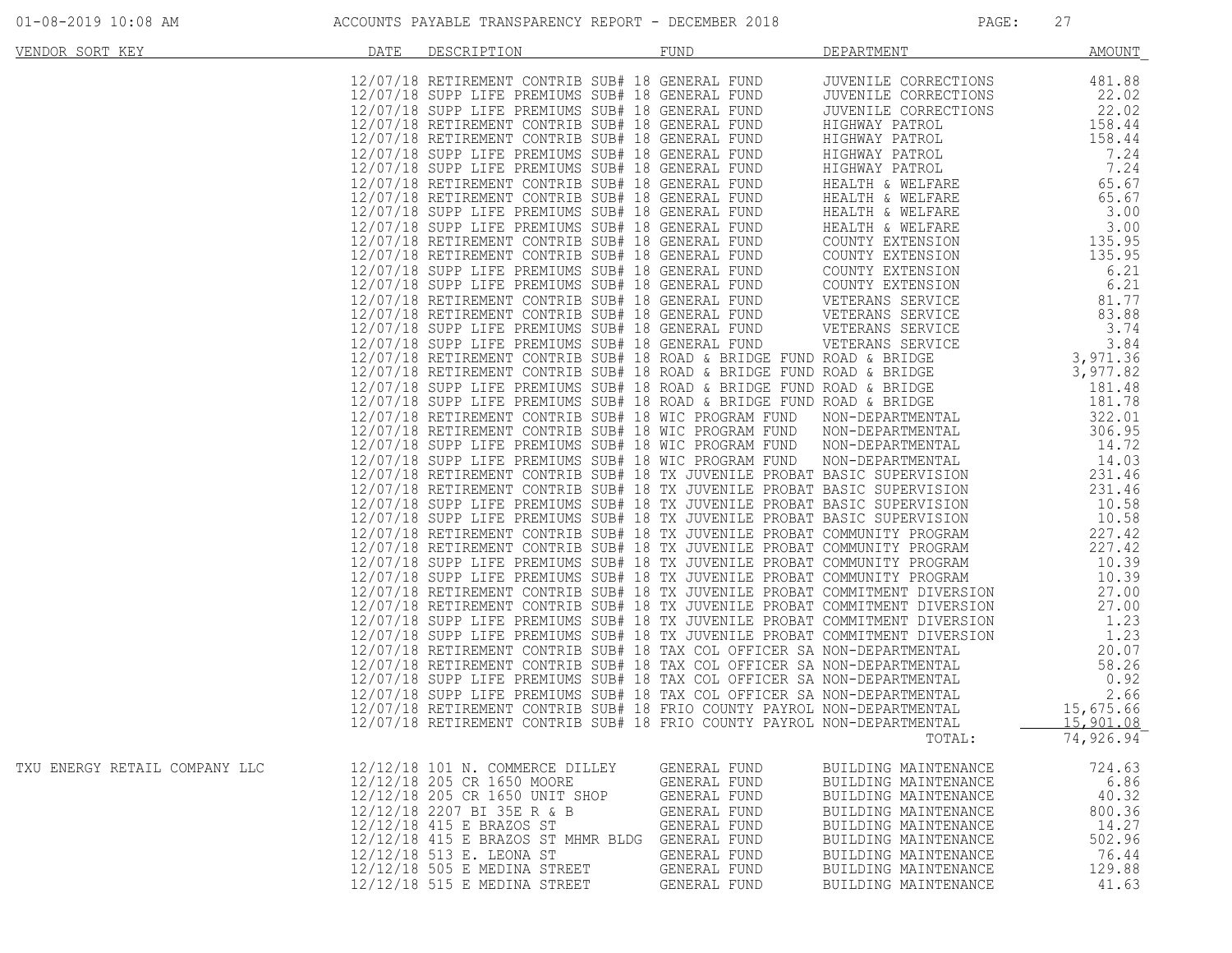| VENDOR SORT KEY                                                                         | DATE | DESCRIPTION                                                                                                                                                                                                                                                                                                                                                                                                                                                                                                                                                                                                                                                                                                                                                                                                                                                                    | <b>FUND</b>                                                                                                                                                                                                                                                         | DEPARTMENT                                                                                                                                                                                                                                                                                                                                                                                                                                                                                                                                                           | <b>AMOUNT</b>                                                                                                                                                                                                        |
|-----------------------------------------------------------------------------------------|------|--------------------------------------------------------------------------------------------------------------------------------------------------------------------------------------------------------------------------------------------------------------------------------------------------------------------------------------------------------------------------------------------------------------------------------------------------------------------------------------------------------------------------------------------------------------------------------------------------------------------------------------------------------------------------------------------------------------------------------------------------------------------------------------------------------------------------------------------------------------------------------|---------------------------------------------------------------------------------------------------------------------------------------------------------------------------------------------------------------------------------------------------------------------|----------------------------------------------------------------------------------------------------------------------------------------------------------------------------------------------------------------------------------------------------------------------------------------------------------------------------------------------------------------------------------------------------------------------------------------------------------------------------------------------------------------------------------------------------------------------|----------------------------------------------------------------------------------------------------------------------------------------------------------------------------------------------------------------------|
|                                                                                         |      | 12/12/18 515 E MEDINA ST ADULT PROB GENERAL FUND<br>12/12/18 606 E MEDINA ST HSE<br>12/12/18 604 E MEDINA ST MUSEUM<br>12/12/18 500 E SAN ANTONIO ST<br>12/12/18 500 E SAN ANTONIO ST COURT GENERAL FUND<br>12/12/18 650 E SAN ANTONIO ST TRLR GENERAL FUND<br>12/12/18 610 E SAN ANTONIOST TRLR F GENERAL FUND<br>12/12/18 1150 FM 1581<br>12/12/18 1355 FM 1581 REGION PARK<br>12/12/18 328 RADIO LANE<br>12/12/18 COUNTY RD 1000 STLG<br>12/12/18 PRIVATE RD 2020 250 HPS<br>12/12/18 COUNTY RD 4010 PARKING LOT GENERAL FUND<br>12/12/18 421 S CEDAR ST<br>12/12/18 502 S CEDAR ST<br>12/12/18 421 S CEDAR ST ODLT<br>12/12/18 421 S CEDAR ST RADIO TOWER GENERAL FUND<br>12/12/18 406 S PECAN ST<br>12/12/18 410 S PECAN ST<br>12/12/18 515 S PECAN ST<br>12/12/18 526 S PECAN ST<br>12/12/18 407 S PECAN ST BLDG JP2<br>12/12/18 406 S PECAN ST JUV EP - JP GENERAL FUND | GENERAL FUND<br>GENERAL FUND<br>GENERAL FUND<br>GENERAL FUND<br>GENERAL FUND<br>GENERAL FUND<br>GENERAL FUND<br>GENERAL FUND<br>GENERAL FUND<br>GENERAL FUND<br><b>GENERAL FUND</b><br>GENERAL FUND<br>GENERAL FUND<br>GENERAL FUND<br>GENERAL FUND<br>GENERAL FUND | BUILDING MAINTENANCE<br>BUILDING MAINTENANCE<br>BUILDING MAINTENANCE<br>BUILDING MAINTENANCE<br>BUILDING MAINTENANCE<br>BUILDING MAINTENANCE<br>BUILDING MAINTENANCE<br>BUILDING MAINTENANCE<br>BUILDING MAINTENANCE<br>BUILDING MAINTENANCE<br>BUILDING MAINTENANCE<br>BUILDING MAINTENANCE<br>BUILDING MAINTENANCE<br>BUILDING MAINTENANCE<br>BUILDING MAINTENANCE<br>BUILDING MAINTENANCE<br>BUILDING MAINTENANCE<br>BUILDING MAINTENANCE<br>BUILDING MAINTENANCE<br>BUILDING MAINTENANCE<br>BUILDING MAINTENANCE<br>BUILDING MAINTENANCE<br>BUILDING MAINTENANCE | 85.55<br>15.88<br>127.60<br>57.07<br>1,254.51<br>206.97<br>231.58<br>11.19<br>242.45<br>30.63<br>24.90<br>18.85<br>11.19<br>14.27<br>1,888.21<br>14.27<br>63.47<br>20.82<br>6.36<br>22.93<br>36.92<br>35.00<br>58.92 |
|                                                                                         |      | 12/12/18 514 S PECAN ST TENNIS COUR GENERAL FUND<br>$12/12/18$ 410 S PECAN ST - JUV PRO/E GENERAL FUND                                                                                                                                                                                                                                                                                                                                                                                                                                                                                                                                                                                                                                                                                                                                                                         |                                                                                                                                                                                                                                                                     | BUILDING MAINTENANCE<br>BUILDING MAINTENANCE                                                                                                                                                                                                                                                                                                                                                                                                                                                                                                                         | 55.78<br>717.74                                                                                                                                                                                                      |
|                                                                                         |      |                                                                                                                                                                                                                                                                                                                                                                                                                                                                                                                                                                                                                                                                                                                                                                                                                                                                                |                                                                                                                                                                                                                                                                     | TOTAL:                                                                                                                                                                                                                                                                                                                                                                                                                                                                                                                                                               | 7,590.41                                                                                                                                                                                                             |
| TYLER BUSINESS FORMS                                                                    |      | 12/06/18 1099 MISC FORMS COPY A<br>12/06/18 1099 MISC FORMS COPY B<br>12/06/18 1099 MISC FORMS COPY C<br>12/06/18 LSR 1096 SINGLE SHEET<br>12/06/18 ENVELOPES<br>12/06/18 SHIPPING<br>12/06/18 (4) 1095C EMPL INSURANCE F GENERAL FUND<br>12/06/18 1094C TRANSMITTAL FORM<br>12/06/18 (2) LASER W2 6 PART FORMS GENERAL FUND<br>12/06/18 SHIPPING                                                                                                                                                                                                                                                                                                                                                                                                                                                                                                                              | <b>GENERAL FUND</b><br>GENERAL FUND<br>GENERAL FUND<br>GENERAL FUND<br>GENERAL FUND<br>GENERAL FUND<br>GENERAL FUND<br>GENERAL FUND                                                                                                                                 | COUNTY AUDITOR<br>COUNTY AUDITOR<br>COUNTY AUDITOR<br>COUNTY AUDITOR<br>COUNTY AUDITOR<br>COUNTY AUDITOR<br>COUNTY TREASURER<br>COUNTY TREASURER<br>COUNTY TREASURER<br>COUNTY TREASURER<br>TOTAL:                                                                                                                                                                                                                                                                                                                                                                   | 68.52<br>68.52<br>68.52<br>1.86<br>78.00<br>57.64<br>68.52<br>34.22<br>262.92<br>74.83<br>783.55                                                                                                                     |
| UNIVERSITY OF TEXAS HEALTH SCIENCE CEN 12/19/18 CAUSE# 18-04-00098-CRF P.M GENERAL FUND |      |                                                                                                                                                                                                                                                                                                                                                                                                                                                                                                                                                                                                                                                                                                                                                                                                                                                                                |                                                                                                                                                                                                                                                                     | DISTRICT COURT<br>TOTAL:                                                                                                                                                                                                                                                                                                                                                                                                                                                                                                                                             | 1,225.00<br>$1,225.\overline{00}$                                                                                                                                                                                    |
| UNITED PARCEL SERVICE INC.                                                              |      | 12/12/18 INBOUND SHIPPING 11/28/18 WIC PROGRAM FUND                                                                                                                                                                                                                                                                                                                                                                                                                                                                                                                                                                                                                                                                                                                                                                                                                            |                                                                                                                                                                                                                                                                     | NON-DEPARTMENTAL<br>TOTAL:                                                                                                                                                                                                                                                                                                                                                                                                                                                                                                                                           | $\frac{44.22}{44.22}$                                                                                                                                                                                                |
| PETRA C. VALENZUELA                                                                     |      | 12/12/18 GRAND JURY 12/06/2018                                                                                                                                                                                                                                                                                                                                                                                                                                                                                                                                                                                                                                                                                                                                                                                                                                                 | GENERAL FUND                                                                                                                                                                                                                                                        | DISTRICT COURT<br>TOTAL:                                                                                                                                                                                                                                                                                                                                                                                                                                                                                                                                             | 40.00<br>40.00                                                                                                                                                                                                       |
| VERIFY I-9, LLC                                                                         |      | 12/06/18 VERIFY I-9 E. LEAL<br>$12/12/18$ VERIFY I-9 F. CERVANTES                                                                                                                                                                                                                                                                                                                                                                                                                                                                                                                                                                                                                                                                                                                                                                                                              | GENERAL FUND<br>GENERAL FUND                                                                                                                                                                                                                                        | COUNTY TREASURER<br>COUNTY TREASURER<br>TOTAL:                                                                                                                                                                                                                                                                                                                                                                                                                                                                                                                       | 9.95<br>9.95<br>$19.90^{-}$                                                                                                                                                                                          |
| VIDA Y SALUD HEALTH SYSTEMS, INC.                                                       |      | 12/06/18 CPT D7140 A. DURAN<br>12/06/18 CPT D7140 A. DURAN<br>12/06/18 CPT 99213 C. GARZA 9/17/18 GENERAL FUND<br>12/06/18 CPT 72070 C. GARZA 9/17/18 GENERAL FUND                                                                                                                                                                                                                                                                                                                                                                                                                                                                                                                                                                                                                                                                                                             | GENERAL FUND<br><b>GENERAL FUND</b>                                                                                                                                                                                                                                 | SHERIFF<br>SHERIFF<br>SHERIFF<br>SHERIFF                                                                                                                                                                                                                                                                                                                                                                                                                                                                                                                             | 146.00<br>146.00<br>33.27<br>8.55                                                                                                                                                                                    |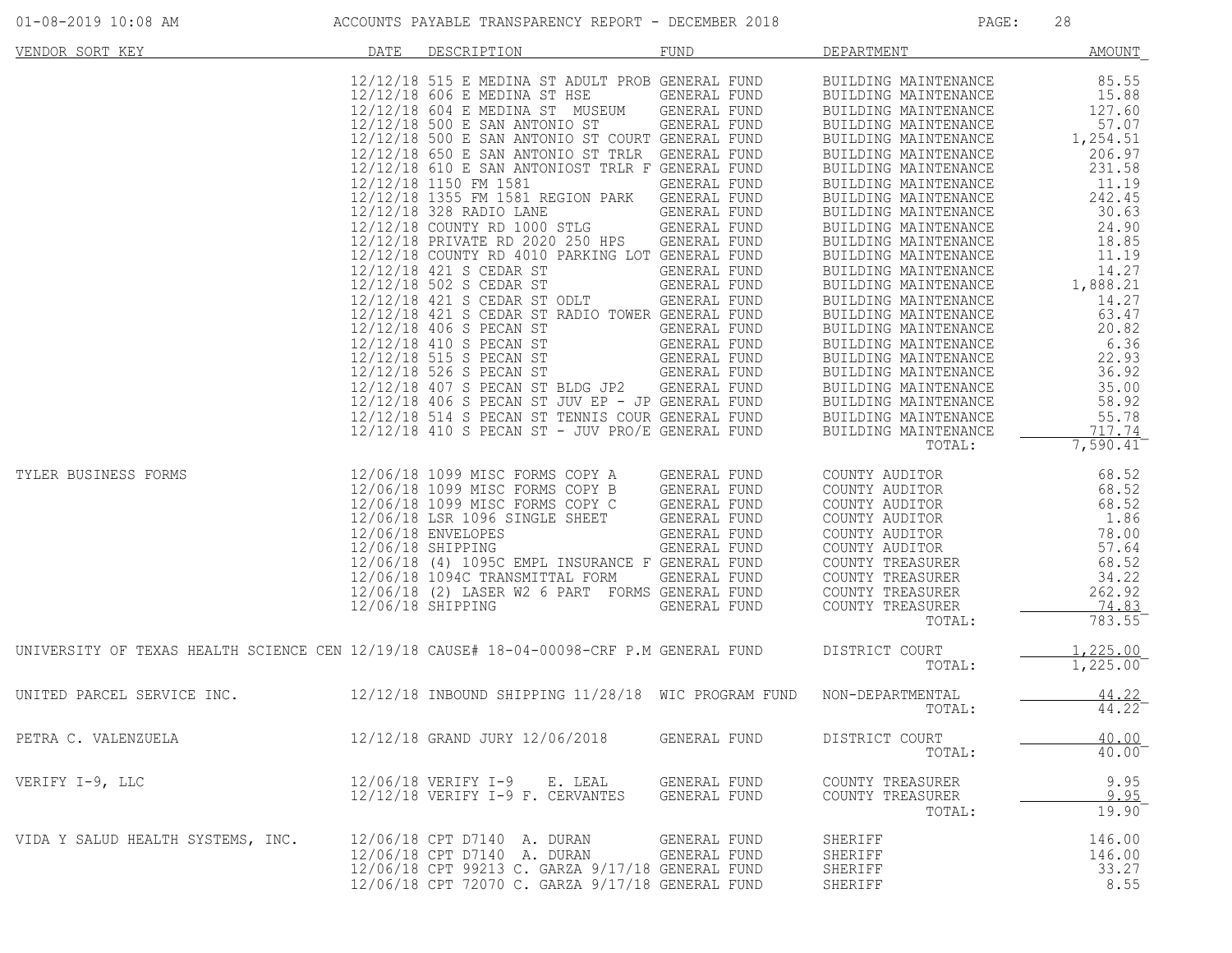| VENDOR SORT KEY    | DATE | DESCRIPTION                                        | FUND             | DEPARTMENT       | <b>AMOUNT</b> |
|--------------------|------|----------------------------------------------------|------------------|------------------|---------------|
|                    |      |                                                    |                  |                  |               |
|                    |      | 12/06/18 CPT 99213<br>J. BRISENO                   | 9/1 GENERAL FUND | SHERIFF          | 33.27         |
|                    |      | J. MARTINEZ 9/1 GENERAL FUND<br>12/06/18 CPT 99213 |                  | SHERIFF          | 33.27         |
|                    |      | 12/06/18 CPT 99213<br>J. MARTINEZ                  | GENERAL FUND     | SHERIFF          | 33.27         |
|                    |      | 12/06/18 CPT 99213 C. DANIEL                       | GENERAL FUND     | SHERIFF          | 33.27         |
|                    |      | 12/06/18 CPT 99203 I. VALDEZ                       | GENERAL FUND     | SHERIFF          | 54.43         |
|                    |      | 12/06/18 CPT D7140 J. LOPEZ                        | GENERAL FUND     | SHERIFF          | 146.00        |
|                    |      | 12/06/18 CPT D0230 J. LOPEZ                        | GENERAL FUND     |                  | 17.00         |
|                    |      |                                                    |                  | SHERIFF          |               |
|                    |      | 12/06/18 CPT D0220 J. LOPEZ                        | GENERAL FUND     | SHERIFF          | 19.00         |
|                    |      | 12/06/18 CPT D0330 J. LOPEZ                        | GENERAL FUND     | SHERIFF          | 86.00         |
|                    |      | 12/06/18 CPT D0140 J. LOPEZ                        | GENERAL FUND     | SHERIFF          | 66.00         |
|                    |      | 12/06/18 CPT 99203 J. VIESCA                       | GENERAL FUND     | SHERIFF          | 54.41         |
|                    |      | 12/06/18 CPT 73070 J. VIESCA                       | GENERAL FUND     | SHERIFF          | 6.15          |
|                    |      | 12/06/18 CPT 99203 R. CASTILLO                     | GENERAL FUND     | SHERIFF          | 54.41         |
|                    |      | 12/06/18 CPT 99203<br>R. TREVINO                   | GENERAL FUND     | SHERIFF          | 54.41         |
|                    |      | 12/06/18 CPT 99203<br>E. BLEDSOE                   | GENERAL FUND     |                  | 54.41         |
|                    |      |                                                    |                  | SHERIFF          |               |
|                    |      | 12/06/18 CPT 96372<br>E. BLEDSOE                   | GENERAL FUND     | SHERIFF          | 19.25         |
|                    |      | 12/06/18 CPT J1885<br>E. BLEDSOE                   | GENERAL FUND     | SHERIFF          | 0.57          |
|                    |      | 12/06/18 CPT 99213<br>D. MENDEZ                    | GENERAL FUND     | SHERIFF          | 33.27         |
|                    |      | 12/06/18 CPT 96372<br>D. MENDEZ                    | GENERAL FUND     | SHERIFF          | 15.00         |
|                    |      | 12/06/18 CPT J1885 D. MENDEZ                       | GENERAL FUND     | SHERIFF          | 0.57          |
|                    |      | 12/06/18 CPT D7140<br>S. CANALES                   | GENERAL FUND     | SHERIFF          | 146.00        |
|                    |      | 12/06/18 CPT 99203<br>E. MALDONADO                 | GENERAL FUND     | SHERIFF          | 54.41         |
|                    |      |                                                    |                  |                  |               |
|                    |      | 12/06/18 CPT 99213 J. SOLIS                        | GENERAL FUND     | SHERIFF          | 33.27         |
|                    |      | 12/06/18 CPT 85007<br>J. SOLIS                     | GENERAL FUND     | SHERIFF          | 3.56          |
|                    |      | 12/06/18 CPT 85027<br>J. SOLIS                     | GENERAL FUND     | SHERIFF          | 6.70          |
|                    |      | 12/06/18 CPT 81001<br>J. SOLIS                     | GENERAL FUND     | SHERIFF          | 3.29          |
|                    |      | 12/06/18 CPT 80053<br>J. SOLIS                     | GENERAL FUND     | SHERIFF          | 10.95         |
|                    |      | 12/06/18 CPT D0220<br>E. MALDONADO                 | GENERAL FUND     | SHERIFF          | 19.00         |
|                    |      | 12/06/18 CPT D0330<br>E. MALDONADO                 | GENERAL FUND     | SHERIFF          | 86.00         |
|                    |      | 12/06/18 CPT D0140                                 |                  |                  |               |
|                    |      | E. MALDONADO                                       | GENERAL FUND     | SHERIFF          | 66.00         |
|                    |      | 12/06/18 CPT 99212<br>J. SOLIS                     | GENERAL FUND     | SHERIFF          | 22.14         |
|                    |      | 12/06/18 CPT 85007<br>J. SOLIS                     | GENERAL FUND     | SHERIFF          | 3.56          |
|                    |      | 12/06/18 CPT 85027<br>J. SOLIS                     | GENERAL FUND     | SHERIFF          | 6.70          |
|                    |      | 12/06/18 CPT 80053<br>J. SOLIS                     | GENERAL FUND     | SHERIFF          | 10.95         |
|                    |      | 12/06/18 CPT 80061<br>J. SOLIS                     | GENERAL FUND     | SHERIFF          | 13.89         |
|                    |      | 12/06/18 CPT 99213 S. FLORES                       | GENERAL FUND     | SHERIFF          | 33.27         |
|                    |      | 12/06/18 CPT 99213 C. DANIEL                       | GENERAL FUND     | SHERIFF          | 33.27         |
|                    |      |                                                    |                  |                  |               |
|                    |      | 12/06/18 CPT D7140 J. LOPEZ                        | GENERAL FUND     | SHERIFF          | 146.00        |
|                    |      | 12/06/18 CPT 85007 R. CASTILLO                     | GENERAL FUND     | SHERIFF          | 3.56          |
|                    |      | 12/06/18 CPT 85027<br>R. CASTILLO                  | GENERAL FUND     | SHERIFF          | 6.70          |
|                    |      | 12/06/18 CPT 81001<br>R. CASTILLO                  | GENERAL FUND     | SHERIFF          | 3.29          |
|                    |      | 12/06/18 CPT 80053<br>R. CASTILLO                  | GENERAL FUND     | SHERIFF          | 10.95         |
|                    |      | 12/06/18 CPT 80061 R. CASTILLO                     | GENERAL FUND     | SHERIFF          | 13.89         |
|                    |      | 12/06/18 CPT 80061<br>R. CASTILLO                  | GENERAL FUND     | SHERIFF          | 13.89         |
|                    |      | 12/06/18 CPT 99201<br>P. BERNAL III                | GENERAL FUND     | SHERIFF          | 25.52         |
|                    |      |                                                    |                  |                  |               |
|                    |      | 12/06/18 CPT D0330 S. FLORES                       | GENERAL FUND     | SHERIFF          | 86.00         |
|                    |      | 12/06/18 CPT D0220 S. FLORES                       | GENERAL FUND     | SHERIFF          | 19.00         |
|                    |      | 12/06/18 CPT D0140 S. FLORES                       | GENERAL FUND     | SHERIFF          | 66.00         |
|                    |      | 12/06/18 CPT D7140 E. MALDONADO                    | GENERAL FUND     | SHERIFF          | 146.00        |
|                    |      | 12/06/18 CPT 99213 E. MALDONADO                    | GENERAL FUND     | SHERIFF          | 33.27         |
|                    |      | 12/06/18 CPT 99213 R. CASTILLO                     | GENERAL FUND     | SHERIFF          | 33.27         |
|                    |      |                                                    |                  | TOTAL:           | 2,308.08      |
|                    |      |                                                    |                  |                  |               |
| JOCELIN VILLARREAL |      | 12/06/18 LODGIN 11/13-11/15/18 FALL GENERAL FUND   |                  | COUNTY EXTENSION | 94.16         |
|                    |      | 12/06/18 MEALS 11/13-11/15/18 FALL                 | GENERAL FUND     | COUNTY EXTENSION | 137.50        |
|                    |      | 12/06/18 MILEAGE 11/13-11/15/18                    | GENERAL FUND     | COUNTY EXTENSION | 137.34        |
|                    |      |                                                    |                  |                  |               |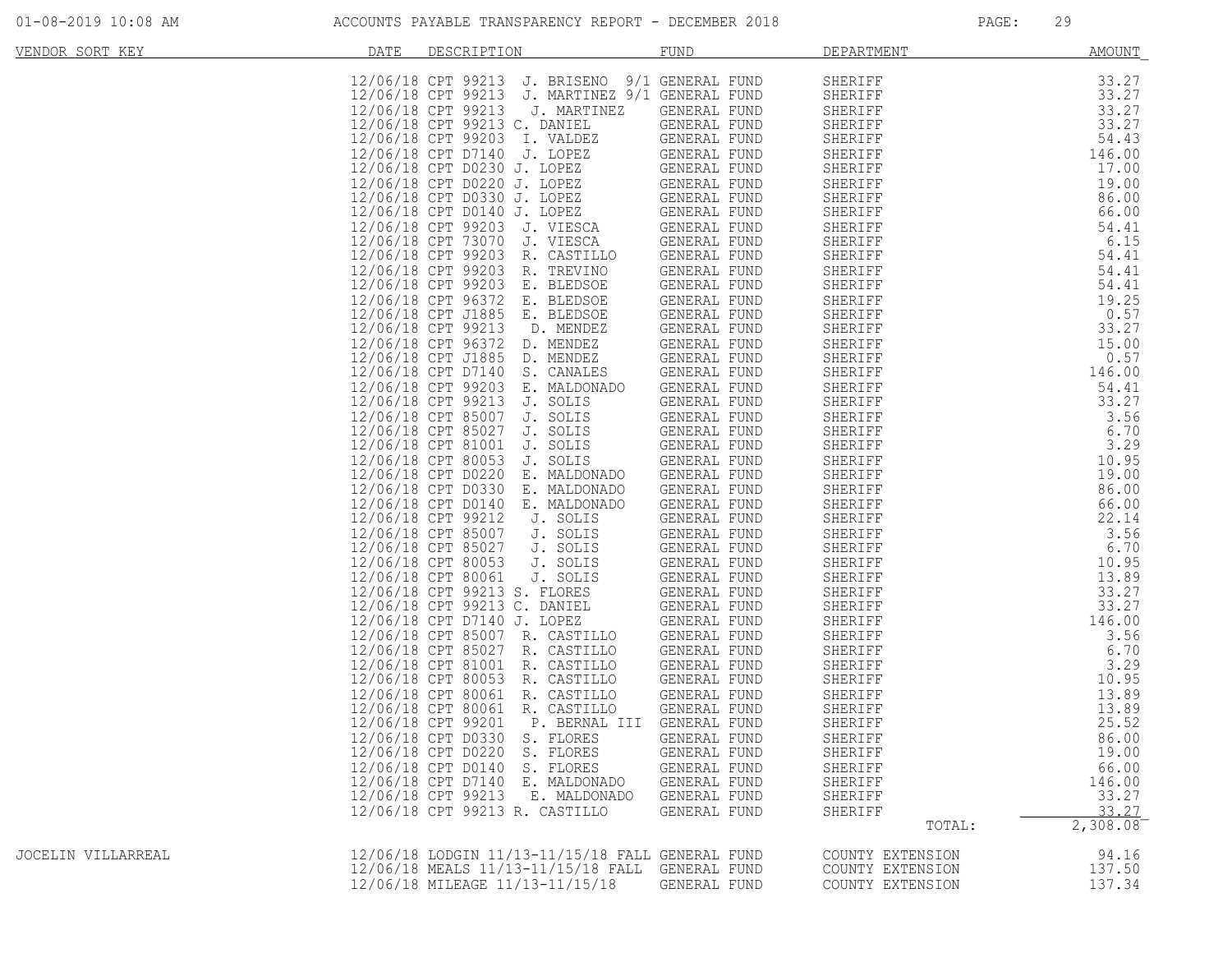| 01-08-2019 10:08 AM                                                                                                                | ACCOUNTS PAYABLE TRANSPARENCY REPORT - DECEMBER 2018                                                                                                                                                                                                                                                                                                           |                                              | PAGE:                                                                                                                                                                                                                                                                                           | 30                                                                                                                                   |
|------------------------------------------------------------------------------------------------------------------------------------|----------------------------------------------------------------------------------------------------------------------------------------------------------------------------------------------------------------------------------------------------------------------------------------------------------------------------------------------------------------|----------------------------------------------|-------------------------------------------------------------------------------------------------------------------------------------------------------------------------------------------------------------------------------------------------------------------------------------------------|--------------------------------------------------------------------------------------------------------------------------------------|
| VENDOR SORT KEY CONTROL OF THE RESORT DESCRIPTION TO THE PUND TO DEPARTMENT CONTROL OF THE PROPERTY OF THE PERSON DATE DESCRIPTION |                                                                                                                                                                                                                                                                                                                                                                |                                              |                                                                                                                                                                                                                                                                                                 | AMOUNT                                                                                                                               |
|                                                                                                                                    |                                                                                                                                                                                                                                                                                                                                                                |                                              | COUNTY EXTENSION<br>COUNTY EXTENSION<br>TOTAL:                                                                                                                                                                                                                                                  | 82.50<br>145.52<br>82.50<br>100.58<br>289.94<br>$1,070.04$ <sup>-</sup>                                                              |
| VISTA SOLUTIONS GROUP, LP                                                                                                          | 12/06/18 DMS3 ANNUAL MAINT & SUPPOR GENERAL FUND ELECTIONS                                                                                                                                                                                                                                                                                                     |                                              | TOTAL:                                                                                                                                                                                                                                                                                          | 600.00<br>$600.00^{-}$                                                                                                               |
| VOSS RANCH                                                                                                                         | 12/06/18 190 CUBIC YARDS OF CALICHE FM & LATERAL ROAD NON-DEPARTMENTAL                                                                                                                                                                                                                                                                                         |                                              | TOTAL:                                                                                                                                                                                                                                                                                          | 380.00<br>$380.00$ <sup>-</sup>                                                                                                      |
| VOYAGER FLEET SYSTEMS INC. 42/06/18 MO FUEL NOVEMBER 2018 GENERAL FUND                                                             |                                                                                                                                                                                                                                                                                                                                                                |                                              | SHERIFF<br>TOTAL:                                                                                                                                                                                                                                                                               | $\frac{10,126.34}{10,126.34}$                                                                                                        |
| VTX TELECOM, LLC                                                                                                                   | $12/19/18 J.P.  #4 = FAX\n12/19/18 DPS - SC FAX\n12/19/18 DPS - SC FAX\n12/19/18 DPS - SC FAX\n12/19/18 DPS - SC FAX\n12/19/18 J.P.  #4 = FAX\n12/19/18 J.P.  #4 = FAX\n12/19/18 J.P.  #4 = FAX\n12/19/18 J.P.  #4 = FAX\n12/19/18 J.P.  #4 = FAX\n12/19/18 J.P.  #4 = FAX\n12/19/18 J.P. $                                                                    |                                              | J.P. PCT. # 4<br>BUILDING MAINTENANCE<br>BUILDING MAINTENANCE<br>BUILDING MAINTENANCE<br>BUILDING MAINTENANCE<br>BUILDING MAINTENANCE<br>BUILDING MAINTENANCE<br>BUILDING MAINTENANCE<br>BUILDING MAINTENANCE<br>BUILDING MAINTENANCE<br>BUILDING MAINTENANCE<br>BUILDING MAINTENANCE<br>TOTAL: | 34.98<br>58.53<br>58.53<br>39.08<br>58.53<br>73.03<br>58.53<br>45.58<br>58.53<br>73.03<br>73.03<br>58.53<br>24.88<br>54.58<br>769.37 |
| MEENU WALTERS                                                                                                                      |                                                                                                                                                                                                                                                                                                                                                                |                                              | DISTRICT COURT<br>TOTAL:                                                                                                                                                                                                                                                                        | 400.00<br>400.00<br>800.00                                                                                                           |
| XEROX CORPORATION                                                                                                                  | 12/19/18 BASE CHG OCT& USAGE 9/30-1 GENERAL FUND COMMISSIONERS COURT<br>12/19/18 BASE CHG OCT& USAGE 9/30-1 GENERAL FUND COUNTY CLERK<br>12/19/18 BASE CHG NOV& USAGE 10/25- GENERAL FUND<br>12/19/18 BASE CHG NOV& USAGE 10/25- GENERAL FUND                                                                                                                  |                                              | $J.P.$ PCT. $#$ 4<br>JUVENILE CORRECTIONS<br>TOTAL:                                                                                                                                                                                                                                             | 270.49<br>121.62<br>209.94<br>166.36<br>$768.41^{-}$                                                                                 |
| MICHAEL ZAMORA                                                                                                                     | 12/19/18 CAUSE# 30059 B.V. GENERAL FUND<br>12/19/18 CAUSE# 30060 B.V. GENERAL FUND<br>12/19/18 CAUSE# 30288 K.P.<br>12/19/18 CAUSE# 30289 K.P.<br>12/19/18 CAUSE# 11-09-00107-CRF A.T GENERAL FUND<br>12/06/18 CAUSE# 15-01-00003-CRF J.C GENERAL FUND<br>12/06/18 CAUSE# 17-03-00042-CRF D.P GENERAL FUND<br>12/06/18 CAUSE# 18-04-00091-CRF D.P GENERAL FUND | GENERAL FUND<br>GENERAL FUND<br>GENERAL FUND | COUNTY COURT<br>COUNTY COURT<br>COUNTY COURT<br>COUNTY COURT<br>COUNTY COURT<br>DISTRICT COURT<br>DISTRICT COURT<br>DISTRICT COURT<br>DISTRICT COURT<br>TOTAL:                                                                                                                                  | 100.00<br>100.00<br>100.00<br>100.00<br>400.00<br>400.00<br>3,675.00<br>400.00<br>5, 275.00                                          |
| ZAVALA COUNTY SHERIFF OFFICE                                                                                                       | 12/19/18 INMATE MEDICAL GUARD SVC                                                                                                                                                                                                                                                                                                                              | GENERAL FUND                                 | SHERIFF<br>TOTAL:                                                                                                                                                                                                                                                                               | 1,800.00<br>1,800.00                                                                                                                 |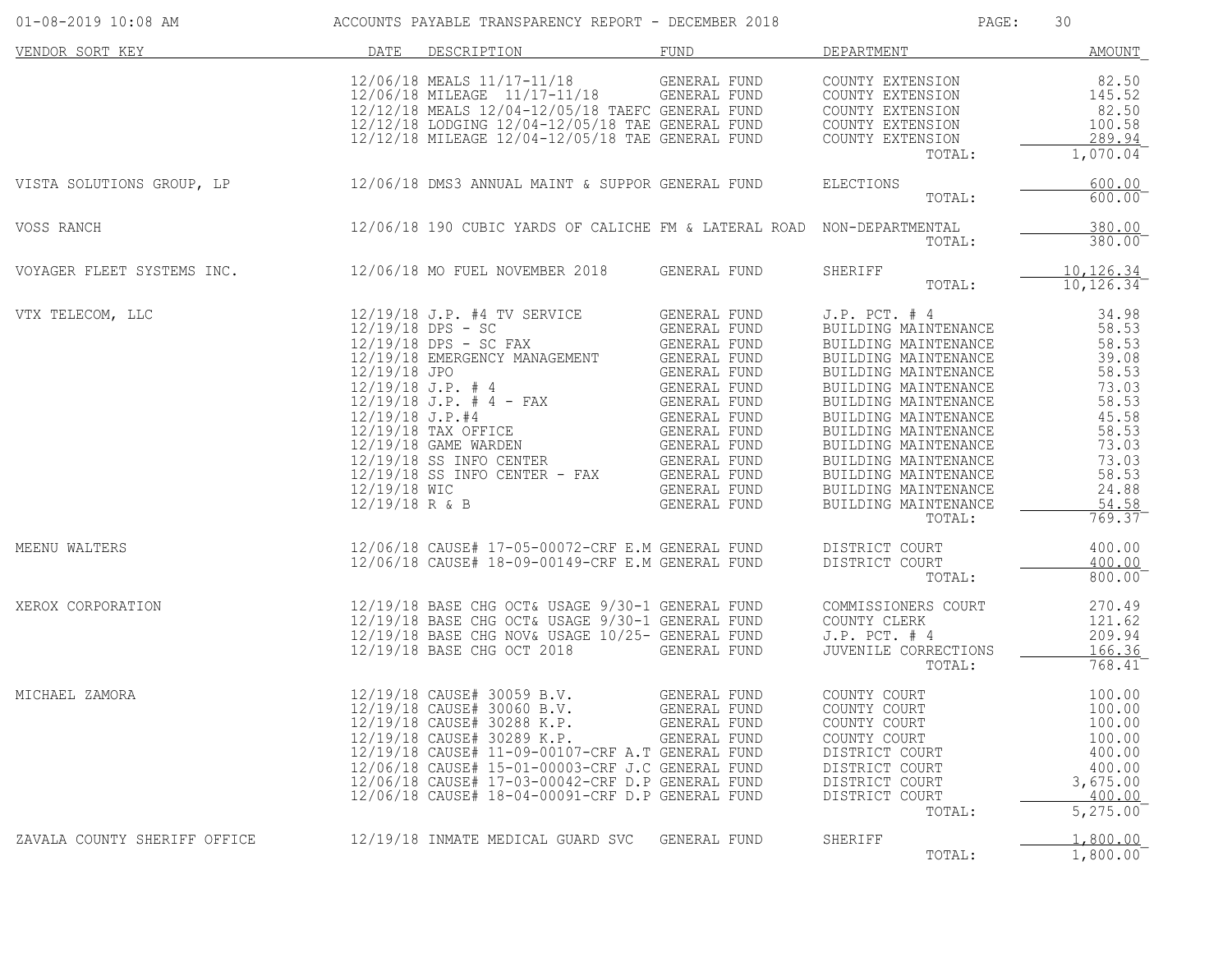| 01-08-2019 10:08 AM |  |  |
|---------------------|--|--|
|---------------------|--|--|

ACCOUNTS PAYABLE TRANSPARENCY REPORT - DECEMBER 2018 PAGE: 31

| VENDOR SORT KEY    |                                                                    | DATE<br>DESCRIPTION                                                                                                                                                                                                                                                                                                                                                                                                |                           | <b>FUND</b>                                                                                                                                                                                                                                                                                                                                                                                                                                                                                                                                        | DEPARTMENT                                                                                                                                                                                                                                                                                                                                                                                                                                                                                                                                                                                                                                                                     | <b>AMOUNT</b>                                                                                                                                                                                                                                                                                                                                                                                                            |
|--------------------|--------------------------------------------------------------------|--------------------------------------------------------------------------------------------------------------------------------------------------------------------------------------------------------------------------------------------------------------------------------------------------------------------------------------------------------------------------------------------------------------------|---------------------------|----------------------------------------------------------------------------------------------------------------------------------------------------------------------------------------------------------------------------------------------------------------------------------------------------------------------------------------------------------------------------------------------------------------------------------------------------------------------------------------------------------------------------------------------------|--------------------------------------------------------------------------------------------------------------------------------------------------------------------------------------------------------------------------------------------------------------------------------------------------------------------------------------------------------------------------------------------------------------------------------------------------------------------------------------------------------------------------------------------------------------------------------------------------------------------------------------------------------------------------------|--------------------------------------------------------------------------------------------------------------------------------------------------------------------------------------------------------------------------------------------------------------------------------------------------------------------------------------------------------------------------------------------------------------------------|
| **PAYROLL EXPENSES |                                                                    |                                                                                                                                                                                                                                                                                                                                                                                                                    | $12/01/2018 - 12/31/2018$ | GENERAL FUND<br>GENERAL FUND<br>GENERAL FUND<br>GENERAL FUND<br>GENERAL FUND<br>GENERAL FUND<br>GENERAL FUND<br>GENERAL FUND<br>GENERAL FUND<br>GENERAL FUND<br>GENERAL FUND<br>GENERAL FUND<br>GENERAL FUND<br>GENERAL FUND<br>GENERAL FUND<br>GENERAL FUND<br>GENERAL FUND<br>GENERAL FUND<br>GENERAL FUND<br>GENERAL FUND<br>GENERAL FUND<br>GENERAL FUND<br>GENERAL FUND<br>GENERAL FUND<br>GENERAL FUND<br>ROAD & BRIDGE FUND ROAD & BRIDGE<br>WIC PROGRAM FUND<br>JP # 3 D.D.C. FUND NON-DEPARTMENTAL<br>TAX COL OFFICER SA NON-DEPARTMENTAL | COMMISSIONERS COURT<br>COUNTY CLERK<br>EMERGENCY MGNT / 911 M<br>DISTRICT COURT<br>DISTRICT CLERK<br>J.P. PCT. # 1<br>J.P. PCT. # 2<br>$J.P.$ PCT. $#$<br>-3<br>$J.P.$ PCT. $#4$<br>COUNTY ATTORNEY<br><b>ELECTIONS</b><br>COUNTY AUDITOR<br>COUNTY TREASURER<br>TAX COLLECTOR<br>BUILDING MAINTENANCE<br>CONSTABLE PCT # 1<br>#2<br>CONSTABLE PCT<br>CONSTABLE PCT<br>#<br>- 3<br>CONSTABLE PCT # 4<br>SHERIFF<br>JUVENILE CORRECTIONS<br>HIGHWAY PATROL<br>HEALTH & WELFARE<br>COUNTY EXTENSION<br>VETERANS SERVICE<br>NON-DEPARTMENTAL<br>TX JUVENILE PROBAT BASIC SUPERVISION<br>TX JUVENILE PROBAT COMMUNITY PROGRAM<br>TX JUVENILE PROBAT COMMITMENT DIVERSION<br>TOTAL: | 10, 154.32<br>12,569.87<br>4,306.87<br>1,890.76<br>12,661.49<br>9,486.16<br>6,898.50<br>6,483.47<br>6, 539.30<br>18,856.09<br>6,124.48<br>16,736.59<br>31, 147. 32<br>14,627.23<br>5,603.99<br>4,064.60<br>3,834.54<br>3,834.54<br>3,834.54<br>164, 943.88<br>10,487.14<br>3,448.01<br>1,429.22<br>7,363.31<br>1,521.96<br>87, 139.99<br>8,751.28<br>5,037.12<br>4,949.30<br>587.54<br>1,096.00<br>901.72<br>477, 311.13 |
|                    | 100<br>200<br>201<br>202<br>203<br>206<br>209<br>403<br>410<br>704 | ================ FUND TOTALS ================<br>GENERAL FUND<br>ROAD & BRIDGE FUND<br>FM & LATERAL ROAD FUND<br>WIC PROGRAM FUND<br>SALES TAX ESCROW FUND<br>TX JUVENILE PROBATION FND<br>CO CLERK ARCHIVE FUND<br>SHERIFF'S SEIZED FUNDS<br>JP # 3 D.D.C. FUND<br>TAX COL OFFICER SALARY FN<br>706 DIST CLRK RECORDS MGMT<br>708 ABANDONED VEHICLE FUND<br>998 FRIO COUNTY PAYROLL FUND<br>999 DISBURSEMENT FUND | 10,818.35<br>760, 651.29  | 650, 347.96<br>404,638.15<br>5,520.11<br>13,586.43<br>456,696.73<br>12,390.10<br>197.52<br>40.99<br>1,173.02<br>1,052.62<br>1,930.00<br>153,837.80                                                                                                                                                                                                                                                                                                                                                                                                 |                                                                                                                                                                                                                                                                                                                                                                                                                                                                                                                                                                                                                                                                                |                                                                                                                                                                                                                                                                                                                                                                                                                          |
|                    |                                                                    | GRAND TOTAL:                                                                                                                                                                                                                                                                                                                                                                                                       | 2,472,881.07              |                                                                                                                                                                                                                                                                                                                                                                                                                                                                                                                                                    |                                                                                                                                                                                                                                                                                                                                                                                                                                                                                                                                                                                                                                                                                |                                                                                                                                                                                                                                                                                                                                                                                                                          |

TOTAL PAGES: 31